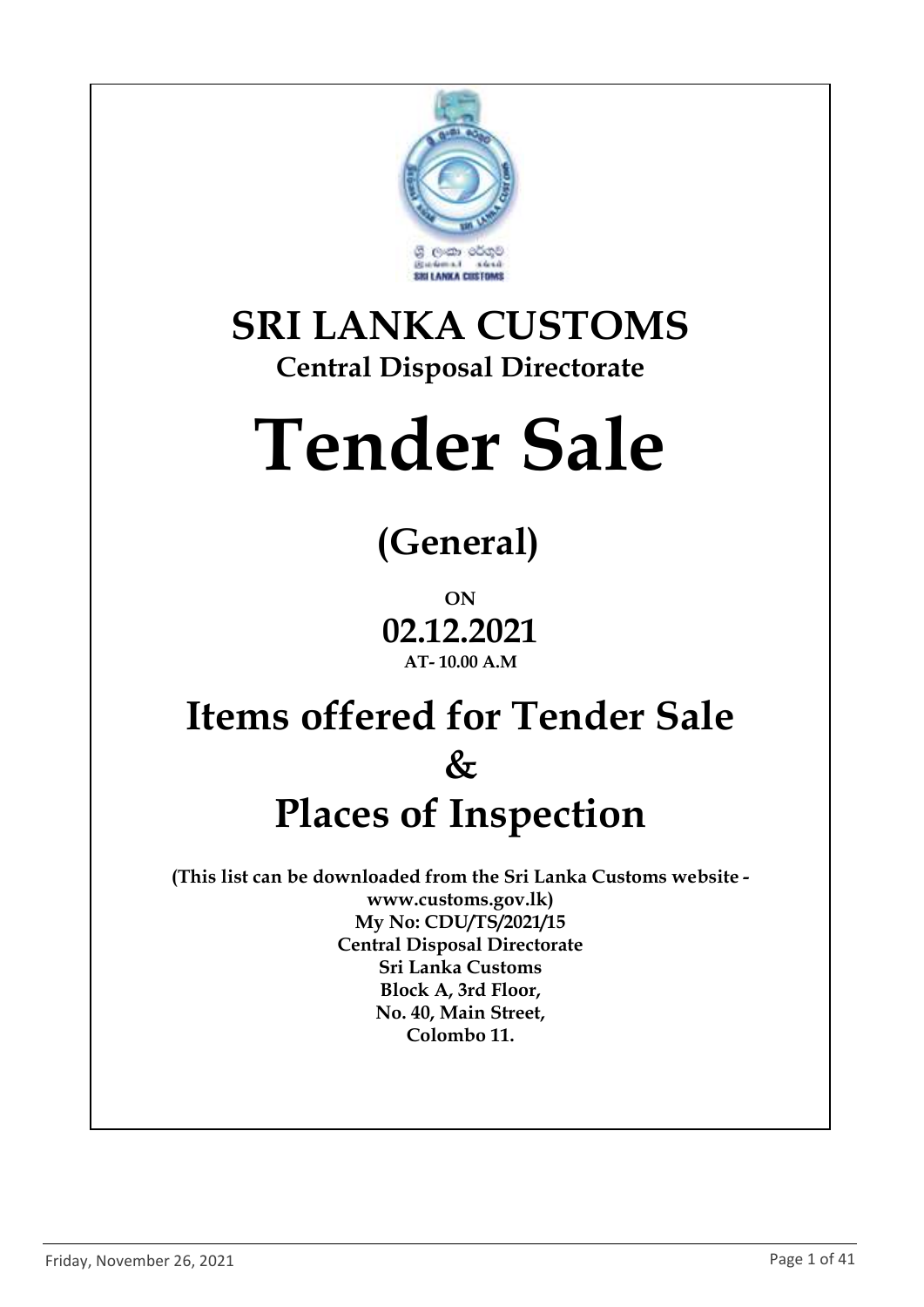| <b>GENERAL CONDITIONS</b> |  |
|---------------------------|--|
|---------------------------|--|

**A.** All Bids should be dropped in the Tender Box placed at the Central Disposal Unit, Third Floor, Customs House; Main Street, Colombo 11, not later than **10.00 a.m. on 02.12.2021** Tender box shall be opened immediately after closing the Tender Box.

#### **INSPECTION DATES & TIMES:**

- **B.** Dates**: 29th , 30th of November & 1st of December, 2021** Time: Between **10.00 a.m. to 3.30 p.m**. or described in tender list
- **C.** Tenderer who wish to bid to the items are required to make a refundable deposit on the following manner (One refundable deposit has to be used for one item only)

| <b>GROUP</b> | <b>REFUNDABLE DEPOSITS</b> | <b>VALUE OF BIDS</b> |                |
|--------------|----------------------------|----------------------|----------------|
| A            | <b>Rs. 5000</b>            | Up to                | Rs 25,000      |
| B            | Rs.10,000                  | Up to                | Rs 50,000      |
| C            | Rs. 25,000                 | Up to                | Rs 200,000     |
| D            | Rs. 50,000                 | Up to                | Rs 500,000     |
| Е            | Rs. 100,000                | Up to                | Rs. 1,000,000  |
| F            | Rs. 200,000                | Up to                | Rs. 5,000,000  |
| G            | Rs. 400,000                | Up to                | Rs. 10,000,000 |
| н            | Rs. 500,000                | Up to                | Rs. 15,000,000 |
| т            | Rs. 1,000,000              | More than            | Rs. 15,000,000 |
|              |                            |                      |                |

**D.** Tender lists, General conditions and further details could be obtained from the office of the Deputy Director of Customs, Central Disposal Unit of the Sri Lanka Customs, situated at the Third Floor of Customs House, No. 40, Main Street, Colombo 11, on payment of Rs. 25/= **: 29th , 30th of November & 1st of December, 2021.** Time: Between **10.00 a.m. to 3.30 p.m**. Bids for each item should be submitted in original tender forms signed by SC (CDD) or any person Authorized by him. These forms could be obtained between **10.00 a.m. to 3.30 p.m**. **: 29th , 30th of November & 1st of December, 2021** Time: Between **10.00 a.m. to 3.30 p.m**. on payment of a non-refundable deposits as follows,

| <b>CATEGORY</b> | <b>VALUE OF BIDS</b>   | <b>NON REFUNDABLE DEPOSITS</b> |
|-----------------|------------------------|--------------------------------|
| 1               | Up to Rs. 2 Million    | <b>Rs. 300</b>                 |
| $\overline{2}$  | Up to Rs. 10 Million   | Rs. 1,000                      |
| 3               | Up to Rs. 50 Million   | Rs. 3,500                      |
| 4               | Up to Rs. 100 Million  | Rs. 12,500                     |
| 5               | Up to Rs. 200 Million  | Rs. 20,000                     |
| 6               | Up to Rs. 500 Million  | Rs. 35,000                     |
|                 | Up to Rs. 1000 Million | Rs. 60,000                     |
| 8               | Above Rs. 1000 Million | Rs. 100,000                    |

- **E.** The bidder should manually sign each and every Bid Form and shall provide all particulars required therein
- **F.** (i) The price quoted must be written clearly and legibly **in words and figures.** (ii) Any alterations and amendments should be authenticated by the tenderer as otherwise the offer is liable to be rejected. The successful tenderer **has to pay value added tax and PAL** as shown in the Tender Sale List **additionally with the price on which the Bid Awarded**.
- **G.** The successful Bidder is required to make **full payment within 04 working days from** the tender date. All goods shall be cleared within 07 days. In case the purchaser fails to do adhere to the above conditions will result the award of each item being invalidated and the refundable deposit being forfeited
- **H.** The Director General of Customs reserves the right to withdraw any item put up for sale at any time. The decision of the Tender Board shall be final on any matter related to the Tender Sale.
- **I. The bidder must satisfy himself to the condition of the goods and the quantities thereof, and the Director General of Customs does not warrant the quality, quantity or condition of the said goods or the title to the goods. The purchaser shall not be entitled to any remission of the purchase price on any ground whatsoever.**

**Superintendent of Customs Central Disposal Directorate Sri Lanka Customs.**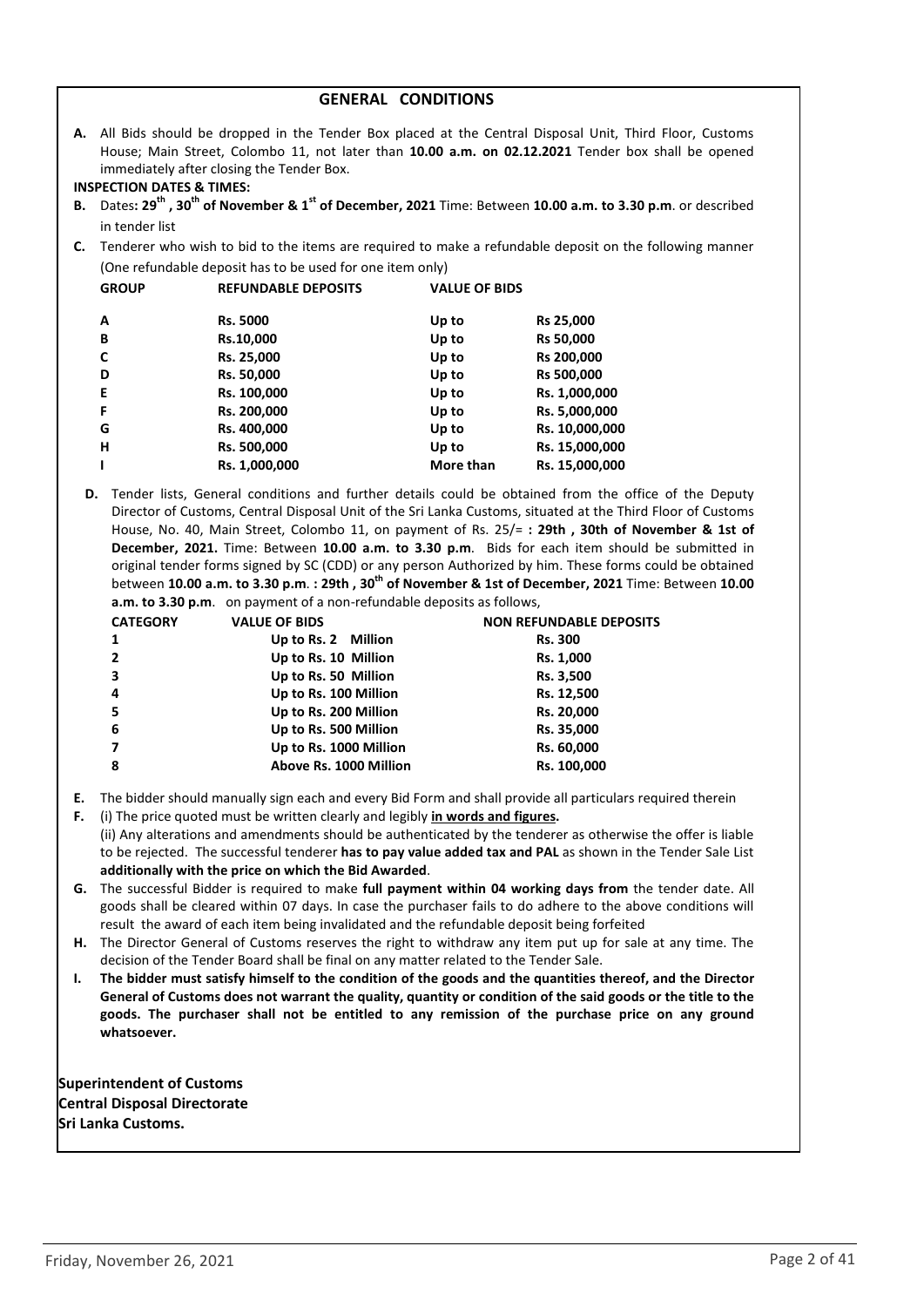### General Items

| Item<br>No.    | <b>Quantity and Goods Description</b>                                                                                   | <b>License</b><br>Requirment | <b>Case No and SR Number</b>       |      |
|----------------|-------------------------------------------------------------------------------------------------------------------------|------------------------------|------------------------------------|------|
|                | Baggage Office Inspection for Items has been arranged between 10.00am to 12 noon on the day before                      |                              |                                    |      |
|                | the openning of the tender at the Baggage office. Contact No. 0112327293                                                |                              | BO/MISC/11/2018                    |      |
| $\mathbf{1}$   |                                                                                                                         |                              |                                    |      |
|                | 01 Nos of Clear brand electric kettle 1.8L                                                                              |                              | BO/SR/1051/2018                    |      |
|                | Model: CLK1379                                                                                                          |                              | <b>VAT 08%</b>                     |      |
|                |                                                                                                                         |                              | PAL 05%                            | 1832 |
|                | 8516.79.20                                                                                                              |                              |                                    |      |
| $\overline{2}$ |                                                                                                                         |                              | BO/124/2017<br>BIA/D/CASE/117/2017 |      |
|                | 01 Piece of Ruby (Cut & Polished)<br>Weight - 5.00                                                                      |                              | V 5967                             |      |
|                | Delivery of the goods will be done between 10.00 a.m to 3.00<br>p.m. on Monday, Wednesday and Friday only               |                              |                                    |      |
|                |                                                                                                                         |                              |                                    | 1976 |
|                | 7103.91.00                                                                                                              |                              |                                    |      |
| 3              |                                                                                                                         |                              | BO/121/2018<br>BIA/A/CASE/124/2018 |      |
|                | 06 Pcs of Blue Sapphire (Rough)                                                                                         |                              | V 6104                             |      |
|                | Total Weight - 73.40 Ct                                                                                                 |                              |                                    |      |
|                | 7103.91.00                                                                                                              |                              |                                    | 1977 |
|                |                                                                                                                         |                              |                                    |      |
|                | 09 Pcs of Blue Sapphire (Rough)                                                                                         |                              | V6104                              |      |
|                | Total Weight - 42.15 Ct                                                                                                 |                              |                                    |      |
|                | 7103.91.00                                                                                                              |                              |                                    | 1977 |
|                | 01 Lot of Blue Sapphire (Rough-Small)                                                                                   |                              | V 6104                             |      |
|                | Total Weight - 742.60 Ct                                                                                                |                              |                                    |      |
|                | Delivery of the goods will be done between 10.00 a.m to 3.00<br>p.m. on Monday, Wednesday and Friday only<br>7103.91.00 |                              |                                    | 1977 |
| 4              |                                                                                                                         |                              | BIA/D/CASE/135/2016<br>BO/56/2018  |      |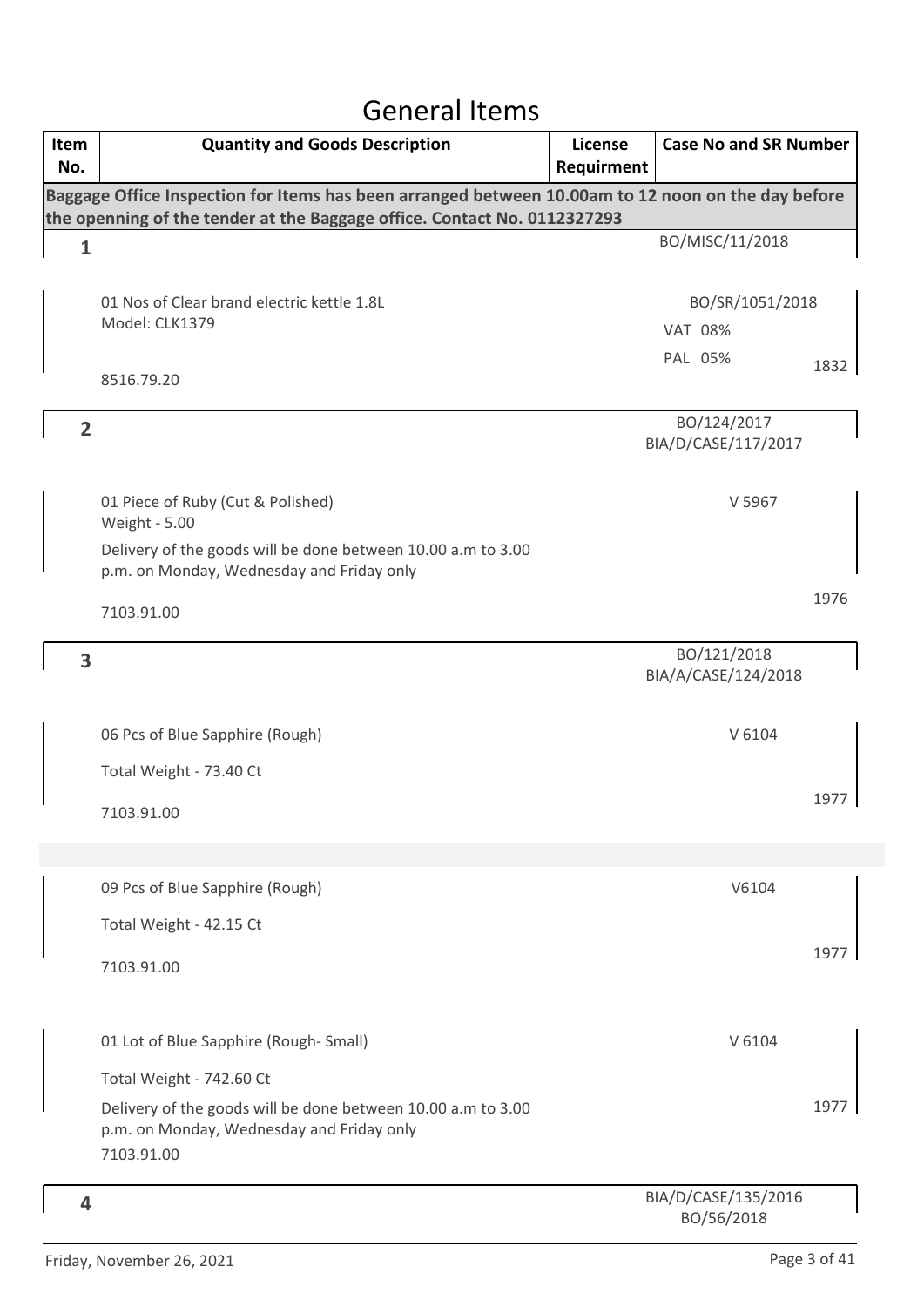| Item<br>No. | <b>Quantity and Goods Description</b> | License<br>Requirment | <b>Case No and SR Number</b> |      |
|-------------|---------------------------------------|-----------------------|------------------------------|------|
|             |                                       |                       |                              |      |
|             | 07 Pcs of Blue Sapphire               |                       | V 6054                       |      |
|             | Total Weight - 13.10 Ct               |                       |                              |      |
|             | 7103.91.00                            |                       |                              | 2061 |
|             |                                       |                       |                              |      |
|             | 09 Pcs of Pink Sapphire               |                       | V 6054                       |      |
|             | Total Weight - 11.33 Ct               |                       |                              |      |
|             | 7103.91.00                            |                       |                              | 2061 |
|             |                                       |                       |                              |      |
|             | 22 Pcs of Blue Sapphire               |                       | V 6054                       |      |
|             | Total Weight - 31.97 Ct               |                       |                              |      |
|             | 7103.91.00                            |                       |                              | 2061 |
|             |                                       |                       |                              |      |
|             | 05 Pcs of Emerald                     |                       | V 6054                       |      |
|             | Total Weight - 10.26 Ct               |                       |                              |      |
|             | 7103.91.00                            |                       |                              | 2061 |
|             |                                       |                       |                              |      |
|             | 05 Pcs of Cat's Eye                   |                       | V 6054                       |      |
|             | Total Weight - 08.58 Ct               |                       |                              |      |
|             | 7103.99.00                            |                       |                              | 2061 |
|             |                                       |                       |                              |      |
|             | 03 Pcs of Alexandrite Cat's Eye       |                       | V 6054                       |      |
|             | Total Weight - 04.25 Ct               |                       |                              |      |
|             | 7103.99.00                            |                       |                              | 2061 |
|             |                                       |                       |                              |      |
|             | 01 Pc of Tsavorite                    |                       | V 6054                       |      |
|             | Total Weight - 01.56 Ct               |                       |                              |      |
|             | 7103.99.00                            |                       |                              | 2061 |
|             |                                       |                       |                              |      |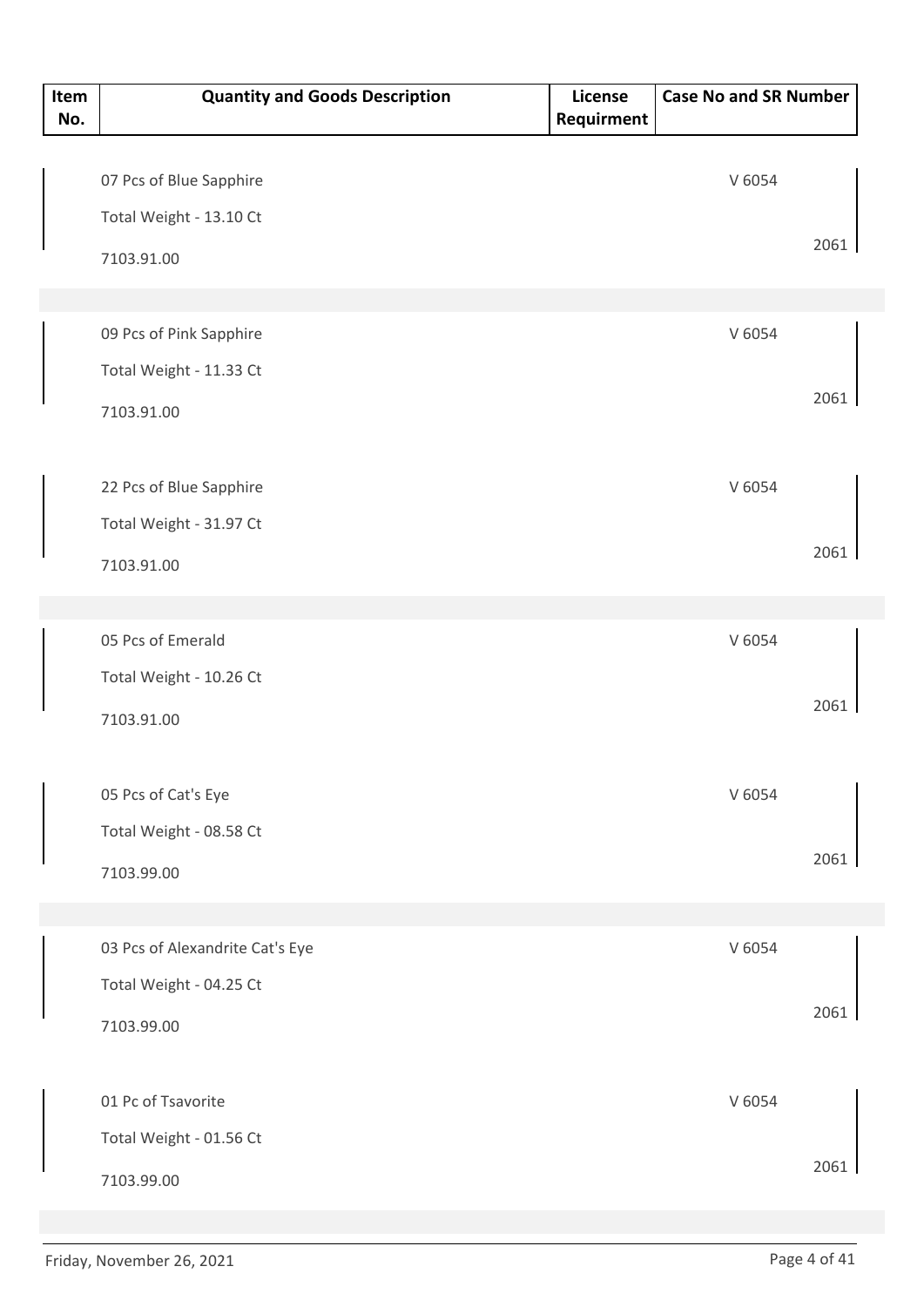| Item<br>No. | <b>Quantity and Goods Description</b> | License<br>Requirment | <b>Case No and SR Number</b> |      |
|-------------|---------------------------------------|-----------------------|------------------------------|------|
|             | 01 Pc of Green Garnet                 |                       | V 6054                       |      |
|             | Total Weight - 01.45 Ct               |                       |                              |      |
|             | 7103.99.00                            |                       |                              | 2061 |
|             |                                       |                       |                              |      |
|             | 01 Pc of Purple Sapphire              |                       | V 6054                       |      |
|             | Total Weight - 01.22 Ct               |                       |                              |      |
|             | 7103.91.00                            |                       |                              | 2061 |
|             |                                       |                       |                              |      |
|             | 01 Pc of Padparadscha                 |                       | V 6054                       |      |
|             | Total Weight - 01.75 Ct               |                       |                              | 2061 |
|             | 7103.99.00                            |                       |                              |      |
|             |                                       |                       |                              |      |
|             | 01 Pc of Violet Blue Sapphire         |                       | V 6054                       |      |
|             | Total Weight - 02.94 Ct               |                       |                              | 2061 |
|             | 7103.91.00                            |                       |                              |      |
|             |                                       |                       |                              |      |
|             | 01 Pc of Blue Sapphire                |                       | V 6054                       |      |
|             | Total Weight - 01.02 Ct               |                       |                              | 2061 |
|             | 7103.91.00                            |                       |                              |      |
|             | 01 Pc of Spinel                       |                       | V 6054                       |      |
|             | Total Weight - 02.04 Ct               |                       |                              |      |
|             | 7103.99.00                            |                       |                              | 2061 |
|             |                                       |                       |                              |      |
|             | Moonstone                             |                       | V 6054                       |      |
|             | Total Weight - 196.51 Ct              |                       |                              |      |
|             | 7103.99.00                            |                       |                              | 2061 |
|             |                                       |                       |                              |      |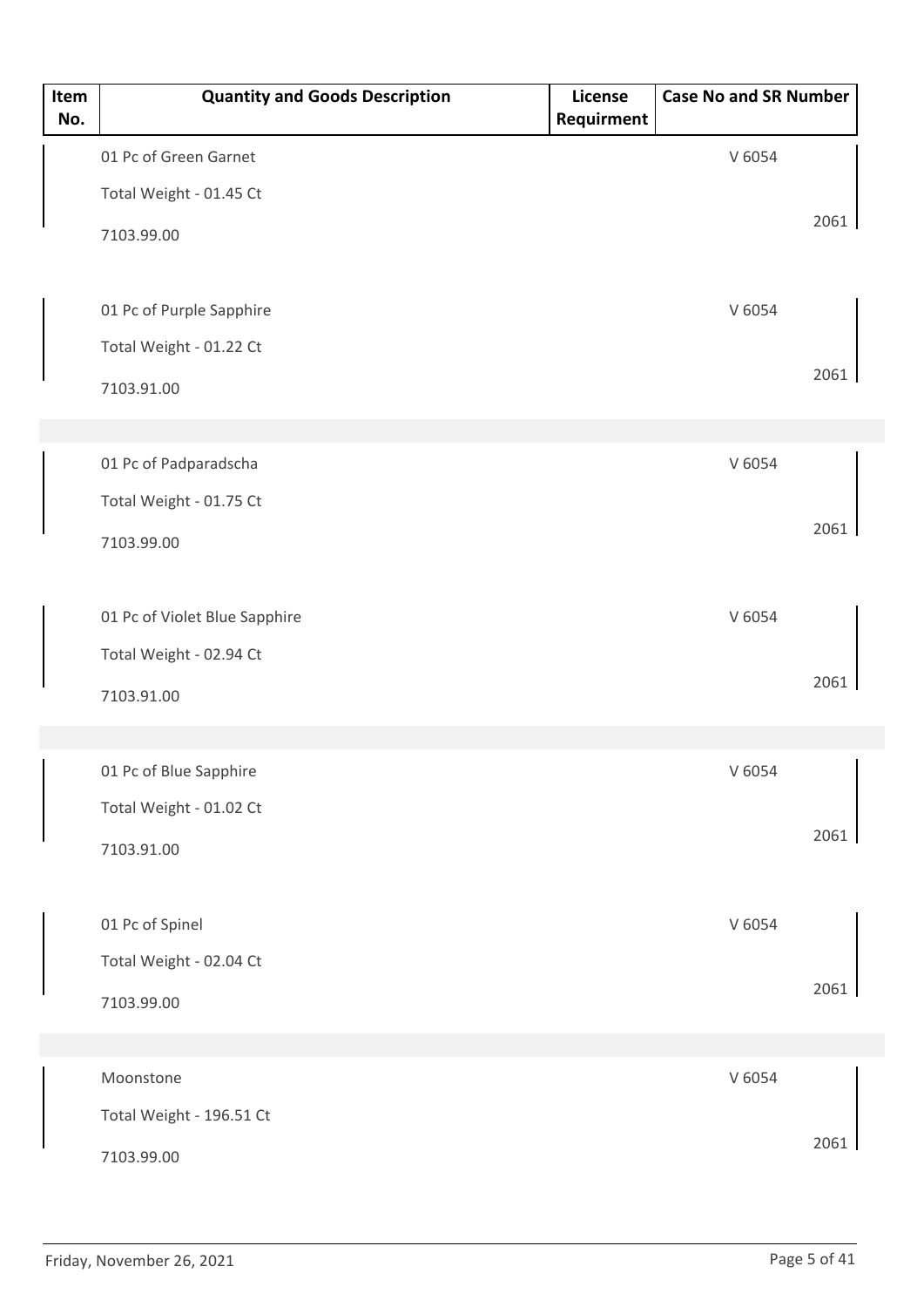| Item<br>No. | <b>Quantity and Goods Description</b>                                                                     | License<br>Requirment | <b>Case No and SR Number</b> |      |
|-------------|-----------------------------------------------------------------------------------------------------------|-----------------------|------------------------------|------|
|             | <b>Blue Topaz</b>                                                                                         |                       | V 6054                       |      |
|             | Total Weight - 952.43 Ct                                                                                  |                       |                              |      |
|             | 7103.99.00                                                                                                |                       |                              | 2061 |
|             |                                                                                                           |                       |                              |      |
|             | Semi - Precious Stones                                                                                    |                       | V 6054                       |      |
|             | Total Weight - 541.35 Ct                                                                                  |                       |                              |      |
|             | 7103.99.00                                                                                                |                       |                              | 2061 |
|             |                                                                                                           |                       |                              |      |
|             | <b>Star Sapphire</b>                                                                                      |                       | V 6054                       |      |
|             | Total Weight - 06.81 Ct                                                                                   |                       |                              |      |
|             | 7103.91.00                                                                                                |                       |                              | 2061 |
|             |                                                                                                           |                       |                              |      |
|             | Star Ruby                                                                                                 |                       | V 6054                       |      |
|             | Total Weight - 03.08 Ct                                                                                   |                       |                              |      |
|             | 7103.91.00                                                                                                |                       |                              | 2061 |
|             |                                                                                                           |                       |                              |      |
|             | <b>Star Sapphire</b>                                                                                      |                       | V 6054                       |      |
|             | Total Weight - 53.39 Ct                                                                                   |                       |                              |      |
|             | 7103.91.00                                                                                                |                       |                              | 2061 |
|             |                                                                                                           |                       |                              |      |
|             | Star Quartz                                                                                               |                       | V 6054                       |      |
|             | Total Weight -01.70 Ct                                                                                    |                       |                              |      |
|             | 7103.99.00                                                                                                |                       |                              | 2061 |
|             |                                                                                                           |                       |                              |      |
|             | 01 Pc of Silver Ring with Citrine                                                                         |                       | V 6054                       |      |
|             |                                                                                                           |                       | <b>VAT 08%</b>               |      |
|             | Delivery of the goods will be done between 10.00 a.m to 3.00<br>p.m. on Monday, Wednesday and Friday only |                       |                              | 2061 |
|             | 7114.11.00                                                                                                |                       |                              |      |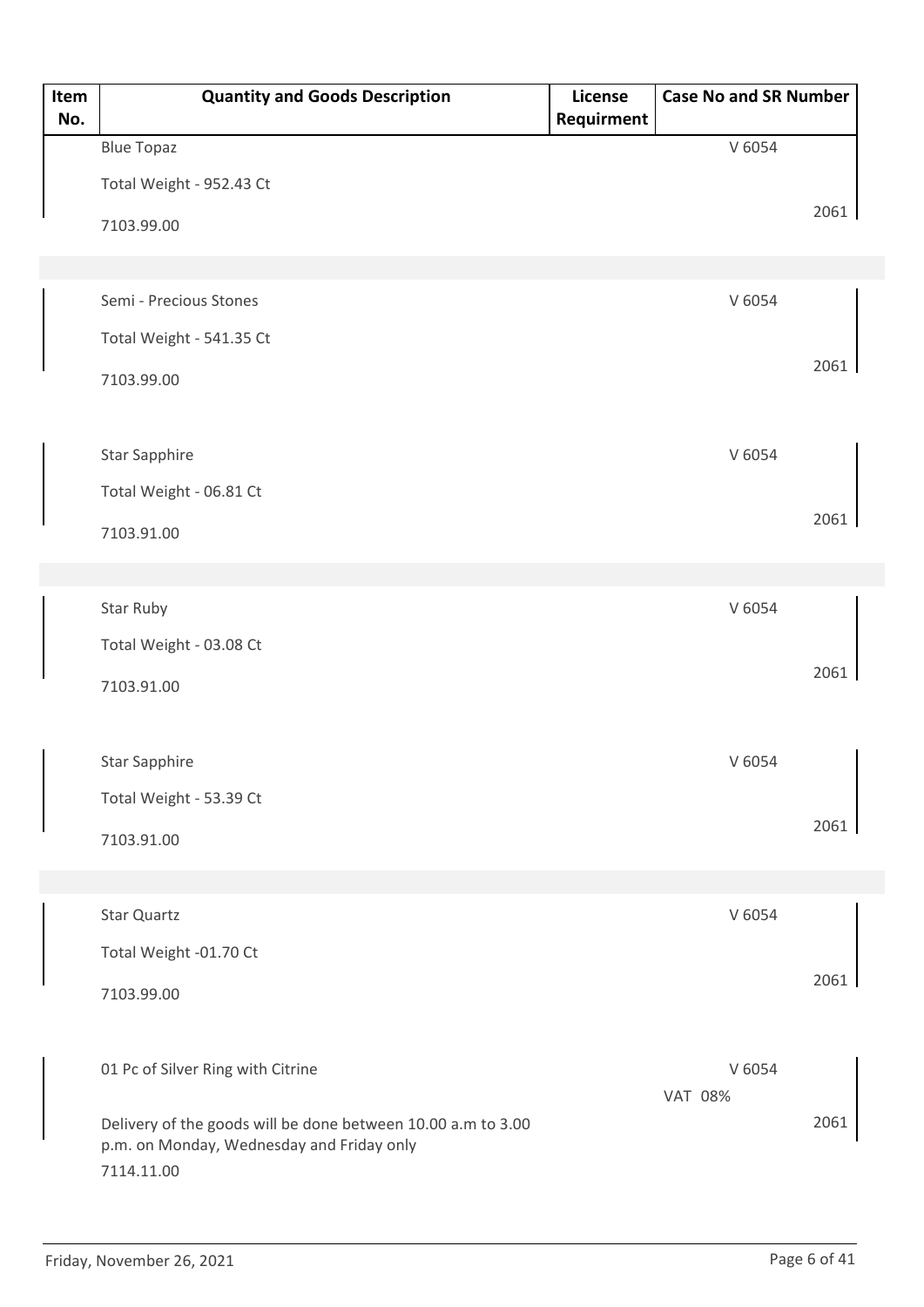| Item<br>No. | <b>Quantity and Goods Description</b> | License<br>Requirment | <b>Case No and SR Number</b>      |      |
|-------------|---------------------------------------|-----------------------|-----------------------------------|------|
| 5           |                                       |                       | BO/16/2019<br>BIA/D/CASE/235/2018 |      |
|             | 01 Pc of Diamond                      |                       | $V - 6158$                        |      |
|             | Total Weight - 1.05Ct                 |                       |                                   |      |
|             | 7102.29.00                            |                       |                                   | 2133 |
|             |                                       |                       |                                   |      |
|             | 01 Lot of Mix Sapphire                |                       | $V-6158$                          |      |
|             | Total Weight - 46.70Ct                |                       |                                   |      |
|             | 7103.91.00                            |                       |                                   | 2133 |
|             |                                       |                       |                                   |      |
|             | 01 Lot of Blue Sapphire               |                       | $V-6158$                          |      |
|             | Total Weight - 16.30Ct                |                       |                                   |      |
|             | 7103.91.00                            |                       |                                   | 2133 |
|             |                                       |                       |                                   |      |
|             | 01 Pc of Spinel                       |                       | $V - 6158$                        |      |
|             | Total Weight - 0.90Ct                 |                       |                                   |      |
|             | 7103.99.00                            |                       |                                   | 2133 |
|             |                                       |                       |                                   |      |
|             | 01 Pc of Emerald                      |                       | $V-6158$                          |      |
|             | Total Weight - 0.74Ct                 |                       |                                   |      |
|             | 7103.91.00                            |                       |                                   | 2133 |
|             |                                       |                       |                                   |      |
|             | 01 Pc of Agate                        |                       | $V-6158$                          |      |
|             | Total Weight - 33.05Ct                |                       |                                   |      |
|             | 7103.99.00                            |                       |                                   | 2133 |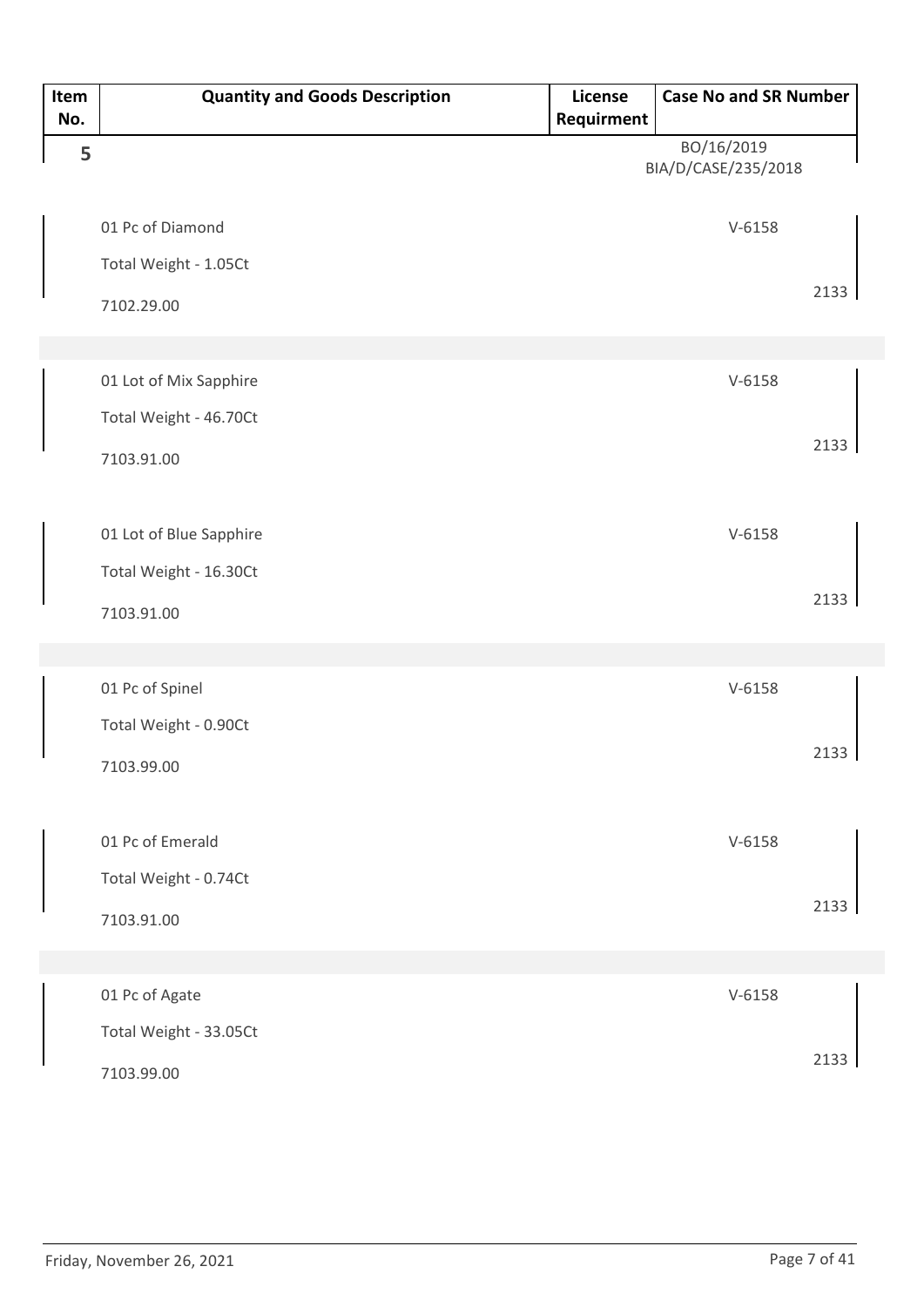| Item<br>No. | <b>Quantity and Goods Description</b>                                                                                   | License<br>Requirment | <b>Case No and SR Number</b> |      |
|-------------|-------------------------------------------------------------------------------------------------------------------------|-----------------------|------------------------------|------|
|             | 01 Lot of White Sapphire (Calibrated)                                                                                   |                       | $V-6158$                     |      |
|             | Total Weight - 99.85Ct                                                                                                  |                       |                              |      |
|             | 7103.91.00                                                                                                              |                       |                              | 2133 |
|             |                                                                                                                         |                       |                              |      |
|             | 01 Pc of Green Sapphire                                                                                                 |                       | $V-6158$                     |      |
|             | Total Weight - 6.99Ct                                                                                                   |                       |                              |      |
|             | 7103.91.00                                                                                                              |                       |                              | 2133 |
|             | 03 Pcs of Tsavorite                                                                                                     |                       | $V-6158$                     |      |
|             | Total Weight - 27.30Ct                                                                                                  |                       |                              |      |
|             | 7103.99.00                                                                                                              |                       |                              | 2133 |
|             |                                                                                                                         |                       |                              |      |
|             | 01 Lot of Blue Sapphire                                                                                                 |                       | $V-6158$                     |      |
|             | Total Weight - 36.00Ct                                                                                                  |                       |                              |      |
|             |                                                                                                                         |                       |                              | 2133 |
|             | 7103.91.00                                                                                                              |                       |                              |      |
|             | 01 Pc of Alexandrite                                                                                                    |                       | $V-6158$                     |      |
|             | Total Weight - 1.10Ct                                                                                                   |                       |                              |      |
|             | 7103.99.00                                                                                                              |                       |                              | 2133 |
|             |                                                                                                                         |                       |                              |      |
|             | 01 Lot of Pink Sapphire                                                                                                 |                       | $V-6158$                     |      |
|             | Total Weight - 13.65Ct                                                                                                  |                       |                              |      |
|             | 7103.91.00                                                                                                              |                       |                              | 2133 |
|             | 02 Pcs of Semi-Precious Stones                                                                                          |                       | $V-6158$                     |      |
|             | Total Weight - 13.25Ct                                                                                                  |                       |                              |      |
|             | Delivery of the goods will be done between 10.00 a.m to 3.00<br>p.m. on Monday, Wednesday and Friday only<br>7103.99.00 |                       |                              | 2133 |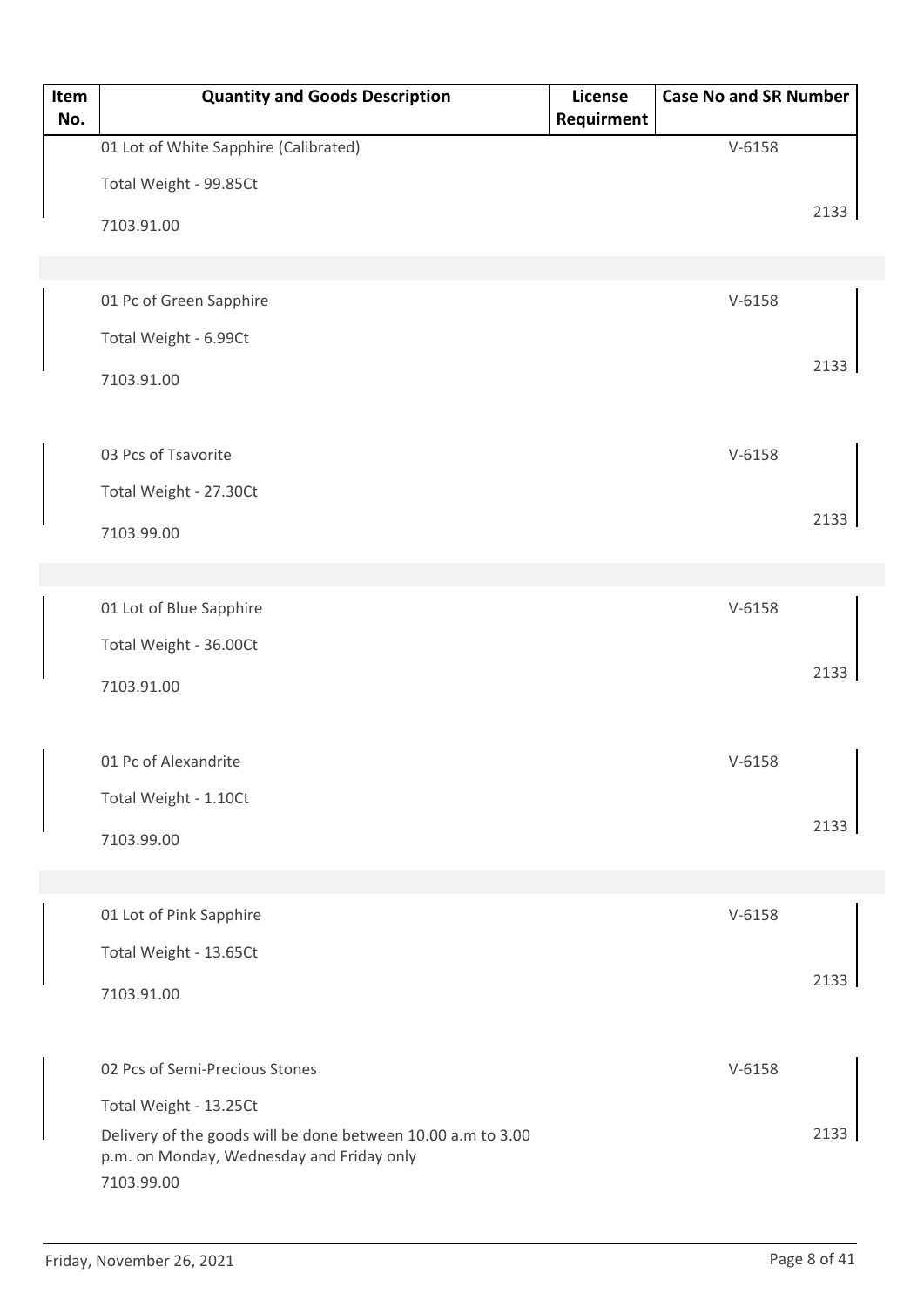| Item<br>No.             | <b>Quantity and Goods Description</b>                            | License<br>Requirment | <b>Case No and SR Number</b>      |      |
|-------------------------|------------------------------------------------------------------|-----------------------|-----------------------------------|------|
| 6                       |                                                                  |                       | BO/84/2020<br>BIA/D/CASE/192/2019 |      |
|                         | 1 Lot of Blue Sapphire - 5340 ct                                 |                       | V 6244                            |      |
|                         | 01 Lot of Bluff Mixed sapphire - 473 ct                          |                       |                                   |      |
|                         | 01 lot of Semi precious - 1840 ct                                |                       |                                   |      |
|                         | 7103.91.00                                                       |                       |                                   | 2939 |
| $\overline{\mathbf{z}}$ |                                                                  |                       | BO/31/2015<br>BIA/D/CASE/217/2014 |      |
|                         | 42 Pcs of Blue Sapphire<br>Total Weight-139.25 Ct                |                       | V5774                             |      |
|                         | 69 Pcs of Mix Sapphire<br>Total Weight-118.4 Ct                  |                       |                                   |      |
|                         | 73 Pcs of Pink Sapphire<br>Total Weight- 136.55 Ct               |                       |                                   |      |
|                         | 01 Piece of Orange Sapphire<br>Weight-5.05 Ct                    |                       |                                   |      |
|                         | 01 Piece of Emerald<br>Weight-1.65 Ct                            |                       |                                   |      |
|                         | 04 Pcs of Purple Sapphire<br>Total Weight- 16.4 Ct               |                       |                                   |      |
|                         | 08 Pcs of Rubies<br>Total Weight- 17.85 ct                       |                       |                                   |      |
|                         | 01 Piece of Star Pink Sapphire<br>Weight- 4.55 Ct                |                       |                                   |      |
|                         | 04 Pcs of Star Sapphire<br>Total Weight- 18.9 Ct                 |                       |                                   |      |
|                         | 01 Pcs of Green Sapphire<br>Weight-5.4 Ct                        |                       |                                   | 3015 |
|                         | 02 Pcs of Yellow sapphire<br>Total Weight- 12.2 Ct<br>7103.91.00 |                       |                                   |      |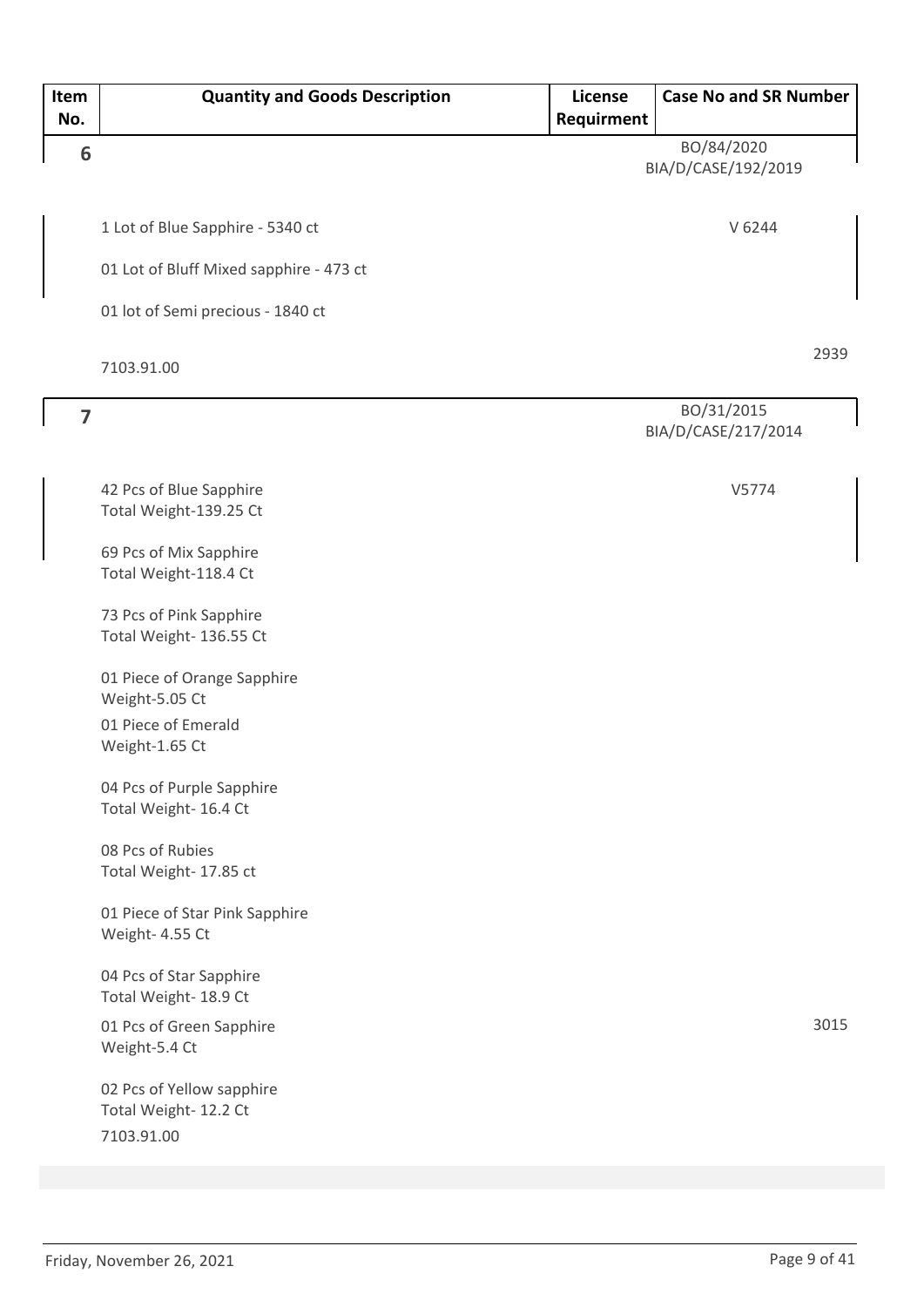| Item<br>No. | <b>Quantity and Goods Description</b>            | License<br>Requirment | <b>Case No and SR Number</b>         |
|-------------|--------------------------------------------------|-----------------------|--------------------------------------|
|             | 05 Pcs of Cat's Eyes                             |                       |                                      |
|             | Total weight-18.95 Ct                            |                       |                                      |
|             | 05 Pcs of Green Garnets                          |                       |                                      |
|             | Total Weight-10 Ct                               |                       |                                      |
|             | 01 Piece of Green Tourmaline<br>Weight-16.55 Ct  |                       |                                      |
|             | 01 Piece of Sphene<br>Weight- 26.15 Ct           |                       |                                      |
|             | 7103.99.00                                       |                       | 3015                                 |
| 8           |                                                  |                       | ENSP/NCU/45/2021/CCR/02033           |
|             | 19 Pcs of Yellow Gold (24 K)- 15,000g            | ICL                   | V 6280                               |
|             | 7108.12.00                                       |                       | 3047                                 |
| 9           |                                                  |                       | BO/034/2021<br>(BIA/A/CASE/079/2021) |
|             | 10 Pcs of Yellow Gold Biscits (24 K)- 1,166g     | ICL                   | V 6282                               |
|             | 7108.12.00                                       |                       | 3054                                 |
| 10          |                                                  |                       | BO/035/2021<br>(BIA/A/CASE/039/2021) |
|             | 01 Pc of Yellow Gold Biscuit- 100g               | ICL                   | V 6281                               |
|             | 7108.12.00                                       |                       | 3055                                 |
| 11          |                                                  |                       | BO/036/2021<br>(BIA/A/CASE/080/2021) |
|             | 25 Pcs of Yellow Gold Biscuits (24 K)- 2,915.25g | ICL                   | V 6283                               |
|             | 7108.12.00                                       |                       | 3056                                 |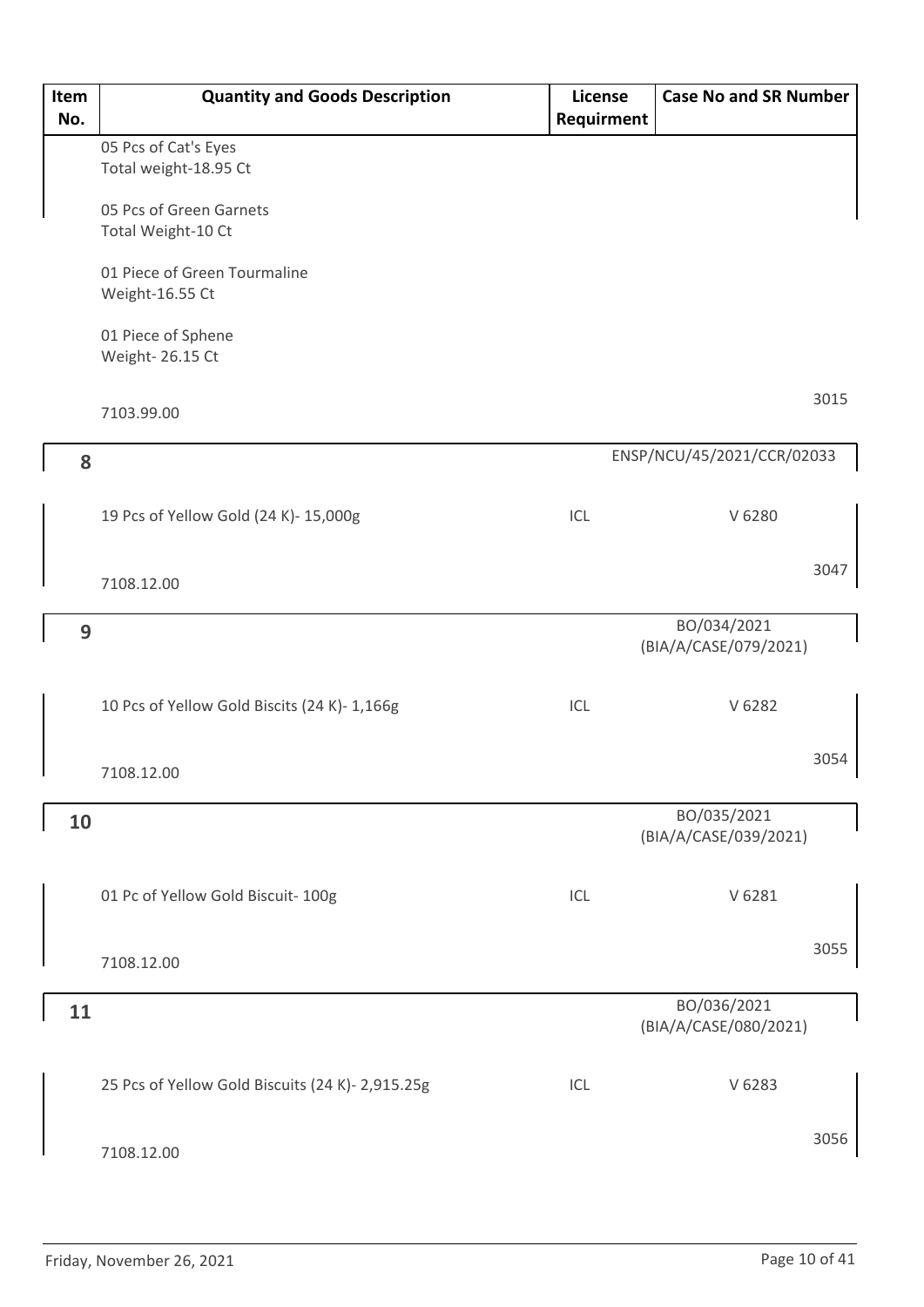| Item<br>No. | <b>Quantity and Goods Description</b>                                                                                                                                                         | License<br>Requirment | <b>Case No and SR Number</b>        |      |
|-------------|-----------------------------------------------------------------------------------------------------------------------------------------------------------------------------------------------|-----------------------|-------------------------------------|------|
|             | 1,494.5g of Gold Jewellery (22 K)                                                                                                                                                             |                       |                                     |      |
|             | 612 g of Gold Jewellery (18 K)                                                                                                                                                                |                       | PAL- 10%                            |      |
|             |                                                                                                                                                                                               |                       | <b>VAT 08%</b>                      | 3056 |
|             | 7113.19.10                                                                                                                                                                                    |                       |                                     |      |
| 12          |                                                                                                                                                                                               |                       | BO/37/2021<br>(BIA/A/CASE/113/2021) |      |
|             |                                                                                                                                                                                               |                       |                                     |      |
|             | 48 Pcs of Yellow Gold Biscuits (24 K) - 4,848g                                                                                                                                                | ICL                   | V 6284                              |      |
|             | 7108.12.00                                                                                                                                                                                    |                       |                                     | 3062 |
|             | <b>BCNP - Repository</b>                                                                                                                                                                      |                       |                                     |      |
| 13          |                                                                                                                                                                                               |                       | ENSP/BPU/2020/00017/CCR/01188       |      |
|             |                                                                                                                                                                                               |                       |                                     |      |
|             | 0.5 Kg of Wallapatta Oil (Gyrinops walla)                                                                                                                                                     |                       | <b>B6</b>                           |      |
|             | *Given weights for "Wallapatta" oil might get reduced due to                                                                                                                                  |                       | <b>VAT 08%</b>                      |      |
|             | evaporation.                                                                                                                                                                                  |                       | PAL- 10%                            |      |
|             | * The goods will be awarded only for export purposes                                                                                                                                          |                       |                                     |      |
|             | * Successful bidder will be recommended to the forest<br>Department and Department of wild life conservation in order<br>to obtain the necessary approvals to export Wallapatta<br>3301.29.00 |                       |                                     | 2586 |
|             |                                                                                                                                                                                               |                       | ENSP/BPU/2021/00017/CCR/01701       |      |
| 14          |                                                                                                                                                                                               |                       |                                     |      |
|             | 1.72 Kg of Dried Sea Cucumber                                                                                                                                                                 |                       | Lot No: SS814                       |      |
|             |                                                                                                                                                                                               |                       | PAL- 10%                            |      |
|             | *Successful bidder will be recommended to the Department of<br>Fisheries & Aquatic Resourses & Department of Wildlife                                                                         |                       | <b>VAT 08%</b>                      | 3057 |
|             | Conservation if intended to export.<br>0308.19.00                                                                                                                                             |                       |                                     |      |
| 15          |                                                                                                                                                                                               |                       | ENSP/BPU/2021/0023/CCR/01975        |      |
|             |                                                                                                                                                                                               |                       |                                     |      |
|             | 5.7 Kg of Dried Sea Cucumber                                                                                                                                                                  |                       | Lot No: SS821                       |      |
|             |                                                                                                                                                                                               |                       | PAL-10%                             |      |
|             | *Successful bidder will be recommended to the Department of<br>Fisheries & Aquatic Resourses & Department of Wildlife<br>Conservation if intended to export.                                  |                       | <b>VAT 08%</b>                      | 3058 |
|             | 0308.19.00                                                                                                                                                                                    |                       |                                     |      |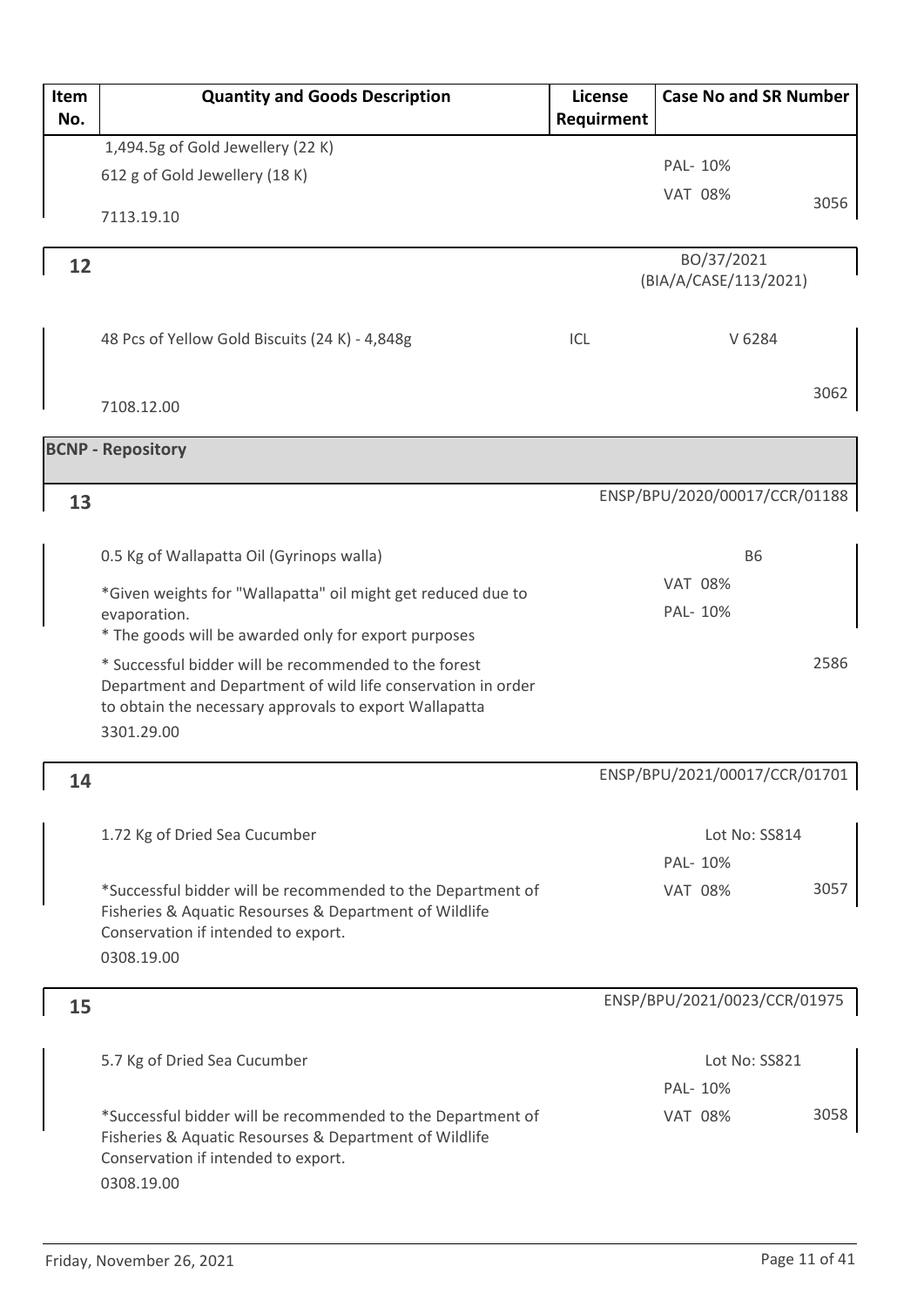| Item | <b>Quantity and Goods Description</b>                                                                                                                        | License    | <b>Case No and SR Number</b>  |      |
|------|--------------------------------------------------------------------------------------------------------------------------------------------------------------|------------|-------------------------------|------|
| No.  |                                                                                                                                                              | Requirment |                               |      |
| 16   |                                                                                                                                                              |            | ENSP/BPU/2021/00016/CCR/01700 |      |
|      |                                                                                                                                                              |            |                               |      |
|      | 1.0 Kg of Dried Sea Cucumber                                                                                                                                 |            | Lot No: SS811                 |      |
|      |                                                                                                                                                              |            | PAL- 10%                      |      |
|      | *Successful bidder will be recommended to the Department of<br>Fisheries & Aquatic Resourses & Department of Wildlife<br>Conservation if intended to export. |            | <b>VAT 08%</b>                | 3059 |
|      | 0308.19.00                                                                                                                                                   |            |                               |      |
| 17   |                                                                                                                                                              |            | ENSP/BPU/2021/00015/CCR/01699 |      |
|      | 0.34 Kg of Dried Sea Cucumber                                                                                                                                |            | Lot No: SS813                 |      |
|      |                                                                                                                                                              |            | PAL- 10%                      |      |
|      | *Successful bidder will be recommended to the Department of<br>Fisheries & Aquatic Resourses & Department of Wildlife<br>Conservation if intended to export. |            | <b>VAT 08%</b>                | 3060 |
|      | 0308.19.00                                                                                                                                                   |            |                               |      |
|      | 2.58 Kg of Dried Fish Maw                                                                                                                                    |            |                               |      |
|      |                                                                                                                                                              |            | PAL- 10%                      |      |
|      | *Successful bidder will be recommended to the Department of<br>Fisheries & Aquatic Resourses & Department of Wildlife<br>Conservation if intended to export. |            | <b>VAT 08%</b>                | 3060 |
|      | 0305.72.10                                                                                                                                                   |            |                               |      |
| 18   |                                                                                                                                                              |            | ENSP/BPU/2021/00021/CCR/01973 |      |
|      |                                                                                                                                                              |            |                               |      |
|      | 52 Kg of Dried Shark Fins                                                                                                                                    |            | Lot No: SS817                 |      |
|      |                                                                                                                                                              |            | PAL- 10%                      |      |
|      | *Successful bidder will be recommended to the Department of<br>Fisheries & Aquatic Resourses & Department of Wildlife<br>Conservation if intended to export. |            | <b>VAT 08%</b>                | 3061 |
|      | 0305.71.00                                                                                                                                                   |            |                               |      |
|      | CFS 06 Warehouse Inspection for Items has been arranged between 2.00 p.m. to 3.00 p.m. the day                                                               |            |                               |      |

**before and two days before the opening of the Tender at CFS 06 Warehouse**

CINT/2021/001 **19**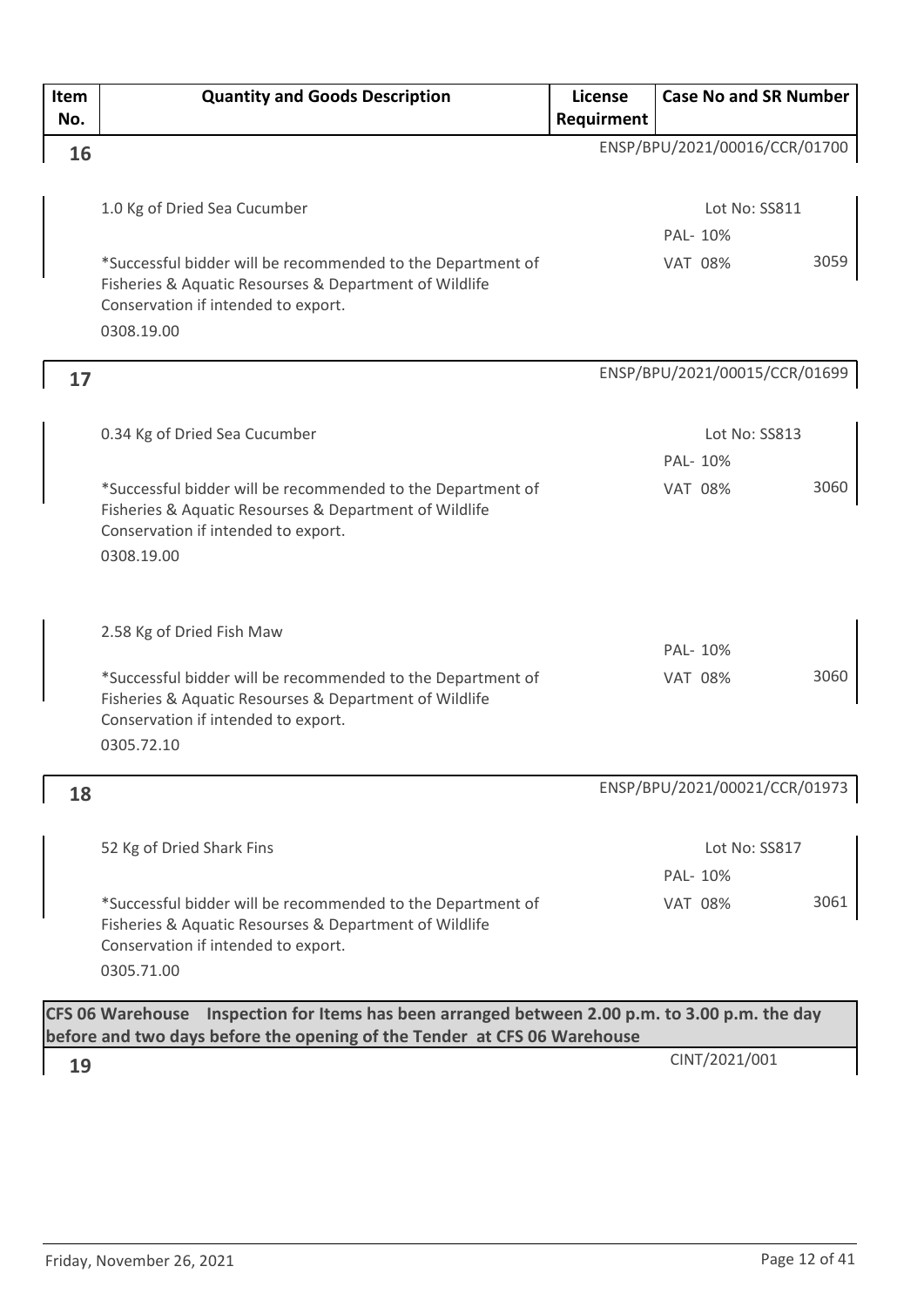| Item<br>No. | <b>Quantity and Goods Description</b>                                      | License<br>Requirment | <b>Case No and SR Number</b>  |      |
|-------------|----------------------------------------------------------------------------|-----------------------|-------------------------------|------|
|             | 2,616 Liters of Lubricant                                                  | ICL                   | SR/CFS6/GC/07/2021            |      |
|             |                                                                            |                       | PAL- 10%                      |      |
|             | Only Licened Importers of Lubricants can obtain bid forms for<br>this item |                       | <b>VAT 08%</b>                | 3005 |
|             | 2710.19.80                                                                 |                       |                               |      |
|             | <b>CSL- UPB Ware House - Colombo</b>                                       |                       |                               |      |
|             |                                                                            |                       |                               |      |
| 20          |                                                                            |                       | CINT/RMU/2019/00032/CCR/00733 |      |
|             | 1310 Pcs of Ladies shoes                                                   |                       | <b>VAT 08%</b>                |      |
|             | 6402.99.00                                                                 |                       |                               | 2704 |
|             |                                                                            |                       |                               |      |
|             |                                                                            |                       |                               |      |
|             | 399 Pcs of Gents Shoes                                                     |                       |                               |      |
|             |                                                                            |                       | <b>VAT 08%</b>                |      |
|             | 6402.99.00                                                                 |                       |                               | 2704 |
|             |                                                                            |                       |                               |      |
|             |                                                                            |                       |                               |      |
|             | 2560 of Kids Shoes                                                         |                       | <b>VAT 08%</b>                |      |
|             |                                                                            |                       |                               | 2704 |
|             | 6402.99.00                                                                 |                       |                               |      |
|             | <b>Gray Line I Yard Warehouse</b>                                          |                       |                               |      |
|             |                                                                            |                       |                               |      |
| 21          |                                                                            |                       | VAL/INV/159/2018/CCR/2410     |      |
|             |                                                                            |                       |                               |      |
|             | 08 Units of Walky Talky (Two Way Radio)                                    | ICL                   | GLI/SR/134/2018               |      |
|             |                                                                            | <b>MOD</b>            | PAL- 10%                      |      |
|             | 8517.62.10                                                                 | <b>TRC</b>            | <b>VAT 08%</b>                | 2045 |
|             | <b>Gray Line II - Preventive Examination Yard</b>                          |                       |                               |      |
|             |                                                                            |                       |                               |      |
| 22          |                                                                            |                       | PREV/FPO/781/2014/CCR/1470    |      |
|             |                                                                            |                       |                               |      |
|             | 36 Nos of Remote Control Cars                                              | ICL                   | SR No. 424                    |      |
|             |                                                                            | <b>TRC</b>            | <b>VAT 08%</b>                |      |
|             | 9503.00.60                                                                 |                       | PAL- 10%                      | 2584 |
|             |                                                                            |                       |                               |      |
| 23          |                                                                            |                       | PREV/FPO/3219/2015            |      |
|             |                                                                            |                       |                               |      |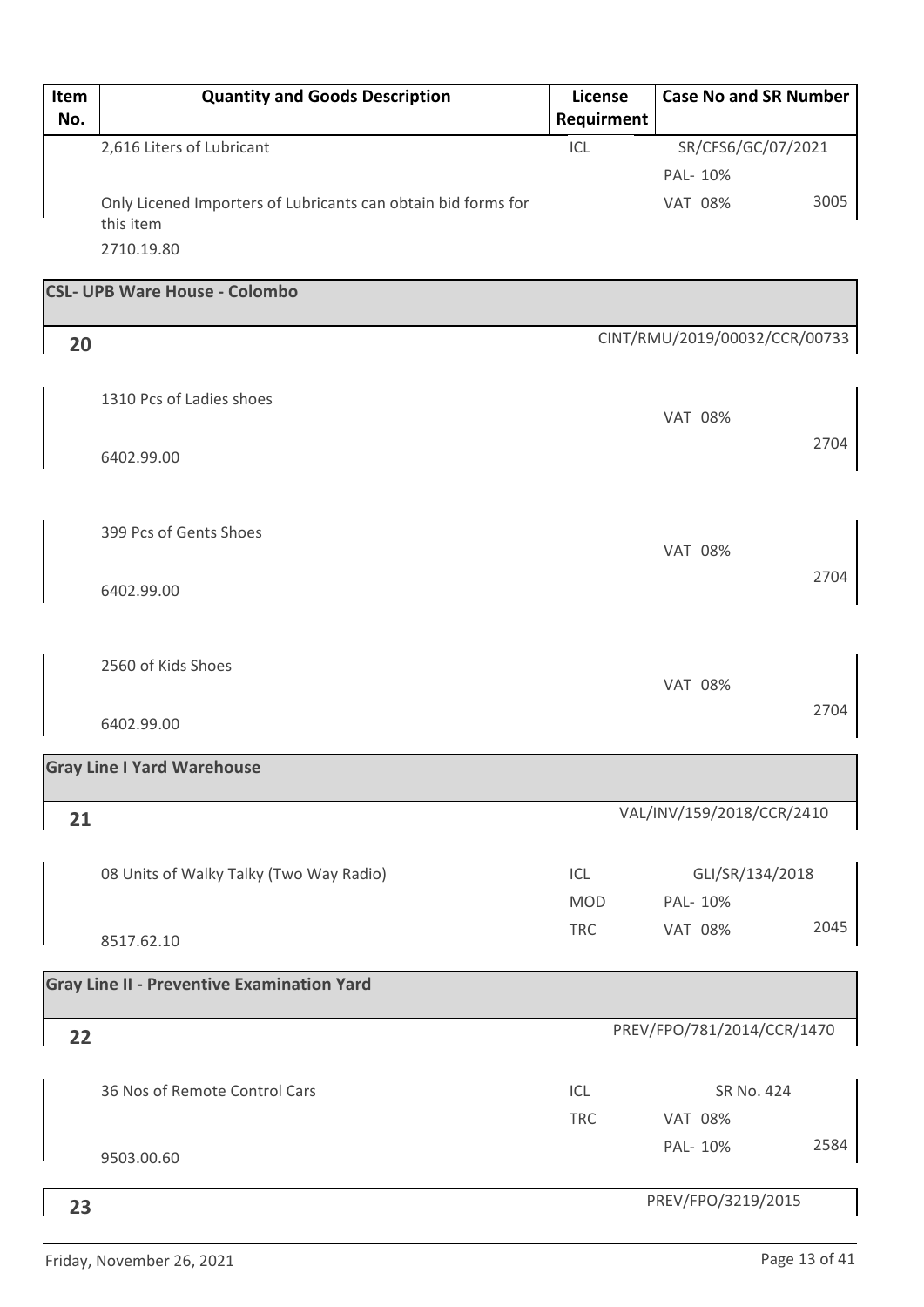| Item<br>No. | <b>Quantity and Goods Description</b>                                                                                                                                                                          | License<br>Requirment | <b>Case No and SR Number</b>                   |      |
|-------------|----------------------------------------------------------------------------------------------------------------------------------------------------------------------------------------------------------------|-----------------------|------------------------------------------------|------|
|             | 30 Barrels (3000 kg) of Sodium Alkyl Ethoxy Sulphate 70%<br>Aqueous solution<br>(Synthetic Oil)                                                                                                                |                       | <b>PEU SR 498</b><br>PAL 05%<br><b>VAT 08%</b> |      |
|             | 3402.11.00                                                                                                                                                                                                     |                       |                                                | 2961 |
|             | <b>Gray Line II Yard</b>                                                                                                                                                                                       |                       |                                                |      |
| 24          |                                                                                                                                                                                                                |                       | ENSP/BPU/04/2014                               |      |
|             | Rosewood (Dalbergia spp.) Timber Logs<br>CMAU0150303 - 15,810kg<br>CMAU1301744 - 15,770kg<br>CMAU1814161 - 15,610kg<br>TRHU2203747 - 10,970kg<br>Total Weight - 58,160kg                                       |                       | L1<br>PAL 7.5%                                 |      |
|             | *Given Weights for the Rosewood (Dalbergia spp.) timber logs<br>might get reduced due to evaporation of water content<br>*Rosewood containers will be subjected to fumigate prior<br>removal from the Customs. |                       |                                                |      |
|             | *If the successful bidder intends to export the Rosewood<br>he/she should obtain approvals from relevant authorities.<br>4403.49.00                                                                            |                       |                                                | 1810 |
| 25          |                                                                                                                                                                                                                |                       | ENSP/BPU/04/2014                               |      |
|             | Rosewood (Dalbergia spp.) Timber Logs<br>CMAU1728000 - 15,410kg<br>TEMU4122363 - 15,570kg<br>TGHU0105170 - 14,400kg<br>CMAU1645436 - 15,410kg<br>Total Weight - 60,790kg                                       |                       | L2<br>PAL 7.5%                                 |      |
|             | *Given Weights for the Rosewood (Dalbergia spp.) timber logs<br>might get reduced due to evaporation of water content<br>*Rosewood containers will be subjected to fumigate prior<br>removal from the Customs. |                       |                                                |      |
|             | *If the successful bidder intends to export the Rosewood<br>he/she should obtain approvals from relevant authorities.<br>4403.49.00                                                                            |                       |                                                | 1811 |
| 26          |                                                                                                                                                                                                                |                       | ENSP/BPU/04/2014                               |      |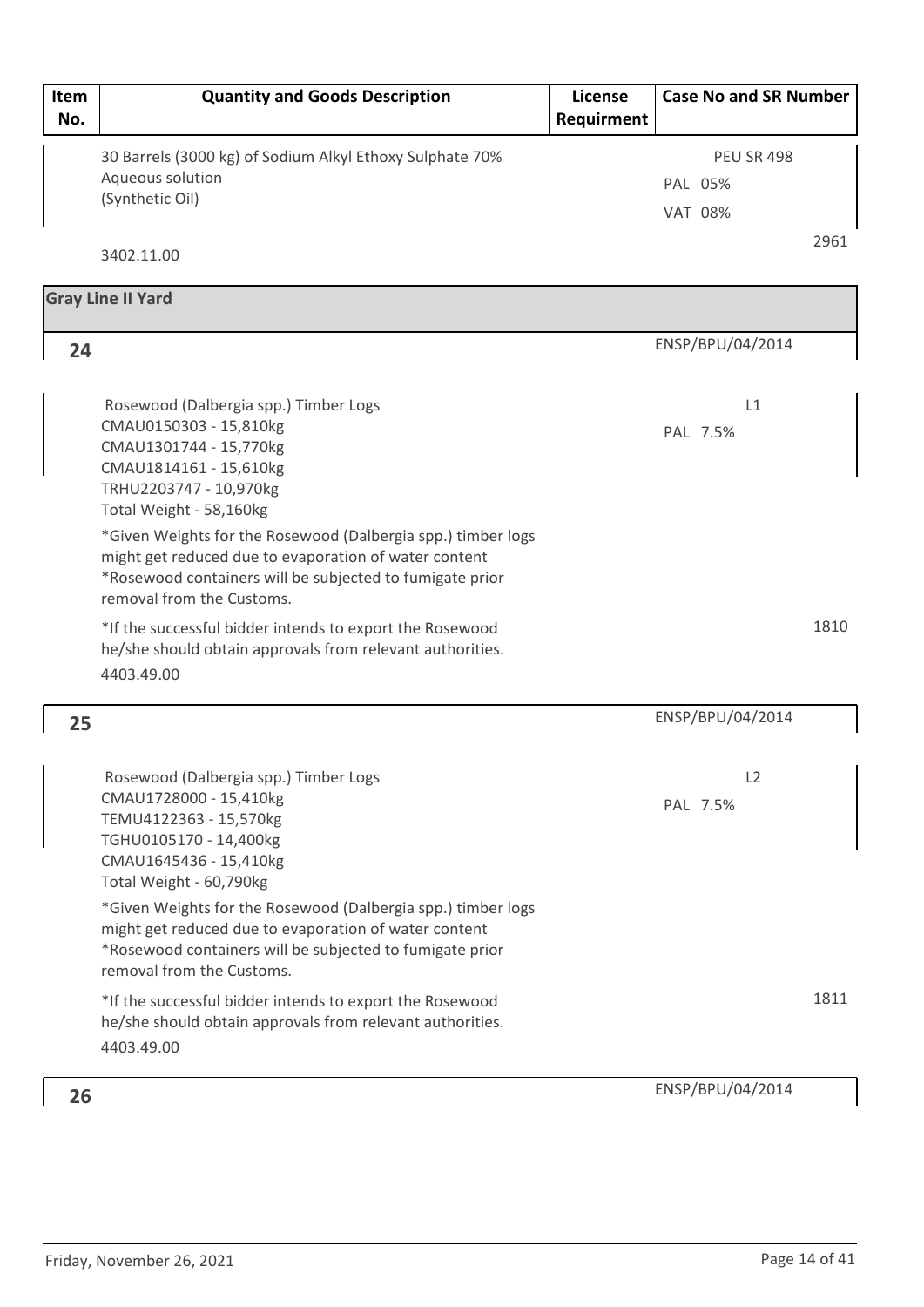| Item<br>No. | <b>Quantity and Goods Description</b>                                                                                                                                                                                                                                                                                                                                                                                                                                                                               | License<br>Requirment | <b>Case No and SR Number</b> |      |
|-------------|---------------------------------------------------------------------------------------------------------------------------------------------------------------------------------------------------------------------------------------------------------------------------------------------------------------------------------------------------------------------------------------------------------------------------------------------------------------------------------------------------------------------|-----------------------|------------------------------|------|
|             | Rosewood (Dalbergia spp.) Timber Logs<br>CMAU1727576 - 16,410kg<br>FCIU3688920 - 14,880kg<br>ECMU1264345 - 14,570kg<br>ECMU1742594 - 15,570kg<br>Total weight - 61,430kg<br>*Given Weights for the Rosewood (Dalbergia spp.) timber logs<br>might get reduced due to evaporation of water content<br>*Rosewood containers will be subjected to fumigate prior<br>removal from the Customs.<br>*If the successful bidder intends to export the Rosewood<br>he/she should obtain approvals from relevant authorities. |                       | L <sub>3</sub><br>PAL 7.5%   | 1812 |
|             | 4403.49.00                                                                                                                                                                                                                                                                                                                                                                                                                                                                                                          |                       |                              |      |
| 27          |                                                                                                                                                                                                                                                                                                                                                                                                                                                                                                                     |                       | ENSP/BPU/04/2014             |      |
|             | Rosewood (Dalbergia spp.) Timber Logs<br>CMAU1107390 - 16,570kg<br>ECMU2213492 - 14,770kg<br>TGHU2793214 - 14,300kg<br>DVRU1624452 - 15,100kg<br>Total weight - 60,740kg                                                                                                                                                                                                                                                                                                                                            |                       | L4<br>PAL 7.5%               |      |
|             | *Given Weights for the Rosewood (Dalbergia spp.) timber logs<br>might get reduced due to evaporation of water content<br>*Rosewood containers will be subjected to fumigate prior<br>removal from the Customs.                                                                                                                                                                                                                                                                                                      |                       |                              |      |
|             | *If the successful bidder intends to export the Rosewood<br>he/she should obtain approvals from relevant authorities.<br>4403.49.00                                                                                                                                                                                                                                                                                                                                                                                 |                       |                              | 1813 |
| 28          |                                                                                                                                                                                                                                                                                                                                                                                                                                                                                                                     |                       | ENSP/BPU/04/2014             |      |
|             | Rosewood (Dalbergia spp.) Timber Logs<br>TTNU3025124 - 15,570kg<br>ECMU1608348 - 16,370kg<br>TRLU9662089 - 17,370kg<br>TEMU2718374 - 7,770kg<br>Total weight - 57,080kg                                                                                                                                                                                                                                                                                                                                             |                       | L <sub>5</sub><br>PAL 7.5%   |      |
|             | *Given Weights for the Rosewood (Dalbergia spp.) timber logs<br>might get reduced due to evaporation of water content<br>*Rosewood containers will be subjected to fumigate prior<br>removal from the Customs.                                                                                                                                                                                                                                                                                                      |                       |                              |      |
|             | *If the successful bidder intends to export the Rosewood<br>he/she should obtain approvals from relevant authorities.<br>4403.49.00                                                                                                                                                                                                                                                                                                                                                                                 |                       |                              | 1814 |
| 29          |                                                                                                                                                                                                                                                                                                                                                                                                                                                                                                                     |                       | ENSP/BPU/04/2014             |      |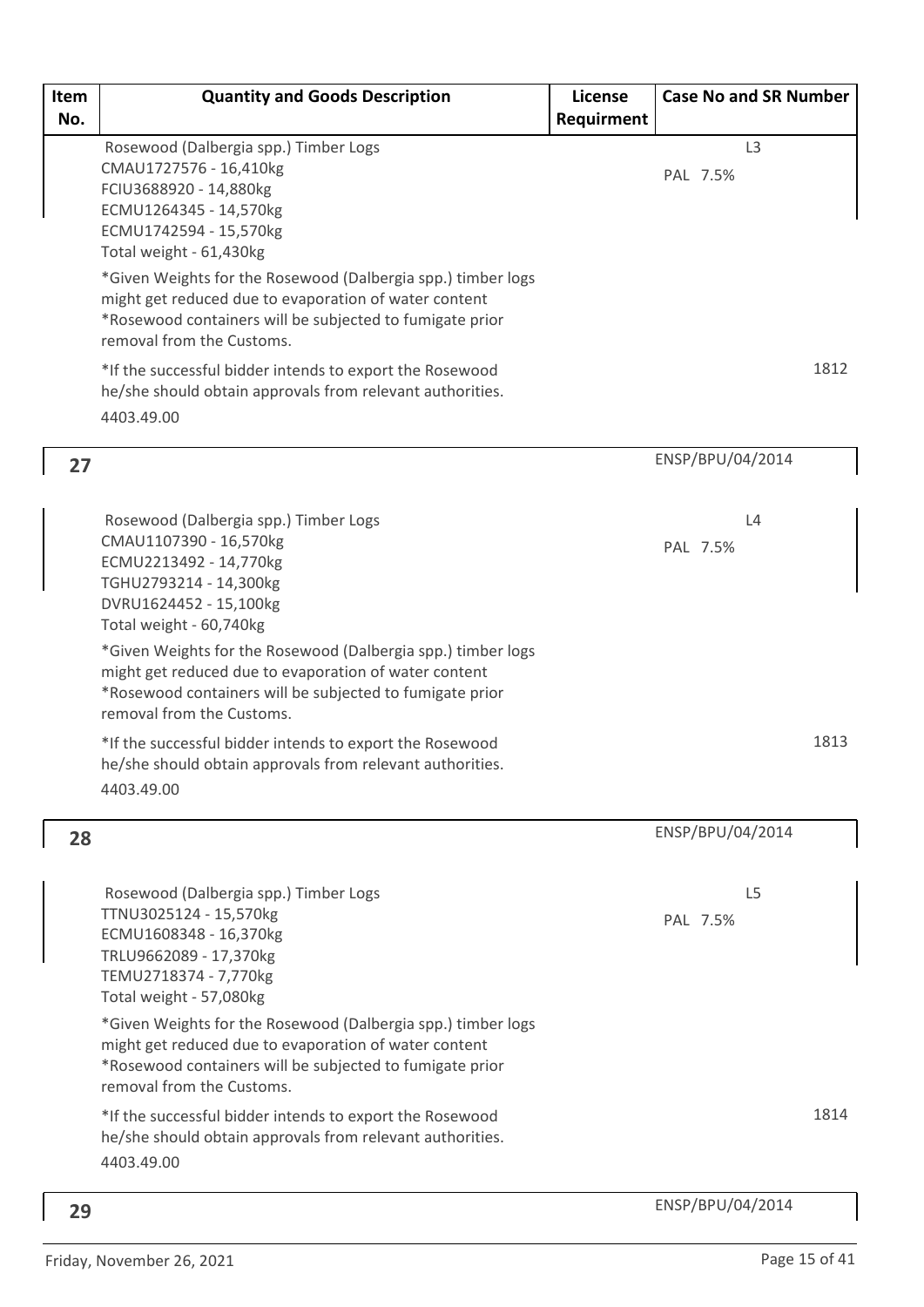| Item<br>No. | <b>Quantity and Goods Description</b>                                                                                                                                                                          | License<br>Requirment | <b>Case No and SR Number</b> |  |
|-------------|----------------------------------------------------------------------------------------------------------------------------------------------------------------------------------------------------------------|-----------------------|------------------------------|--|
|             |                                                                                                                                                                                                                |                       |                              |  |
|             | Rosewood (Dalbergia spp.) Timber Logs<br>CMAU1071976 - 16,070kg<br>CMAU1269581 - 14,570kg<br>ECMU1844467 - 14,970kg<br>CMAU1457059 - 15,170kg<br>Total weight- 60,780kg                                        |                       | L <sub>6</sub><br>PAL 7.5%   |  |
|             | *Given Weights for the Rosewood (Dalbergia spp.) timber logs<br>might get reduced due to evaporation of water content<br>*Rosewood containers will be subjected to fumigate prior<br>removal from the Customs. |                       |                              |  |
|             | *If the successful bidder intends to export the Rosewood<br>he/she should obtain approvals from relevant authorities.<br>4403.49.00                                                                            |                       | 1815                         |  |
| 30          |                                                                                                                                                                                                                |                       | ENSP/BPU/04/2014             |  |
|             | Rosewood (Dalbergia spp.) Timber Logs<br>FCIU2923305 - 15,780kg<br>CMAU0297547 - 15,810kg<br>ECMU2224183 - 13,970kg                                                                                            |                       | L7<br>PAL 7.5%               |  |
|             | IPXU3321750 - 15,370kg<br>Total weight- 60,930kg<br>*Given Weights for the Rosewood (Dalbergia spp.) timber logs                                                                                               |                       |                              |  |
|             | might get reduced due to evaporation of water content<br>*Rosewood containers will be subjected to fumigate prior<br>removal from the Customs.                                                                 |                       |                              |  |
|             | *If the successful bidder intends to export the Rosewood<br>he/she should obtain approvals from relevant authorities.<br>4403.49.00                                                                            |                       | 1816                         |  |
| 31          |                                                                                                                                                                                                                |                       | ICT/2020/00077               |  |
|             | 993 Pcs of Auto Spare Parts Alternator Cutout                                                                                                                                                                  |                       |                              |  |
|             | Items could be inspected during 10.00 am to 3.00 p.m on any<br>working day with prior notification to the ICT staff.                                                                                           |                       | <b>VAT 08%</b><br>PAL- 10%   |  |
|             | 8511.80.00                                                                                                                                                                                                     |                       | 2906                         |  |
| 32          |                                                                                                                                                                                                                |                       | PREV/2021/0058/CCR/00410     |  |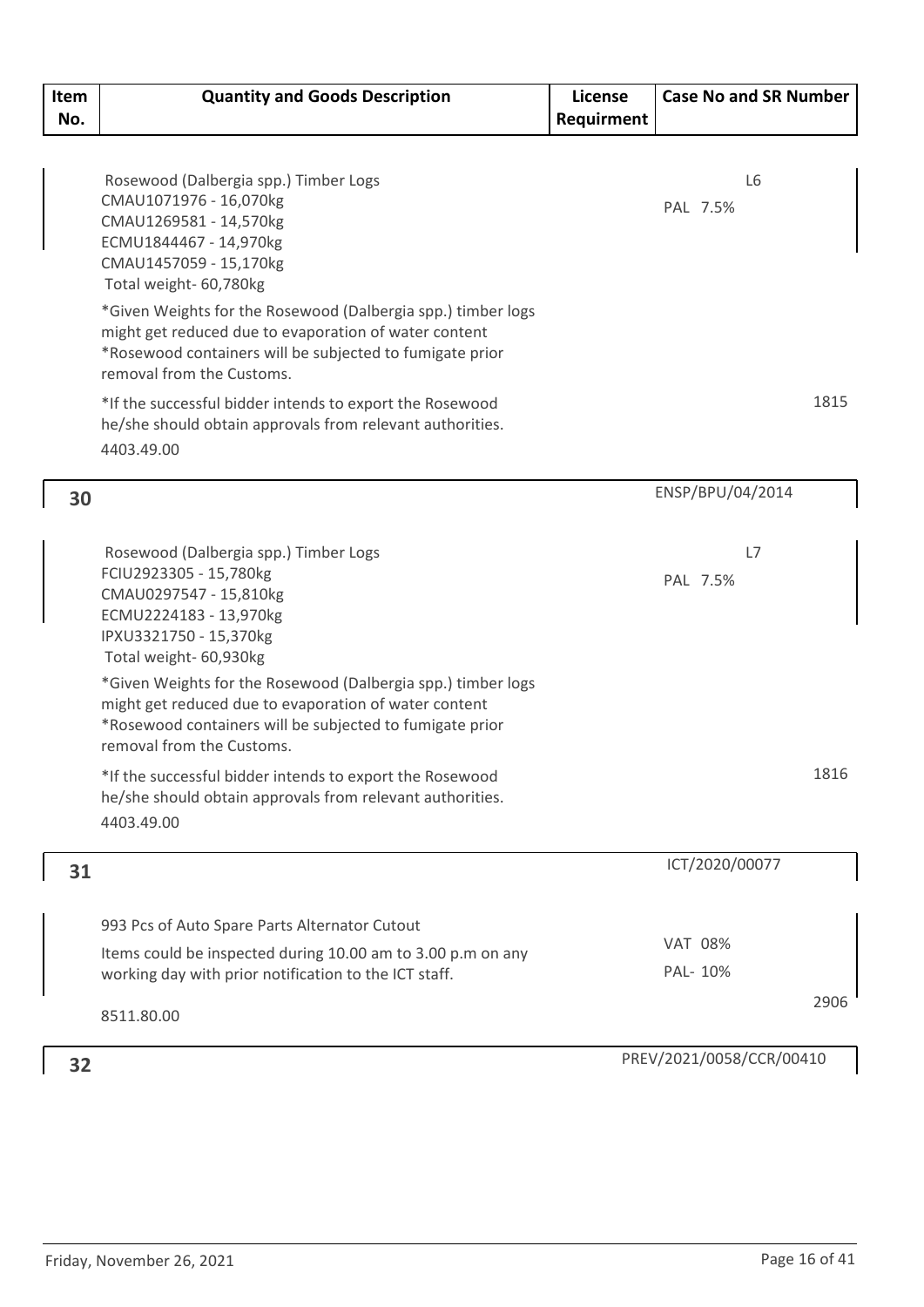| Item | <b>Quantity and Goods Description</b>                                                                                                                                                                   | License    | <b>Case No and SR Number</b>      |      |
|------|---------------------------------------------------------------------------------------------------------------------------------------------------------------------------------------------------------|------------|-----------------------------------|------|
| No.  |                                                                                                                                                                                                         | Requirment |                                   |      |
|      | 15,060 Kg of Urid Gota (502 Bags)<br>(Raw material for animal feed manufactures)                                                                                                                        | ICL        | SR: 1614 of 19.07.2021            |      |
|      | Inspection of the goods can be done only on Teusdays 2.00<br>p.m to 4.00 p.m at PEU GLII wih officers of Preventive                                                                                     |            |                                   |      |
|      | Only registered License holders of Animal Feed Manufacturers<br>can obtain bid forms on production of proof of above with the<br>approval from Department of Animal Production and Health<br>0713.31.22 |            |                                   | 3017 |
|      | 2,940 Kg of Wheat (98 Bags)<br>(Raw material for animal feed manufactures)                                                                                                                              |            | SR. 1615 of 19.07.2021<br>PAL 05% |      |
|      | Inspection of the goods can be done only on Teusdays 2.00<br>p.m to 4.00 p.m at PEU GLII wih officers of Preventive                                                                                     |            |                                   |      |
|      | Only registered License holders of Animal Feed Manufacturers<br>can obtain bid forms on production of proof of above with the<br>approval from Department of Animal Production and Health               |            |                                   | 3017 |
|      | 1001.99.10                                                                                                                                                                                              |            |                                   |      |
|      | <b>HRCU S/R Grayline I Yard</b>                                                                                                                                                                         |            |                                   |      |
|      |                                                                                                                                                                                                         |            |                                   |      |
| 33   |                                                                                                                                                                                                         |            | PREV/2017/076/CCR/415             |      |
|      |                                                                                                                                                                                                         |            |                                   |      |
|      | 500 Pairs of Slipper Sole                                                                                                                                                                               |            | HRC/SR/03/GLI                     |      |
|      |                                                                                                                                                                                                         |            | <b>VAT 08%</b>                    |      |
|      | 6406.20.90                                                                                                                                                                                              |            | PAL-10%                           | 2927 |
|      |                                                                                                                                                                                                         |            |                                   |      |
|      |                                                                                                                                                                                                         |            |                                   |      |
|      | 457 Pcs of Cloth Hanger                                                                                                                                                                                 |            | HRC/SR/03/GLI<br>PAL- 10%         |      |
|      |                                                                                                                                                                                                         |            | <b>VAT 08%</b>                    | 2927 |
|      | 3924.90.90                                                                                                                                                                                              |            |                                   |      |
|      | Japan Warehouse Inspection for the Items has been arranged between 12.00 noon to 1.00 p.m. the                                                                                                          |            |                                   |      |
|      | day before and two days before the opening of the Tender at Japan Warehouse                                                                                                                             |            |                                   |      |
| 34   |                                                                                                                                                                                                         |            | PREV/629/2016/CCR/3437            |      |
|      |                                                                                                                                                                                                         |            |                                   |      |
|      | 612 Pcs of Men's T Shirts                                                                                                                                                                               |            | Japan W/H                         |      |
|      | 92 Pcs of Ladies' T Shirts                                                                                                                                                                              |            | <b>VAT 08%</b>                    |      |
|      | 295 Pcs of Boy's T Shirts                                                                                                                                                                               |            |                                   |      |
|      | 6109.10.00                                                                                                                                                                                              |            |                                   | 3019 |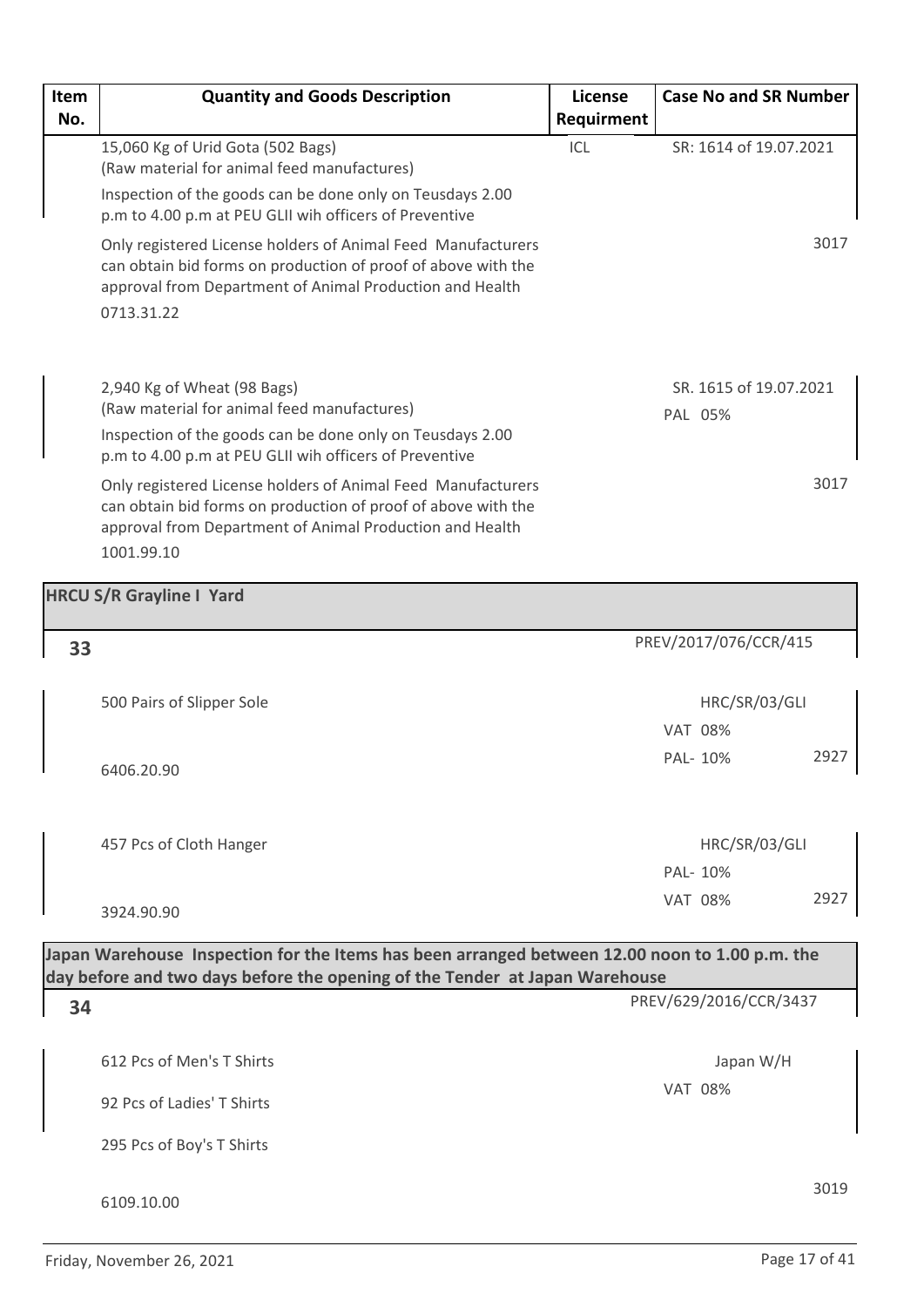| Item<br>No. | <b>Quantity and Goods Description</b>                                                                          | License<br>Requirment | <b>Case No and SR Number</b> |
|-------------|----------------------------------------------------------------------------------------------------------------|-----------------------|------------------------------|
|             | JCT Oil bank, colombo 15                                                                                       |                       |                              |
| 35          |                                                                                                                |                       | INDS/PRJ/2021/0001           |
|             |                                                                                                                |                       |                              |
|             | 15.061 MT of Low Sulphur Oil 380 CST                                                                           | ICL                   | PAL 7.5%                     |
|             | Only Bunker Licence holders who registered under the<br>Ministry of Energy can obtain bid forms for this item. |                       | 3025                         |
|             | 2710.19.60                                                                                                     |                       |                              |
|             | <b>National Gem and Jewelley Authority</b>                                                                     |                       |                              |
| 36          |                                                                                                                |                       |                              |
|             | 01 Lot of Rough Peridot                                                                                        |                       | AWB No. 683-140-25560        |
|             |                                                                                                                |                       |                              |
|             | 7103.10                                                                                                        |                       | 2965                         |
| 37          |                                                                                                                |                       |                              |
|             | 01 Lot of Amethyst                                                                                             |                       | Lanka Gem & Jewellery        |
|             | 01 Lot of Moon stones                                                                                          |                       |                              |
|             |                                                                                                                |                       | 2967                         |
|             | 7103.99                                                                                                        |                       |                              |
| 38          |                                                                                                                |                       |                              |
|             | 01 Lot of Rough Sapphire                                                                                       |                       | BIA/SR/7086 4/03/2005        |
|             |                                                                                                                |                       |                              |
|             | 7103.10                                                                                                        |                       | 2968                         |
| 39          |                                                                                                                |                       |                              |
|             | 01 Lot of Rough sapphire                                                                                       |                       | NI356 07/06/2002             |
|             |                                                                                                                |                       |                              |
|             | 7103.10                                                                                                        |                       | 2969                         |
| 40          |                                                                                                                |                       |                              |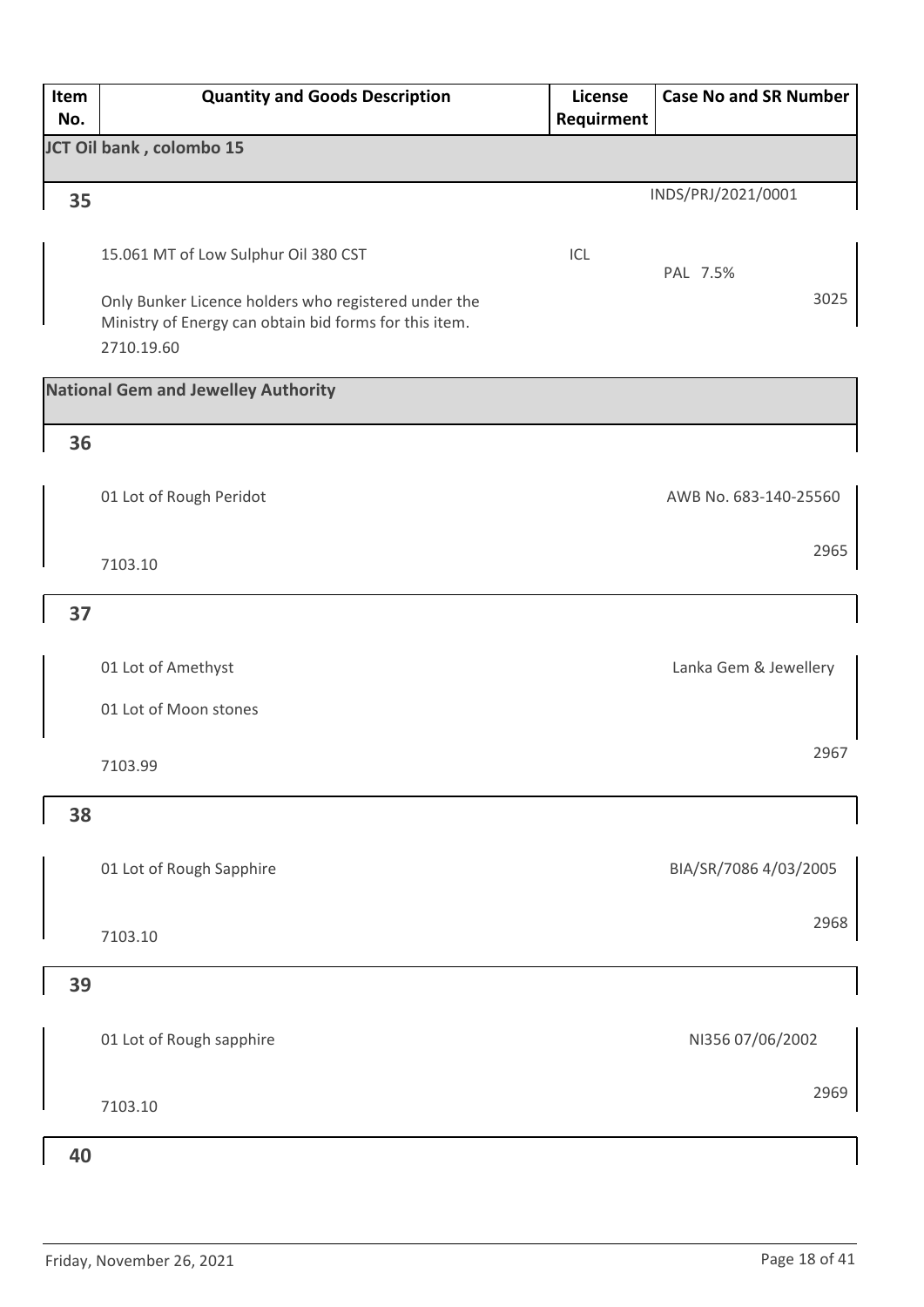| Item<br>No. | <b>Quantity and Goods Description</b> | License<br>Requirment | <b>Case No and SR Number</b>               |
|-------------|---------------------------------------|-----------------------|--------------------------------------------|
|             | 01 lot of Rough Sapphire              |                       | Trinity gems                               |
|             | 7103.10                               |                       | 2971                                       |
| 41          |                                       |                       |                                            |
|             | 01 Lot of Rough Topaz                 |                       | B.T. Monty                                 |
|             | 7103.10                               |                       | 2973                                       |
| 42          |                                       |                       |                                            |
|             | 01 Lot of Blue Topaz Rough            |                       | AMSND 618-2418-2012                        |
|             | 7103.10                               |                       | 2974                                       |
| 43          |                                       |                       |                                            |
|             | 01 Lot of white Topaz                 |                       | T-038 7/1/2003                             |
|             | 7103.99                               |                       | 2975                                       |
| 44          |                                       |                       |                                            |
|             | 01 Lot of Mixed Geuda Katta           |                       | Mixed Geuda Katta taken<br>over from 96 kg |
|             | 7103.10                               |                       | 2976                                       |
| 45          |                                       |                       |                                            |
|             | 01 Lot of Amethyst Rough              |                       | 21750371123 AWB                            |
|             | 7103.10                               |                       | 2980                                       |
| 46          |                                       |                       |                                            |

#### Friday, November 26, 2021 **Page 19 of 41**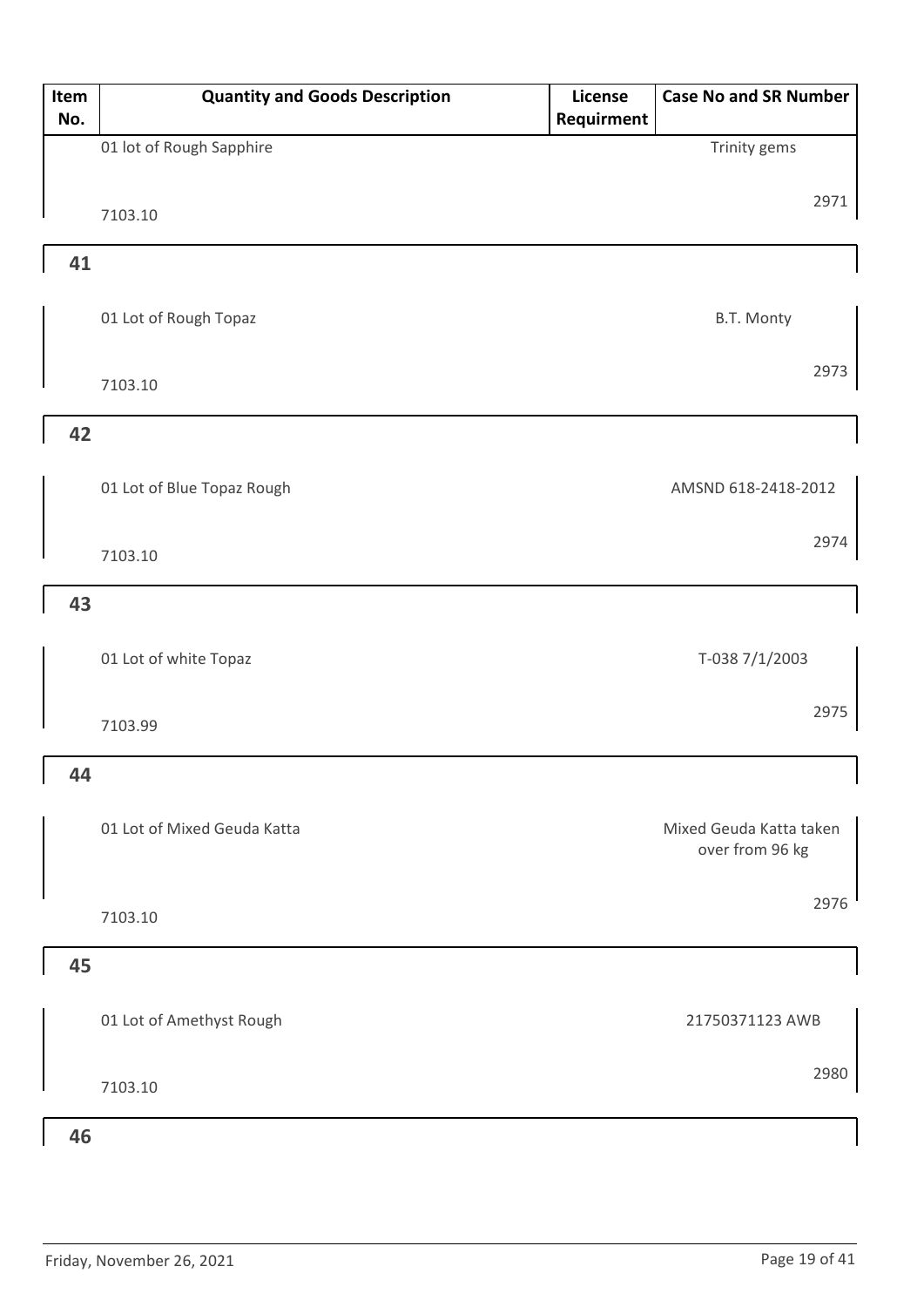| Item<br>No. | <b>Quantity and Goods Description</b> | License<br>Requirment | <b>Case No and SR Number</b>        |      |
|-------------|---------------------------------------|-----------------------|-------------------------------------|------|
|             | 01 Lot of Rough Corundum              |                       | NI97 17/02/2000                     |      |
|             |                                       |                       |                                     | 2981 |
|             | 7103.10                               |                       |                                     |      |
| 47          |                                       |                       |                                     |      |
|             | 01 Lot of Rough Corundum              |                       | AM-S.H.A Enterprises                |      |
|             | 7103.10                               |                       |                                     | 2982 |
| 48          |                                       |                       |                                     |      |
|             | 01 Lot of Corundum Rough              |                       | NI462 29/06/2001                    |      |
|             | 7103.10.00                            |                       |                                     | 2984 |
|             | NNR- Baggage Warehouse Peliyagoda     |                       |                                     |      |
| 49          |                                       |                       | PREV/0013/2017/CCR/0110             |      |
|             | 1570 Pairs of Ladies Slippers         |                       | BO/NNR/SR/29/2018<br><b>VAT 08%</b> |      |
|             | 6402.99.00                            |                       |                                     | 2585 |
|             | 240 Pairs of Slippers                 |                       | BO/NNR/SR/29/2018<br><b>VAT 08%</b> |      |
|             | 6402.99.00                            |                       |                                     | 2585 |
|             | 1142 Pairs of Baby Girl Shoes         |                       | BO/NNR/SR/29/2018<br><b>VAT 08%</b> |      |
|             | 6402.91.00                            |                       |                                     | 2585 |
|             | 36 Pairs of Boy Chapples              |                       | BO/NNR/SR/29/2018<br><b>VAT 08%</b> |      |
|             | 6402.99.00                            |                       |                                     | 2585 |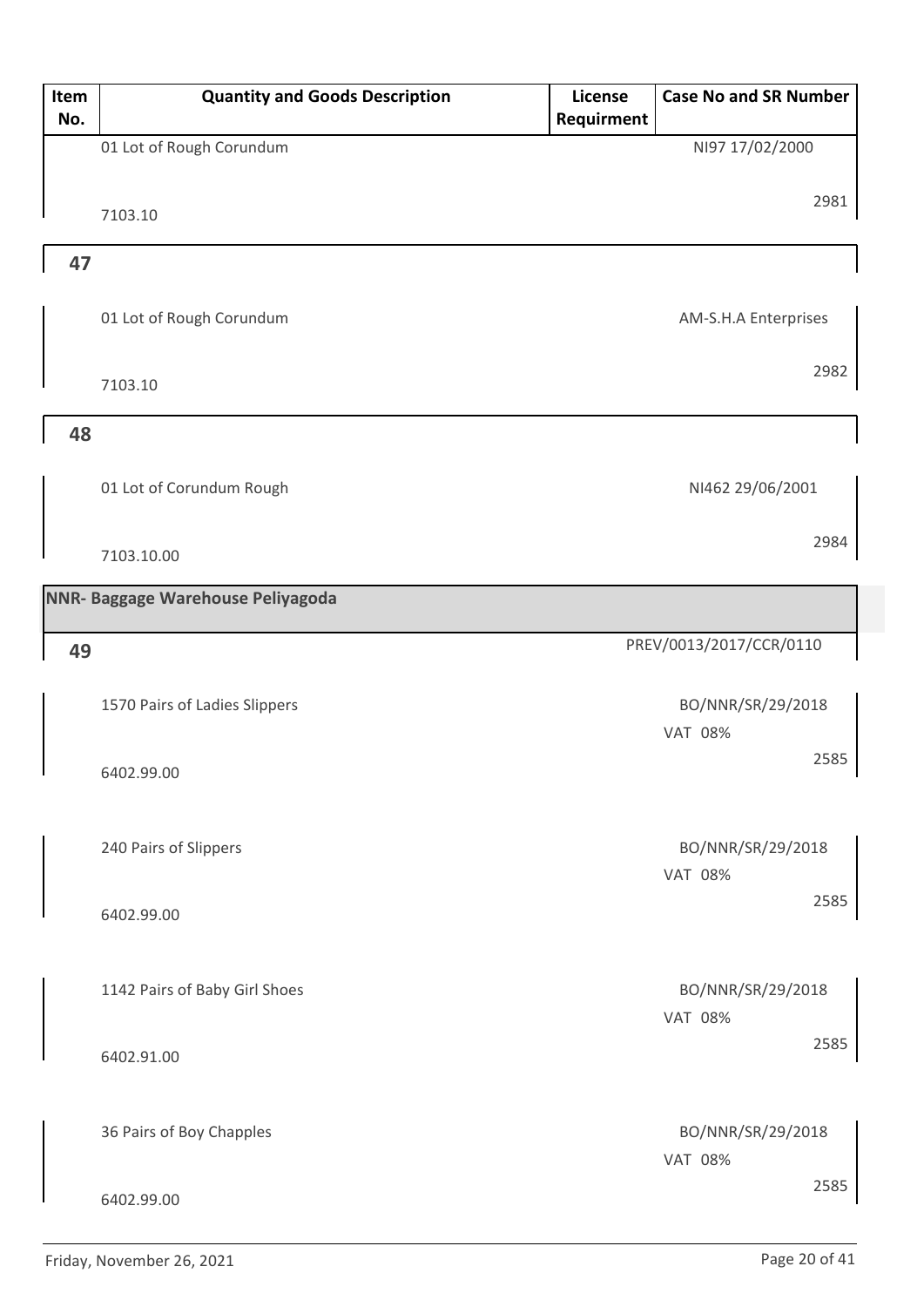| Item<br>No. | <b>Quantity and Goods Description</b>                                                     | <b>License</b><br>Requirment | <b>Case No and SR Number</b>                  |
|-------------|-------------------------------------------------------------------------------------------|------------------------------|-----------------------------------------------|
|             | 112 Pairs of Boy Shoes                                                                    |                              | BO/NNR/SR/29/2018<br><b>VAT 08%</b>           |
|             | 6402.91.00                                                                                |                              | 2585                                          |
| 50          |                                                                                           |                              |                                               |
|             | 494,000 Pcs of "MAX POWER Heavy Duty" Brand AAA Size<br>batteries<br>Expiry Date: 12.2022 | <b>SLSI</b>                  | BO/NNR/SR/137/2020<br>SEGU 2041076<br>PAL 05% |
|             | 8506.10.90                                                                                |                              | <b>VAT 08%</b><br>2884                        |
| 51          |                                                                                           |                              |                                               |
|             | 16,000 nos of Phone Covers                                                                |                              | BO/ NNR/ 208/ 2020<br>PAL- 10%                |
|             | 3926.90.99                                                                                |                              | 3014<br><b>VAT 08%</b>                        |
| 52          |                                                                                           |                              | BO/3817/07                                    |
|             | 216 Pcs of Pasta/Spagatte/Macaroni (500 g)                                                | <b>F&amp;D</b><br>SLSI       | BO/NNR/SR/188/2021<br>PAL- 10%                |
|             | 1902.20.00                                                                                |                              | 3035<br>VAT 08%                               |
|             | 30 Pcs of Tomato Paste (700 g)                                                            | F&D                          | BO/NNR/SR/188/2021<br>PAL- 10%                |
|             | 2002.90.00                                                                                |                              | 3035<br><b>VAT 08%</b>                        |
|             | 284 Pcs of Pasta/ Spagatte/ Macaroni (500 g)                                              | F&D<br>SLSI                  | BO/NNR/SR/189/2021<br>PAL- 10%                |
|             | 1902.20.00                                                                                |                              | 3035<br><b>VAT 08%</b>                        |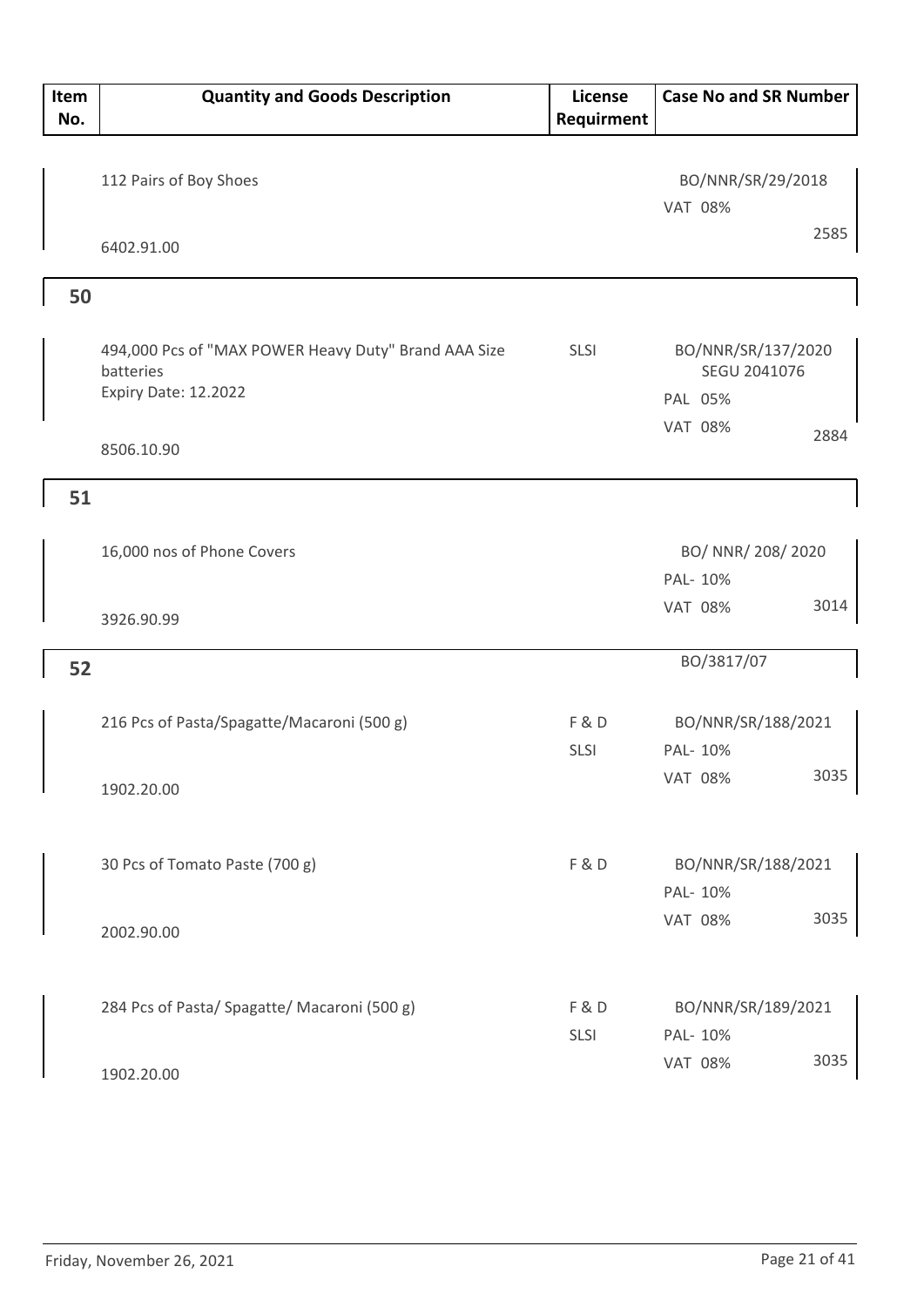| Item<br>No. | <b>Quantity and Goods Description</b>        | License<br>Requirment | <b>Case No and SR Number</b>       |
|-------------|----------------------------------------------|-----------------------|------------------------------------|
|             | 59 Pcs of Tomato Paste (700 g)               | F&D                   | BO/NNR/SR/189/2021                 |
|             |                                              |                       | PAL- 10%                           |
|             | 2002.90.00                                   |                       | 3035<br><b>VAT 08%</b>             |
|             | 40 Pcs of Canned Beans (245 g)               | F&D                   | BO/NNR/SR/189/2021<br>PAL- 10%     |
|             | 2005.59.00                                   |                       | 3035<br><b>VAT 08%</b>             |
|             | 228 Pcs of Pasta/ Spagatte/Macaroni (500 g)  | F&D                   | BO/NNR/SR/187/2021                 |
|             |                                              | SLSI                  | PAL- 10%                           |
|             | 1902.20.00                                   |                       | 3035<br><b>VAT 08%</b>             |
|             | 36 Pcs of Tomato Paste (700 g)               | <b>F&amp;D</b>        | BO/NNR/SR/187/2021<br>PAL- 10%     |
|             | 2002.90.00                                   |                       | 3035<br><b>VAT 08%</b>             |
|             | 25 Pcs of Corn Tin (160 g)                   | F&D                   | BO/NNR/SR/187/2021                 |
|             | 2005.80.00                                   |                       | PAL- 10%<br>3035<br><b>VAT 08%</b> |
|             | 250 Pcs of Pasta/ Spagatte/ Makaroni (500 g) | F&D                   | BO/NNR/SR/186/2021                 |
|             | 1902.20.00                                   | SLSI                  | PAL- 10%<br>3035<br><b>VAT 08%</b> |
|             | 56 Pcs of Tomato Paste (700 g)               | F&D                   | BO/NNR/SR/186/2021<br>PAL- 10%     |
|             | 2002.90.00                                   |                       | 3035<br><b>VAT 08%</b>             |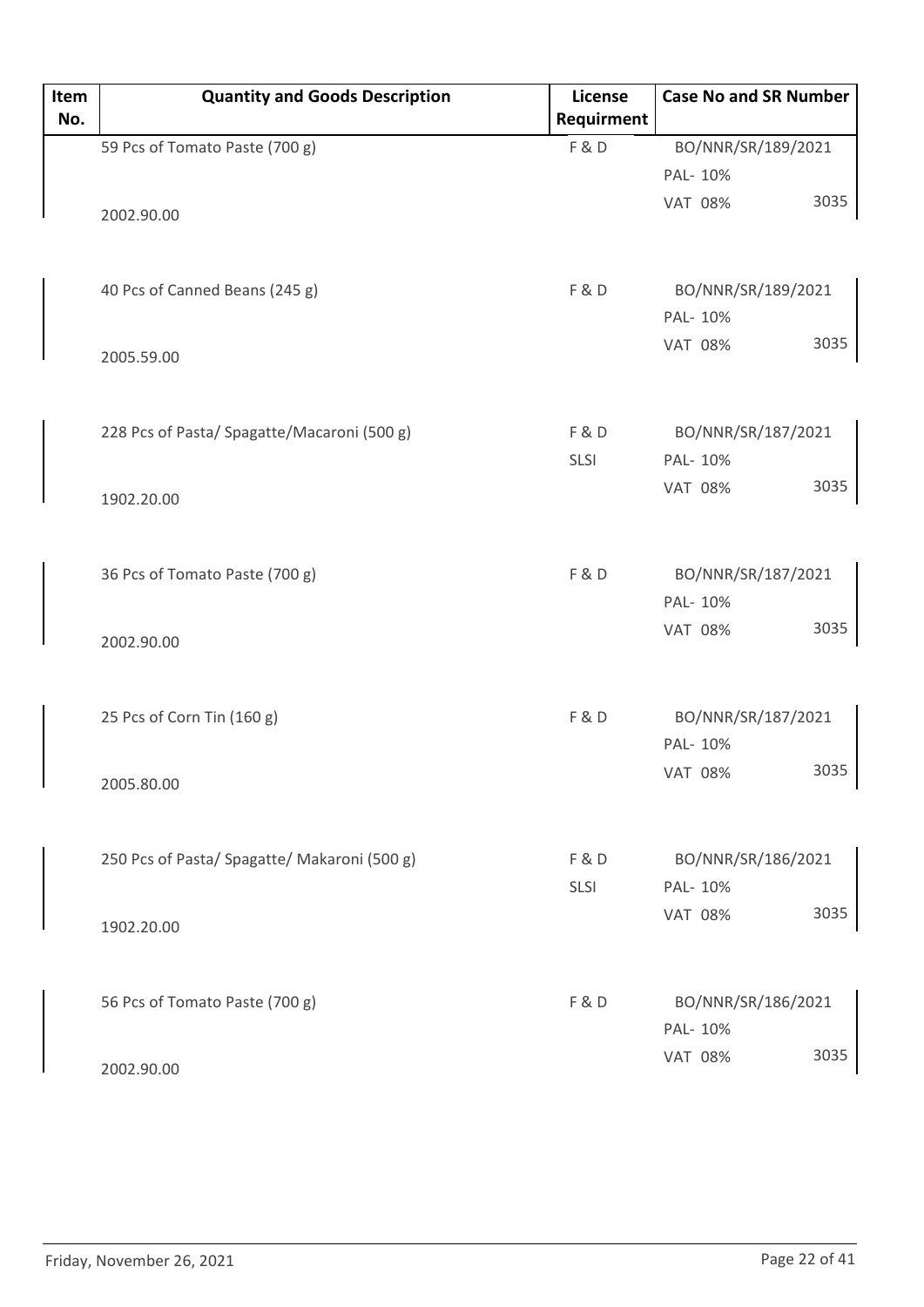| Item<br>No. | <b>Quantity and Goods Description</b>                                                           | License<br>Requirment | <b>Case No and SR Number</b>   |      |
|-------------|-------------------------------------------------------------------------------------------------|-----------------------|--------------------------------|------|
|             | 30 Pcs of Canned Beans (245 g)                                                                  | <b>F&amp;D</b>        | BO/NNR/SR/186/2021             |      |
|             |                                                                                                 |                       | PAL- 10%                       |      |
|             | 2005.59.00                                                                                      |                       | <b>VAT 08%</b>                 | 3035 |
| 53          |                                                                                                 |                       | NNR Ref no: 3620 on 09.12.2020 |      |
|             | 01 Unit of Iron Cargo Box                                                                       |                       | BO/NNR/373/2020                |      |
|             | Dimensions: 10'x5'x5' (ft)<br>Country of Origin: Korea                                          |                       | PAL- 10%<br><b>VAT 08%</b>     |      |
|             | 8708.99.90                                                                                      |                       |                                | 3048 |
|             | <b>Port Control Unit</b>                                                                        |                       |                                |      |
| 54          |                                                                                                 |                       | ENSP/PCU/2020/0030/CCR/1301    |      |
|             | 95 Units of Mobile Phones                                                                       | ICL<br><b>TRC</b>     | PAL 05%                        |      |
|             | 8517.12.20                                                                                      |                       |                                | 2944 |
| 55          |                                                                                                 |                       | ENSP/PCU/2020/00032/CCR/01303  |      |
|             | 360 Units of Mobile Phones without batteries                                                    | ICL<br><b>TRC</b>     | PAL 05%                        |      |
|             | 8517.12.20                                                                                      |                       |                                | 2945 |
|             | <b>RCT Orugodawatta</b>                                                                         |                       |                                |      |
| 56          |                                                                                                 |                       | CINT/2018/002/CCR/01435        |      |
|             | 21280 Kg of Quartz Powder (India)                                                               |                       | JFSU0225217 (1*40')            |      |
|             | * Samples can be inspected at Central Investigation Unit (CIU),<br>4th floor, Sri Lanka Customs |                       | <b>VAT 08%</b><br>PAL- 10%     |      |
|             | 2506.20.00                                                                                      |                       |                                | 2579 |
| 57          |                                                                                                 |                       | CRTF/01788/2017                |      |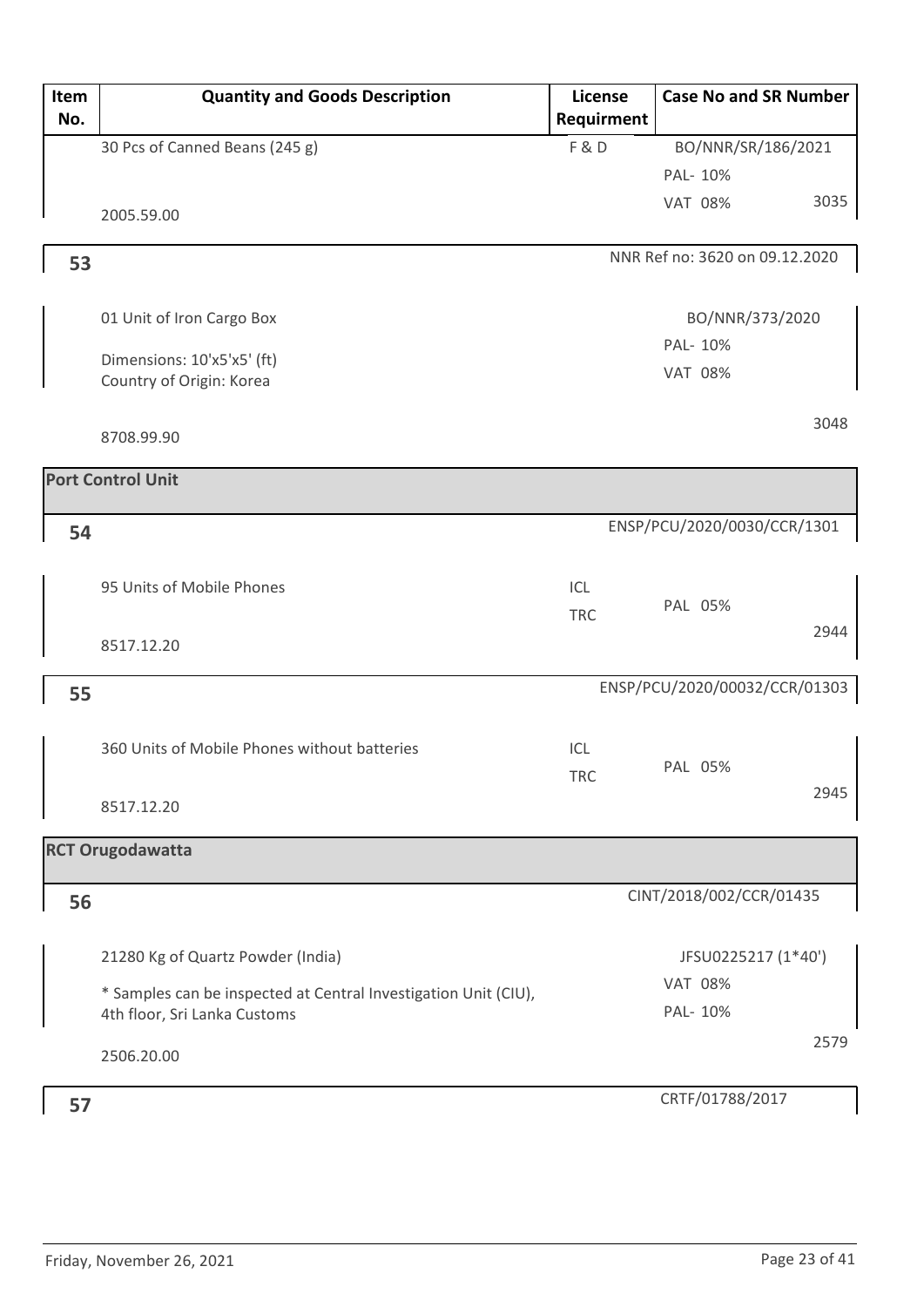| Item<br>No. | <b>Quantity and Goods Description</b>                                                                                                                                                 | License<br>Requirment | <b>Case No and SR Number</b> |  |
|-------------|---------------------------------------------------------------------------------------------------------------------------------------------------------------------------------------|-----------------------|------------------------------|--|
|             | 27 MT of Brazilian White Crystal Sugar                                                                                                                                                | ICL                   |                              |  |
|             | ** Only Registered Licence holders of Ethanol Manufacturers<br>can obtain bid forms on production of proof of above with the<br>approval from the Department of Excise.<br>1701.99.10 |                       | 3008                         |  |
| 58          |                                                                                                                                                                                       |                       | CRTF/01789/2017              |  |
|             | 27 MT of Brazilian White Crystal Sugar                                                                                                                                                | ICL                   |                              |  |
|             | ** Only Registered Licence holders of Ethanol Manufacturers<br>can obtain bid forms on production of proof of above with the<br>approval from the Department of Excise.<br>1701.99.10 |                       | 3009                         |  |
| 59          |                                                                                                                                                                                       |                       | CRTF/01790/2017              |  |
|             |                                                                                                                                                                                       |                       |                              |  |
|             | 52 MT of Brazilian White Crystal Sugar                                                                                                                                                | ICL                   |                              |  |
|             | ** Only Registered Licence holders of Ethanol Manufacturers<br>can obtain bid forms on production of proof of above with the<br>approval from the Department of Excise.<br>1701.99.10 |                       | 3010                         |  |
|             | <b>RCT Out Panel premises</b>                                                                                                                                                         |                       |                              |  |
| 60          |                                                                                                                                                                                       |                       | BO/146/2020/CCR/03158        |  |
|             | 2950 Pcs of T-Shirts                                                                                                                                                                  |                       | <b>VAT 08%</b>               |  |
|             | 6109.10.00                                                                                                                                                                            |                       | 2923                         |  |
|             |                                                                                                                                                                                       |                       |                              |  |
|             | 3120 Pcs of Shirts                                                                                                                                                                    |                       | <b>VAT 08%</b>               |  |
|             | 6205.20.19                                                                                                                                                                            |                       | 2923                         |  |
|             | 950 Pcs of Trousers                                                                                                                                                                   |                       |                              |  |
|             | 365 Pcs of Men Overall                                                                                                                                                                |                       | <b>VAT 08%</b>               |  |
|             | 6203.42.19                                                                                                                                                                            |                       | 2923                         |  |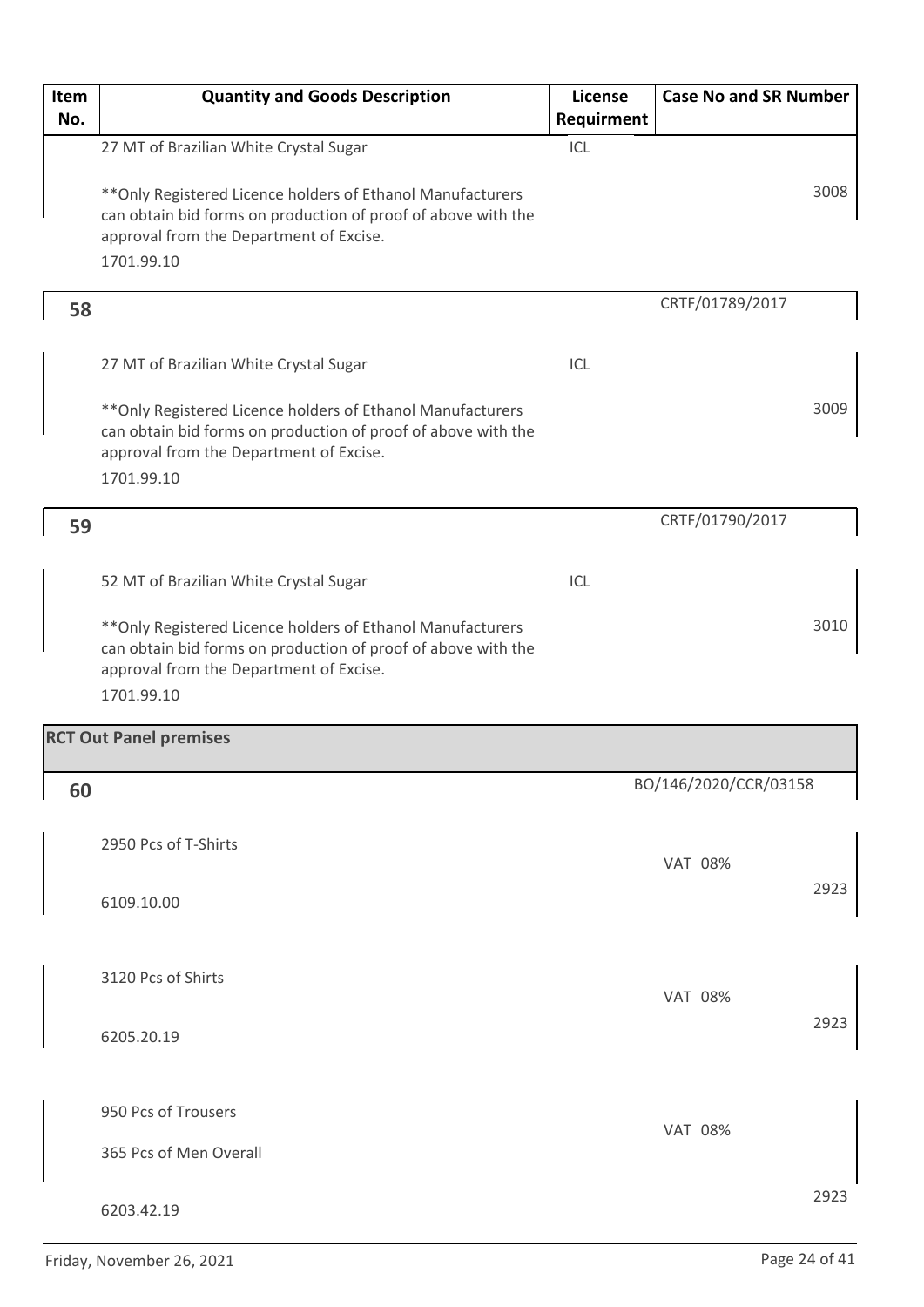| Item<br>No. | <b>Quantity and Goods Description</b>                      | License<br>Requirment | <b>Case No and SR Number</b> |      |
|-------------|------------------------------------------------------------|-----------------------|------------------------------|------|
|             |                                                            |                       |                              |      |
|             | 4500 pcs of Pillow cover                                   |                       | <b>VAT 08%</b>               |      |
|             | 6302.31.90                                                 |                       |                              | 2923 |
|             |                                                            |                       |                              |      |
|             | The goods can be inspected between 11.00 a.m. to 2.00 p.m. |                       |                              |      |
|             | in week days at RCT Out Panel Premises.                    |                       |                              |      |
|             |                                                            |                       |                              | 2923 |
|             | RTF GCEU, PBEU, RCT, Orugodawatta                          |                       |                              |      |
| 61          |                                                            |                       | CRTF/1188/2019               |      |
|             |                                                            |                       |                              |      |
|             | 1144 Pcs of Baby Shoes                                     |                       | R/530/2019<br><b>VAT 08%</b> |      |
|             | 6405.20.00                                                 |                       |                              | 2636 |
|             |                                                            |                       |                              |      |
|             | 524 Pcs of Baby Shoes with socks                           |                       | R/531/2019                   |      |
|             |                                                            |                       | <b>VAT 08%</b>               |      |
|             | 6405.20.00                                                 |                       |                              | 2636 |
| 62          |                                                            |                       | CRTF/1084/2019               |      |
|             | 110 Pcs of Ladies Shoes                                    |                       | R/436/2019                   |      |
|             |                                                            |                       | <b>VAT 08%</b>               |      |
|             | 6404.19.00                                                 |                       |                              | 2637 |
| 63          |                                                            |                       | CRTF/2020/00868/CCR/02502    |      |
|             |                                                            |                       | CRTF/589/2020                |      |
|             | 36 Pcs of Walky Talky (without Battery)                    | ICL                   | RTF/SR                       |      |
|             |                                                            | <b>MOD</b>            | R/242/2020<br>PAL- 10%       |      |
|             | 8517.62.90                                                 | <b>TRC</b>            | <b>VAT 08%</b>               | 2802 |
|             |                                                            |                       |                              |      |
| 64          |                                                            |                       | CRTF/0911/2018               |      |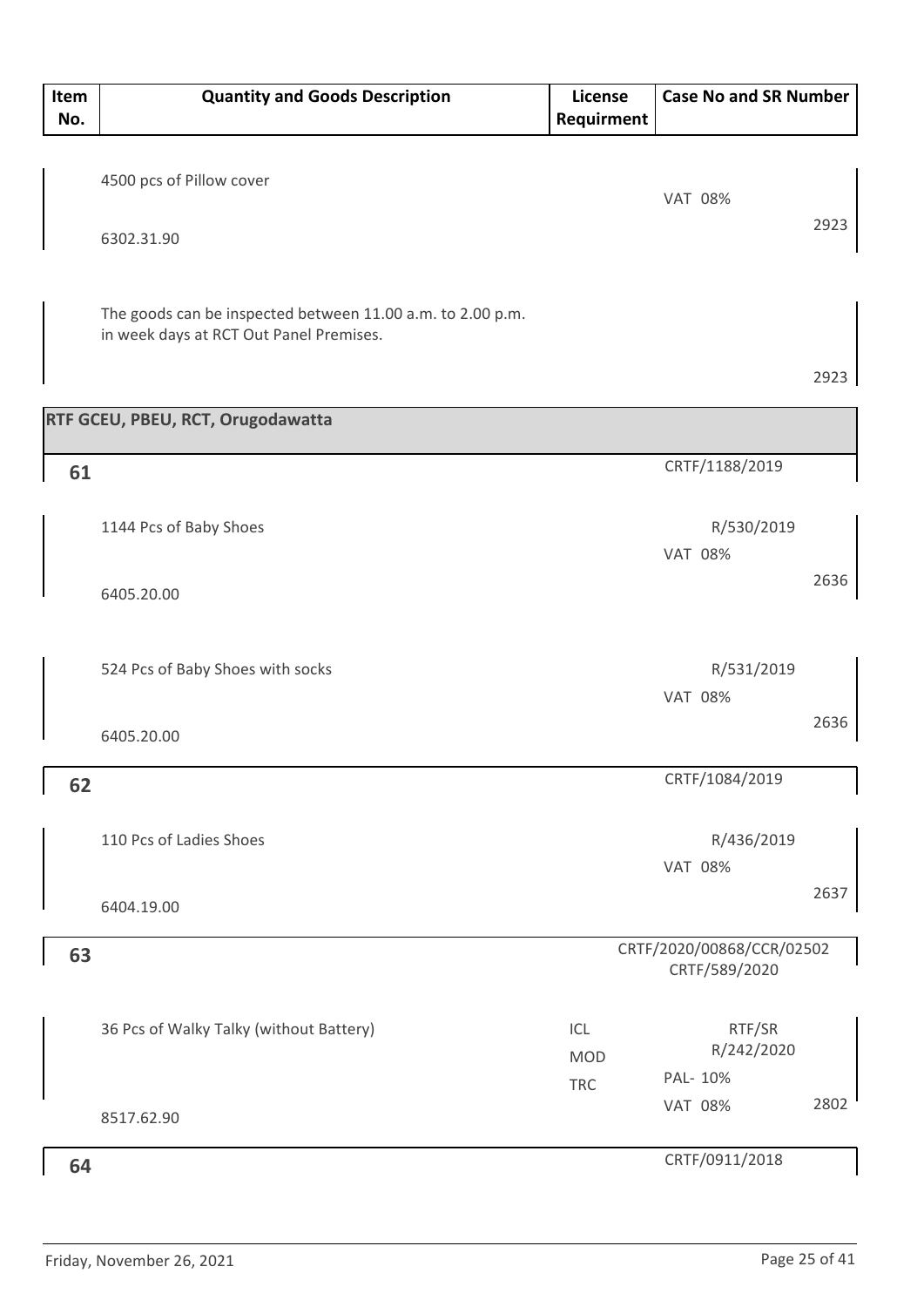| Item | <b>Quantity and Goods Description</b>                                | <b>License</b> | <b>Case No and SR Number</b>       |      |
|------|----------------------------------------------------------------------|----------------|------------------------------------|------|
| No.  |                                                                      | Requirment     |                                    |      |
|      | 576 pairs of Baby Slippers                                           |                | Mobile 02                          |      |
|      |                                                                      |                | R/487/2018                         |      |
|      |                                                                      |                | <b>VAT 08%</b>                     |      |
|      | 6405.90.00                                                           |                |                                    | 2872 |
|      |                                                                      |                |                                    |      |
| 65   |                                                                      |                | CRTF/0698/2020<br>RTF/SAL/100/2020 |      |
|      |                                                                      |                |                                    |      |
|      | 05 Pcs of Amazon Fire TV Stick                                       |                | R/352/2020                         |      |
|      |                                                                      |                | <b>VAT 08%</b>                     |      |
|      |                                                                      |                | PAL- 10%                           | 2878 |
|      | 8529.90.00                                                           |                |                                    |      |
|      |                                                                      |                |                                    |      |
|      | 36 Pcs (1Kg Tin) of Bearing Grease                                   |                | R/353/2020                         |      |
|      |                                                                      |                | <b>VAT 08%</b>                     |      |
|      |                                                                      |                | PAL- 10%                           | 2878 |
|      | 3403.99.10                                                           |                |                                    |      |
| 66   |                                                                      |                | R/76/2021/CRTF                     |      |
|      |                                                                      |                | RTF/SAL/18/2021                    |      |
|      |                                                                      |                |                                    |      |
|      | 6500 units of pillow cases                                           |                | R/76/2021                          |      |
|      |                                                                      |                | Mobile 02                          |      |
|      |                                                                      |                | <b>VAT 08%</b>                     |      |
|      | 6304.93.90                                                           |                |                                    | 2904 |
|      |                                                                      |                |                                    |      |
| 67   |                                                                      |                | BO/002/2021/CCR/00443              |      |
|      |                                                                      |                |                                    |      |
|      | 60 Units of Fishing Nets (Monofilament)                              | ICL            | RCT Baggage Yard                   |      |
|      |                                                                      |                | <b>VAT 08%</b>                     |      |
|      | 5608.11.10                                                           |                |                                    | 3020 |
|      |                                                                      |                |                                    |      |
| 68   |                                                                      |                | BO/002/2021/CCR/00443              |      |
|      |                                                                      |                |                                    |      |
|      | 110 Kg of Dog Foods                                                  | ICL            | RCT Baggage Yard                   |      |
|      | The Successful Bidder should be provide approval from the            |                | PAL- 10%                           |      |
|      | Department of Animal Production and Health to release above<br>item. |                | <b>VAT 08%</b>                     |      |
|      |                                                                      |                |                                    | 3021 |
|      | 2309.10.00                                                           |                |                                    |      |
|      |                                                                      |                | R/462/2021/CRTF                    |      |
| 69   |                                                                      |                |                                    |      |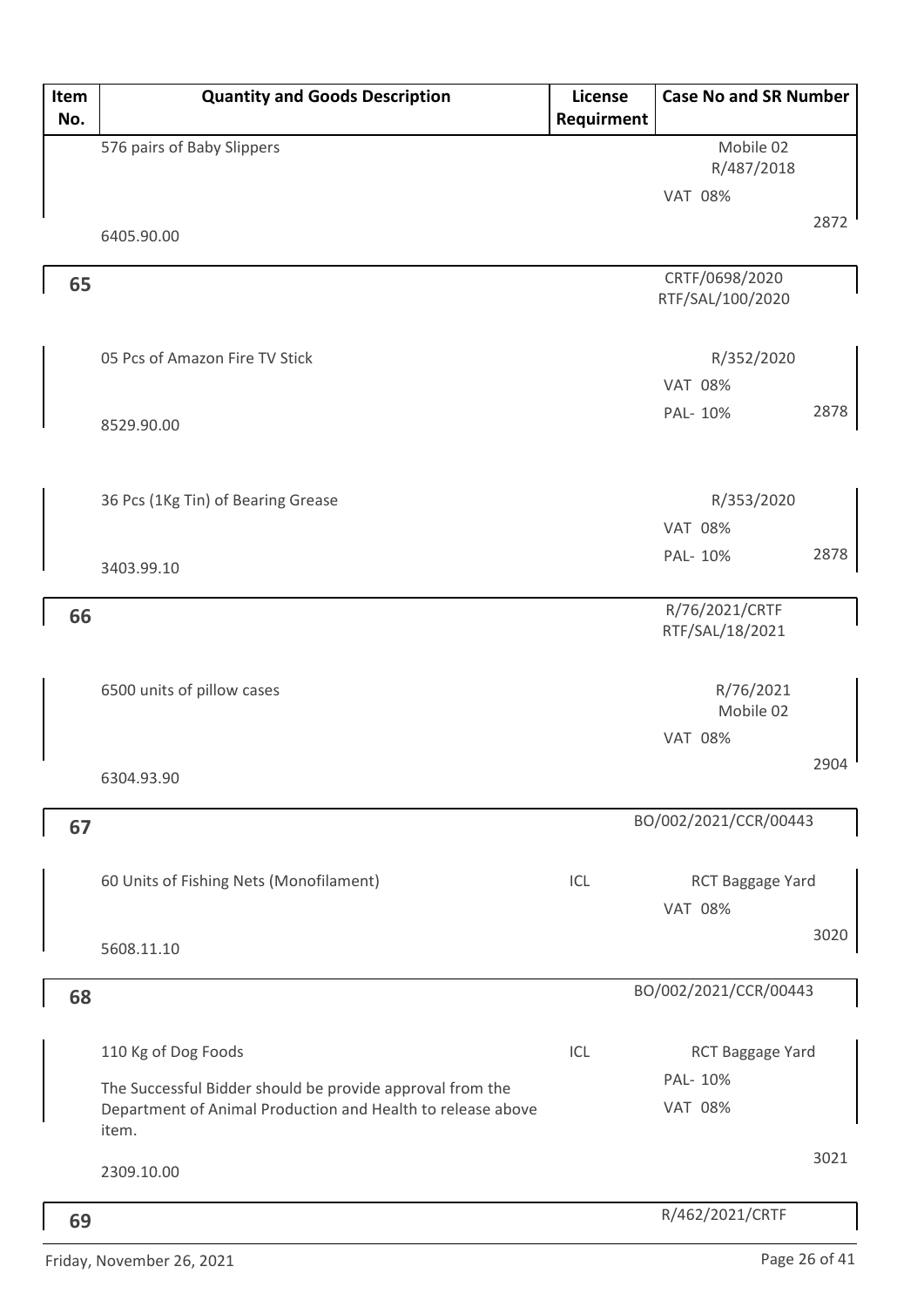| Item<br>No. | <b>Quantity and Goods Description</b>           | License<br>Requirment | <b>Case No and SR Number</b>           |
|-------------|-------------------------------------------------|-----------------------|----------------------------------------|
|             | 16 Pcs of Boys Skinnies<br>16 Pcs of Mens Shoes |                       | Mobile 02-R/462/2021<br><b>VAT 08%</b> |
|             | 6207.99.90                                      |                       | 3051                                   |
|             | 95 Pcs of Boys/Girls Sandals                    |                       | <b>VAT 08%</b>                         |
|             | 6402.99.00                                      |                       | 3051                                   |
|             | 3165 Pcs of Gents T-Shirts                      |                       | <b>VAT 08%</b>                         |
|             | 6109.90.00                                      |                       | 3051                                   |
|             | 38 Pcs of Kids/Boys Bottoms                     |                       | <b>VAT 08%</b>                         |
|             | 20 Pcs of Kids/Boys Shirts                      |                       |                                        |
|             | 6211.39.90                                      |                       | 3051                                   |
|             | 15 Pcs of Kids/Boys Coat Kits                   |                       | <b>VAT 08%</b>                         |
|             | 6103.49.00                                      |                       | 3051                                   |
|             | 105 Pcs of Kids/Girls Salwar                    |                       | <b>VAT 08%</b>                         |
|             | 58 Pcs of Kids/Girls Skirts with Blouses        |                       |                                        |
|             | 6204.49.90                                      |                       | 3051                                   |
|             | 235 Pcs of Laces                                |                       |                                        |
|             | 5804.29.00                                      |                       | 3051                                   |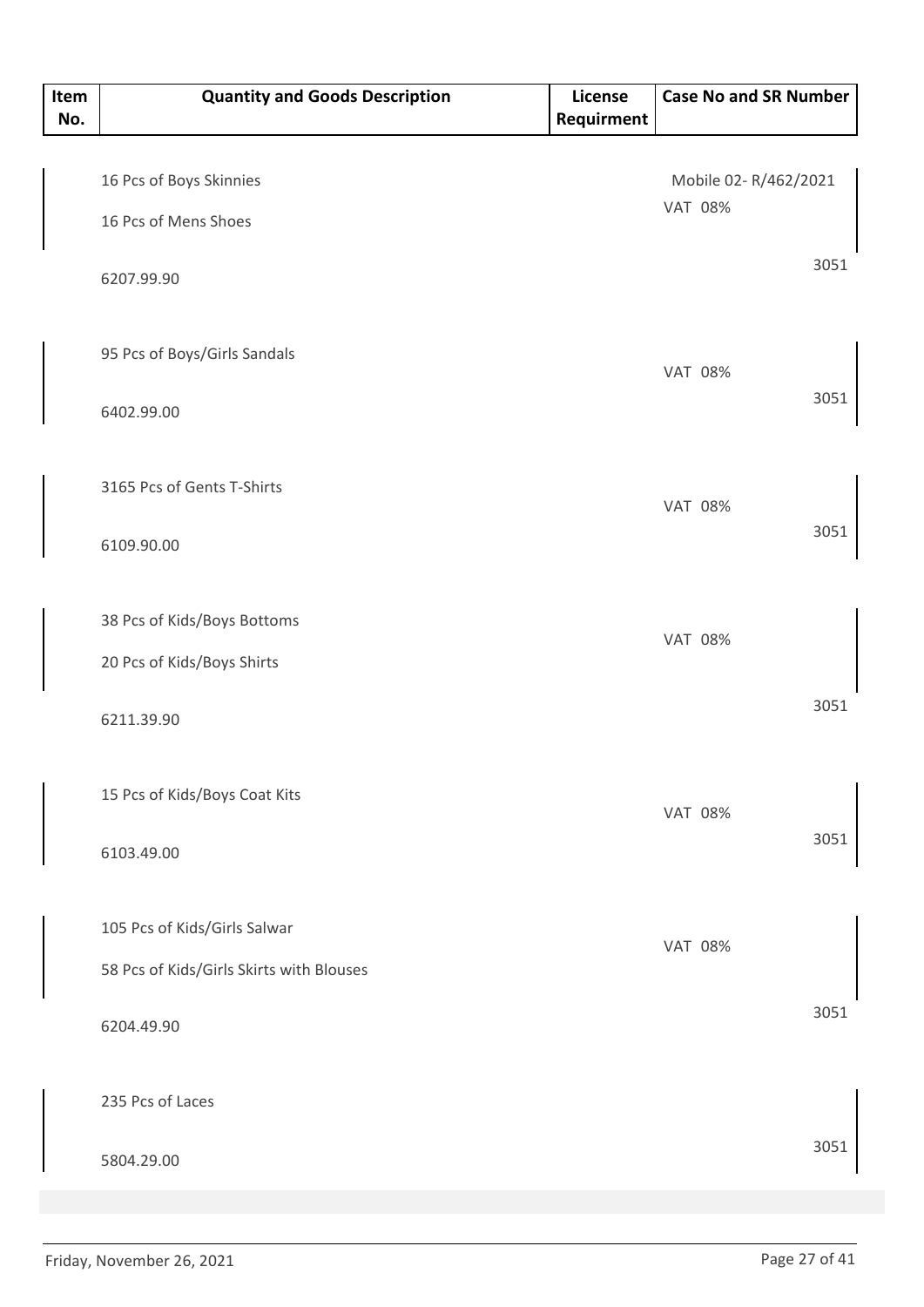| Item<br>No. | <b>Quantity and Goods Description</b>                                                                                                              | <b>License</b><br>Requirment | <b>Case No and SR Number</b> |      |
|-------------|----------------------------------------------------------------------------------------------------------------------------------------------------|------------------------------|------------------------------|------|
|             | 1180 Pcs of Ladies Tops                                                                                                                            |                              |                              |      |
|             | 6206.90.90                                                                                                                                         |                              | <b>VAT 08%</b>               | 3051 |
|             | 228 Pcs of Mens Casual Shirts                                                                                                                      |                              | <b>VAT 08%</b>               |      |
|             | 6205.90.90                                                                                                                                         |                              |                              | 3051 |
|             | 162 Pcs of Mens Shoes                                                                                                                              |                              | <b>VAT 08%</b>               |      |
|             | 6405.90.00                                                                                                                                         |                              |                              | 3051 |
| 70          |                                                                                                                                                    |                              | CRTF/00831/2018              |      |
|             |                                                                                                                                                    |                              |                              |      |
|             | 50 Pcs of Metal Casing for Out door Units of A/C (Model:                                                                                           |                              | R/460/2021                   |      |
|             | MFOINVO-12)                                                                                                                                        |                              | PAL 05%                      |      |
|             | with marks & numbers printed on the carton "Frostaire"<br>"Inverter" "DC INVERTER" "SPLIT TYPE AIR CONDITIONER<br>OUTDOOR UNIT" "MFOINVO-12"       |                              | <b>VAT 08%</b>               |      |
|             | 50 Pcs of Compressor for Air Conditioner "GMCC" Brand,<br>Refrigerent R410A<br>(Model: MFOINVO-12)                                                 |                              |                              |      |
|             | 50 Pcs of Remote Controllers (Model: MFOINVO-12)                                                                                                   |                              |                              |      |
|             | 50 Pcs of Casing for in door unit of A/C (Model: MFOINVO-12)                                                                                       |                              |                              | 3052 |
|             | with marks & numbers printed on the carton "Frostaire"<br>"Inverter" "DC INVERTER" "MFOINVO-12" "SPLIT TYPE AIR<br><b>CONDITIONER INDOOR UNIT"</b> |                              |                              |      |
|             | 8415.10.22                                                                                                                                         |                              |                              |      |
|             | 50 Pcs of Copper Tubes (Model: MFOINVO-12)                                                                                                         |                              |                              |      |
|             |                                                                                                                                                    |                              | PAL-10%                      |      |
|             | with marks & numbers "5m PIPE" Nuts specification of liquid<br>pipes : 7/16"-20UNF" " Nuts specification of gas pipes : 34" -<br><b>16UNF"</b>     |                              | <b>VAT 08%</b>               |      |
|             | 7411.29.00                                                                                                                                         |                              |                              | 3052 |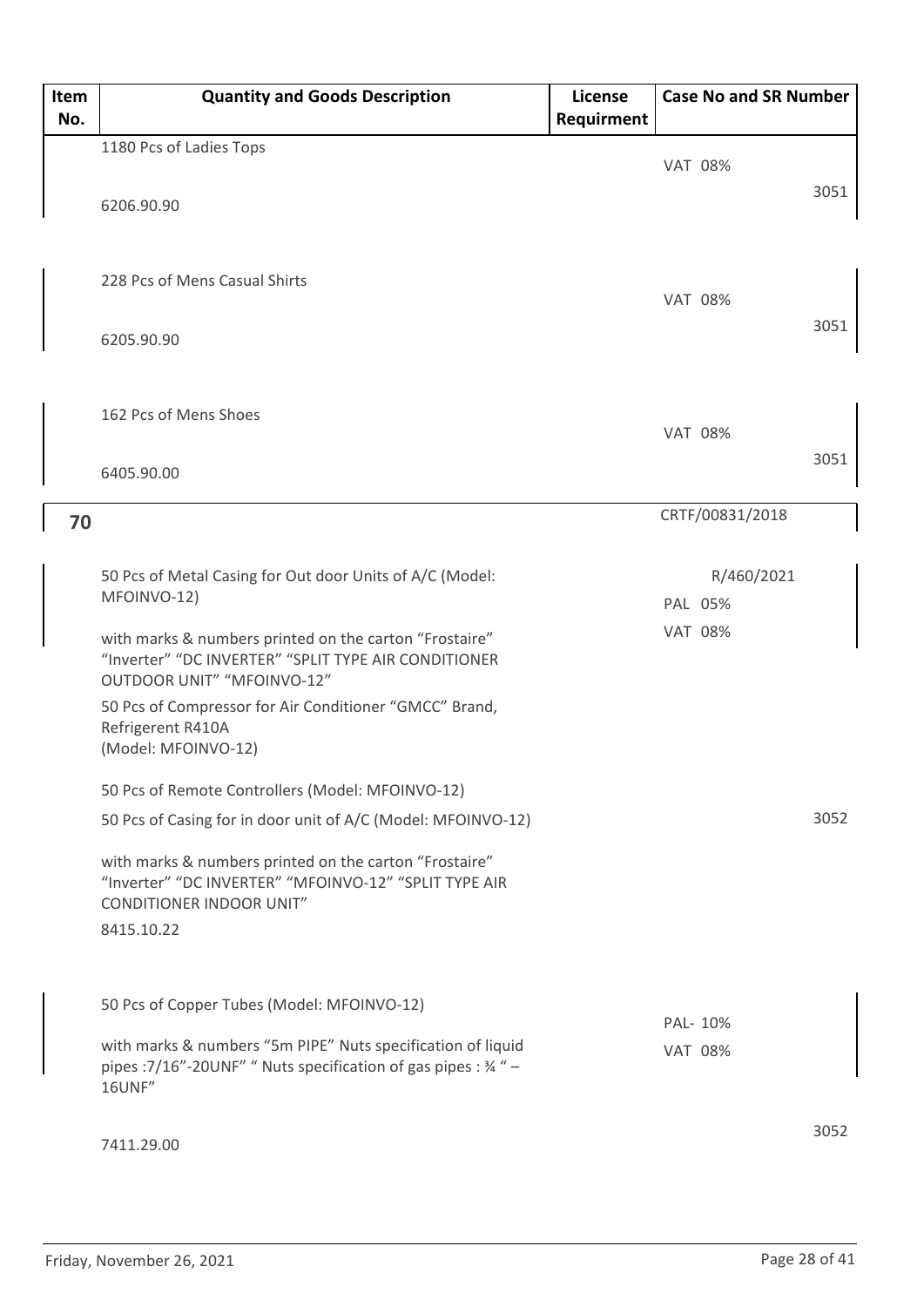| Item<br>No. | <b>Quantity and Goods Description</b>               | License<br>Requirment |                | <b>Case No and SR Number</b> |      |
|-------------|-----------------------------------------------------|-----------------------|----------------|------------------------------|------|
|             | 225 Pcs of Rubber Controllers (Model: MFOINVO)      |                       |                |                              |      |
|             |                                                     |                       | PAL- 10%       |                              |      |
|             |                                                     |                       | <b>VAT 08%</b> |                              | 3052 |
|             | 4016.99.90                                          |                       |                |                              |      |
|             | 75 Pcs of Thermostats (Model: MFOINVO)              |                       |                |                              |      |
|             |                                                     |                       | PAL 05%        |                              |      |
|             | 9032.10.00                                          |                       |                |                              | 3052 |
|             | 75 Pcs of Terminal Cover Comprssor (Model: MFOINVO) |                       |                |                              |      |
|             |                                                     |                       | PAL 05%        |                              |      |
|             | 8415.90.90                                          |                       | <b>VAT 08%</b> |                              | 3052 |
|             |                                                     |                       |                |                              |      |
|             | 75 Pcs of Gaskets (Model: MFOINVO)                  |                       | PAL 05%        |                              |      |
|             | 8484.20.00                                          |                       | <b>VAT 08%</b> |                              | 3052 |
|             |                                                     |                       |                |                              |      |
|             | 75 Pcs of Rubber washers (Model: MFOINVO)           |                       |                |                              |      |
|             |                                                     |                       | PAL- 10%       |                              | 3052 |
|             | 4016.99.90                                          |                       | <b>VAT 08%</b> |                              |      |
|             | 75 Pcs of Sleeves (Model: MFOINVO)                  |                       |                |                              |      |
|             |                                                     |                       | PAL- 10%       |                              |      |
|             | 7326.90.90                                          |                       | <b>VAT 08%</b> |                              | 3052 |
|             |                                                     |                       |                |                              |      |
|             | 75 Pcs of Terminal Nuts (Model: MFOINVO)            |                       | PAL- 10%       |                              |      |
|             |                                                     |                       | <b>VAT 08%</b> |                              | 3052 |
|             | 7318.15.00                                          |                       |                |                              |      |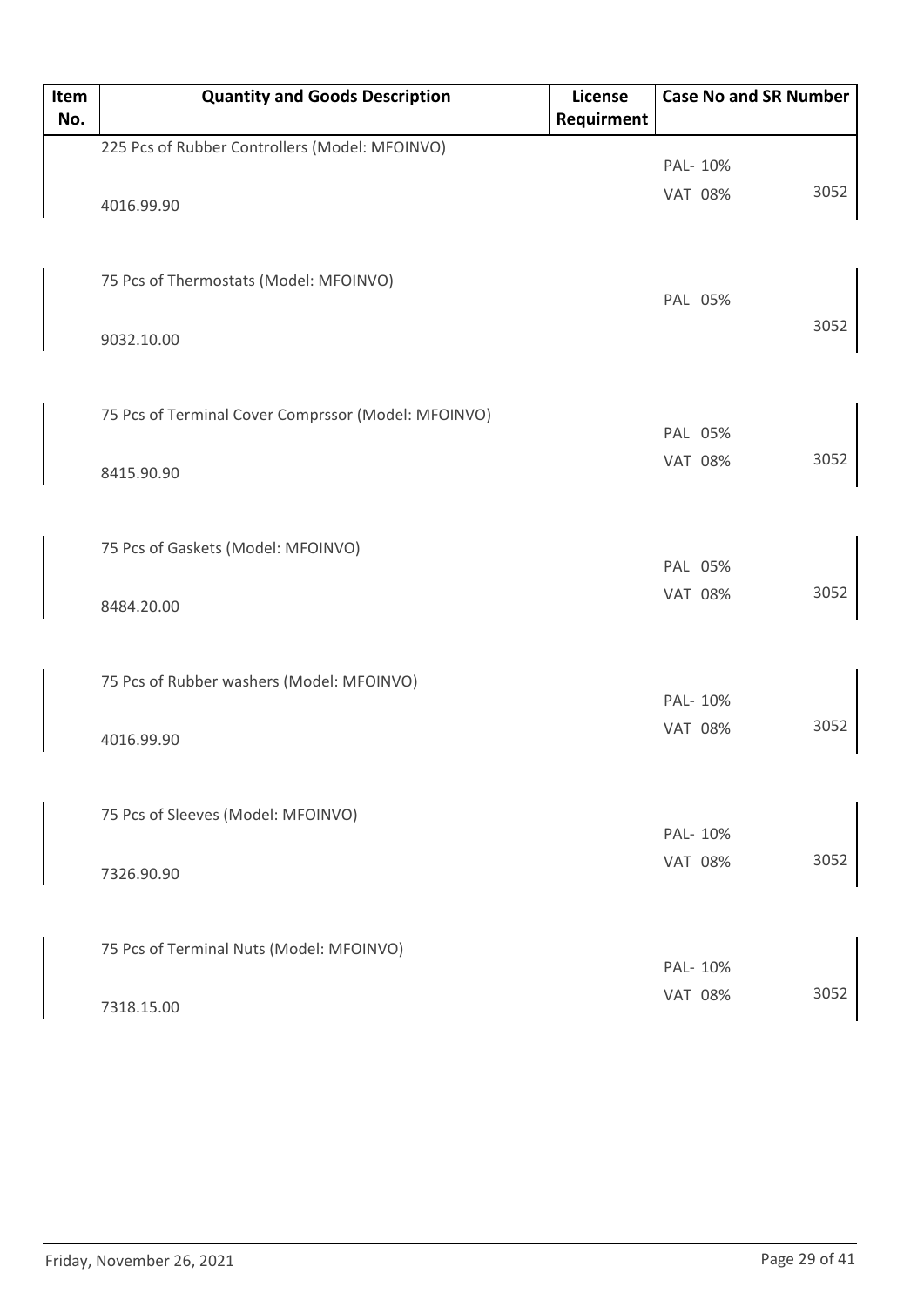| Item | <b>Quantity and Goods Description</b>                                                                                                                           | <b>License</b> | <b>Case No and SR Number</b> |      |
|------|-----------------------------------------------------------------------------------------------------------------------------------------------------------------|----------------|------------------------------|------|
| No.  |                                                                                                                                                                 | Requirment     |                              |      |
|      | 50 Pcs of Metal Casings for Outdoor Unit of A/C (Model:                                                                                                         |                |                              |      |
|      | MFOINVO-18)                                                                                                                                                     |                | PAL 05%                      |      |
|      | with marks & numbers printed on the carton "Frostaire"<br>"Inverter" "DC INVERTER" "SPLIT TYPE AIR CONDITIONER<br><b>OUTDOOR UNIT" MFOINVO-18"</b>              |                | <b>VAT 08%</b>               |      |
|      | 50 Pcs of Compressors for Air Conditioner "GMCC" Brand,<br>Refrigerent R410A (Model: MFOINVO-18)                                                                |                |                              |      |
|      | 50 Pcs of Remote Controllers (Model: MFOINVO-18)                                                                                                                |                |                              |      |
|      | 50 Pcs of Casing for in door units of A/C (Model: MFOINVO-18)                                                                                                   |                |                              | 3052 |
|      | with marks & numbers printed on the carton "Frostaire"<br>"Inverter" "DC INVERTER" MFOINVO-18" "SPLIT TYPE AIR<br><b>CONDITIONER INDOOR UNIT"</b>               |                |                              |      |
|      | 8415.10.23                                                                                                                                                      |                |                              |      |
|      |                                                                                                                                                                 |                |                              |      |
|      | 50 Pcs of Copper Tubes (Model: MFOINVO-18)                                                                                                                      |                | PAL- 10%                     |      |
|      | with marks and numbers "5m PIPE" "Nuts specification of<br>liquid pipe: 7/16 "-20UNF" "Nuts specification of gas pipe: 3/4<br>"-16UNF"                          |                | <b>VAT 08%</b>               |      |
|      | 7411.29.00                                                                                                                                                      |                |                              | 3052 |
|      |                                                                                                                                                                 |                |                              |      |
|      | 75 Pcs of Metal Casing for Out door Units of A/C (Model:<br>MFOINVO-24)                                                                                         |                | PAL 05%                      |      |
|      |                                                                                                                                                                 |                | <b>VAT 08%</b>               |      |
|      | with marks & numbers printed on the carton "Frostaire"<br>"Inverter" "DC INVERTER" "SPLIT TYPE AIR CONDITIONER<br><b>OUTDOOR UNIT" MFOINVO-24"</b>              |                |                              |      |
|      | 75 Pcs of Compressors for Air Conditioner "HIGHLY" Brand<br>Refrigerant - R410A (Model: MFOINVO-24)                                                             |                |                              |      |
|      | 75 Pcs of Remote Controllers (Model: MFOINVO-24)                                                                                                                |                |                              |      |
|      | 75 Pcs of Casing for in door unit of A/C (Model: MFOINVO-24)                                                                                                    |                |                              | 3052 |
|      | with marks & numbers printed on the carton "Frostaire"<br>"Inverter" "DC INVERTER" MFOINVO-24" "SPLIT TYPE AIR<br><b>CONDITIONER INDOOR UNIT"</b><br>8415.10.24 |                |                              |      |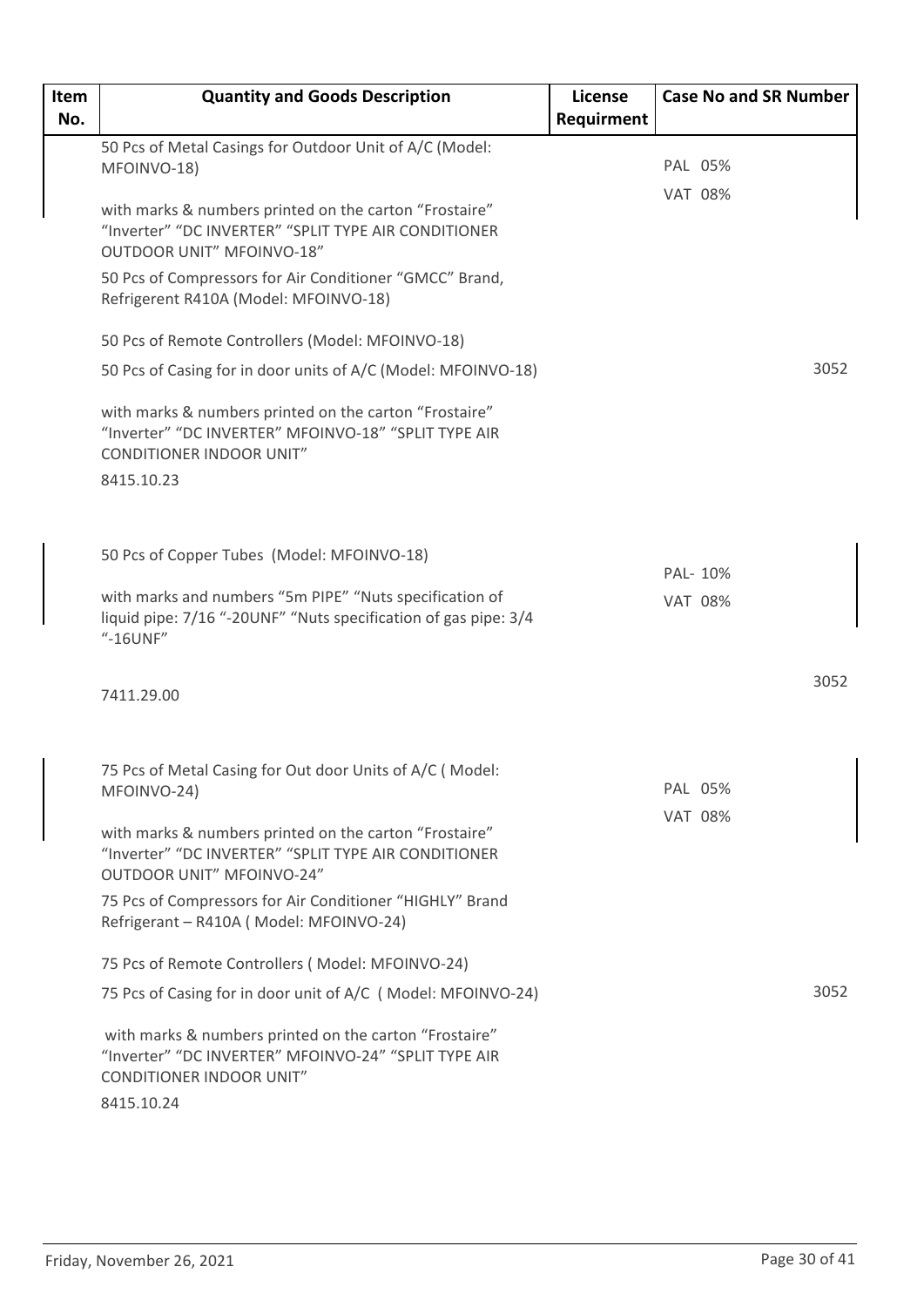| Item | <b>Quantity and Goods Description</b>                                                                                       | License    | <b>Case No and SR Number</b> |      |
|------|-----------------------------------------------------------------------------------------------------------------------------|------------|------------------------------|------|
| No.  |                                                                                                                             | Requirment |                              |      |
|      | 75 Pcs of Copper Tubes (Model: MFOINVO-24)                                                                                  |            | PAL- 10%                     |      |
|      | with marks and numbers "5m PIPE" "Nuts specification of<br>liquid pipe: 5/8 "-18UNF"Nuts specification of gas pipe : 7/8 "- |            | <b>VAT 08%</b>               |      |
|      | 14UNF"                                                                                                                      |            |                              |      |
|      | 7411.29.00                                                                                                                  |            |                              | 3052 |
| 71   |                                                                                                                             |            | CRTF/00830/2018              |      |
|      | 50 Pcs of Indoor Fan Motors (Model: MFOINVO-12)                                                                             |            | R/461/2021                   |      |
|      | 50 Pcs of Indoor Fan Blade (Model: MFOINVO-12)                                                                              |            | PAL 05%<br><b>VAT 08%</b>    |      |
|      | 50 Pcs of Fan-Blade (Model: MFOINVO-12)                                                                                     |            |                              |      |
|      | 50 Pcs of Fan-Motor (Model: MFOINVO-12)                                                                                     |            |                              |      |
|      | 50 Pcs of Condenser Coil (Model: MFOINVO-12)<br>50 Pcs of Evaporator Gooey (Model: MFOINVO-12)                              |            |                              |      |
|      | 50 Pcs of Evaporators (Model: MFOINVO-12)                                                                                   |            |                              |      |
|      | 50 Pcs of Indoor PCB/Electrical Control Assy (Model: MFOINVO-<br>12)                                                        |            |                              |      |
|      | 50 Pcs of Control Assembly (Model: MFOINVO-12)                                                                              |            |                              |      |
|      | 8415.90.90                                                                                                                  |            |                              | 3053 |
|      | 50 Pcs of Indoor Fan Motors (Model: MFOINVO-18)                                                                             |            |                              |      |
|      | 50 Pcs of Indoor Fan Blowers (Model: MFOINVO-18)                                                                            |            | PAL 05%<br><b>VAT 08%</b>    |      |
|      | 50 Pcs of Outdoor Fan Motors (Model: MFOINVO-18)                                                                            |            |                              |      |
|      | 50 Pcs of Outdoor Fan Blades (Model: MFOINVO-18)                                                                            |            |                              |      |
|      | 50 Pcs of Condensers (Model: MFOINVO-18)                                                                                    |            |                              |      |
|      | 50 Pcs of Evaporator Gooey (Model: MFOINVO-18)                                                                              |            |                              |      |
|      | 50 Pcs of Evaporators (Model: MFOINVO-18)                                                                                   |            |                              |      |
|      | 50 Pcs of Indoor PCB (Model: MFOINVO-18)                                                                                    |            |                              |      |
|      | 50 Pcs of Outdoor PCB (Model: MFOINVO-18)                                                                                   |            |                              |      |
|      | 8415.90.90                                                                                                                  |            |                              | 3053 |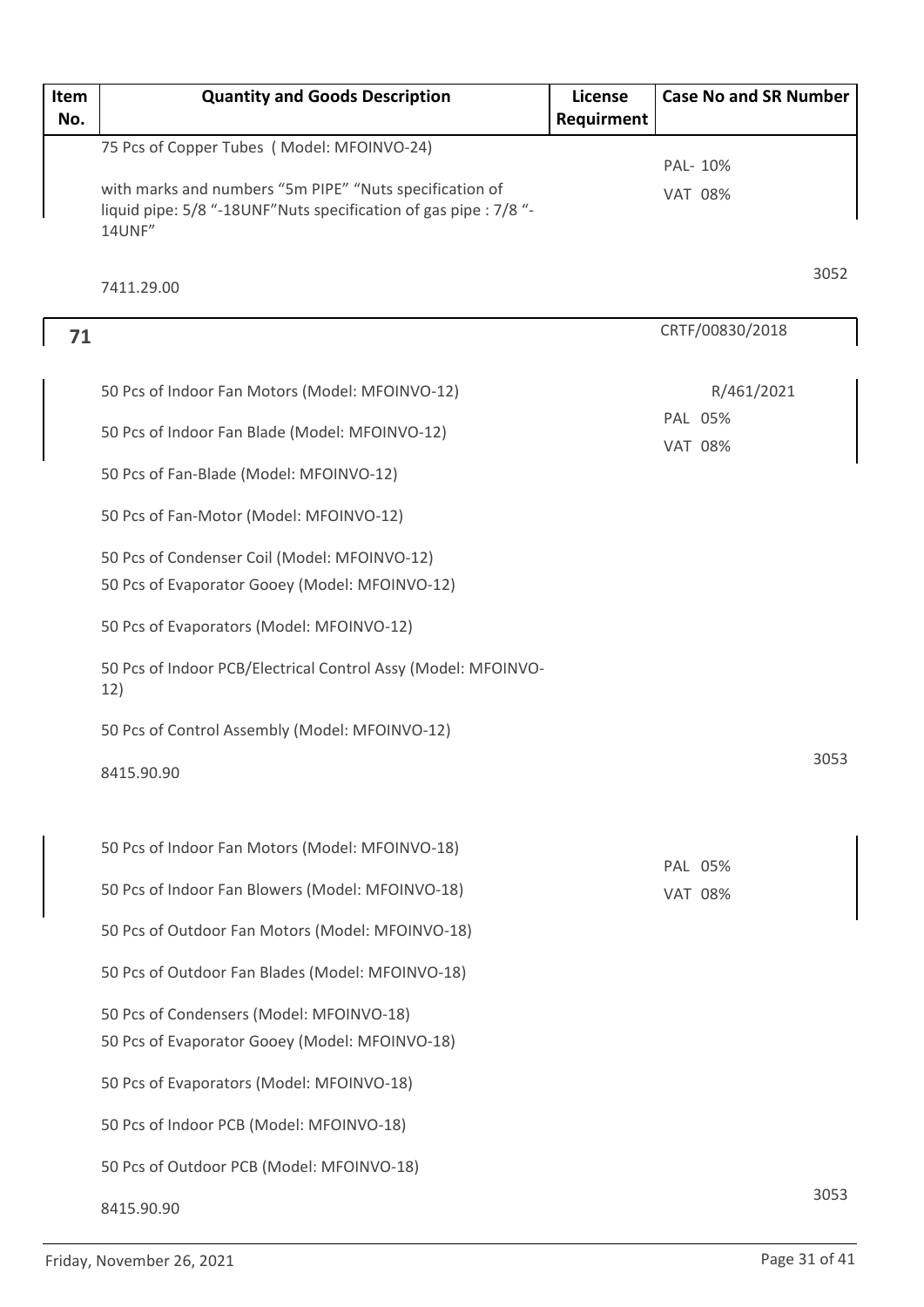| Item<br>No. | <b>Quantity and Goods Description</b>                                 | <b>License</b><br>Requirment | <b>Case No and SR Number</b> |      |
|-------------|-----------------------------------------------------------------------|------------------------------|------------------------------|------|
|             |                                                                       |                              |                              |      |
|             | 75 Pcs of Blower Fan Motors (Model: MFOINVO-24)                       |                              | PAL 05%                      |      |
|             | 75 Pcs of Outdoor Fan Motors (Model: MFOINVO-24)                      |                              | <b>VAT 08%</b>               |      |
|             | 75 Pcs of Outdoor Fan Blades (Model: MFOINVO-24)                      |                              |                              |      |
|             | 75 Pcs of Conenser Coils (Model: MFOINVO-24)                          |                              |                              |      |
|             | 75 Pcs of Evaporator Colis (Model: MFOINVO-24)                        |                              |                              |      |
|             | 75 Pcs of Indoor PCB - Electrical Control Assy (Model:<br>MFOINVO-24) |                              |                              |      |
|             | 75 Pcs of Outdoor PCB- Electrical Control Assy/Control<br>Assembly    |                              |                              |      |
|             | (Model: MFOINVO-24)                                                   |                              |                              |      |
|             | 8415.90.90                                                            |                              |                              | 3053 |
|             | 50 Pcs of Drain Tray (Model: MFOINVO-18)                              |                              |                              |      |
|             | 50 Pcs of Cable Clamps (Model: MFOINVO-12)                            |                              | PAL- 10%                     |      |
|             |                                                                       |                              | <b>VAT 08%</b>               |      |
|             | 75 Pcs of Drain Tray (Model: MFOINVO-24)                              |                              |                              |      |
|             | 3926.90.99                                                            |                              |                              | 3053 |
|             | 75 Pcs of Stickers with "Fostair" and "Inverter" (Model:              |                              |                              |      |
|             | MFOINVO-24)                                                           |                              | PAL- 10%                     |      |
|             | 75 Pcs of Stickers with Specifications (Model: MFOINVO-24)            |                              | <b>VAT 08%</b>               |      |
|             | 75 Pcs of Stickers with Outdoor Wiring Diagram (Model:<br>MFOINVO-24) |                              |                              |      |
|             | 3919.90.90                                                            |                              |                              | 3053 |
|             |                                                                       |                              |                              |      |
|             | 800 Pcs of Sponge (Model: MFOINVO-18)                                 |                              | PAL- 10%                     |      |
|             | 1,350 Pcs of Sponge (Model: MFOINVO-24)                               |                              | <b>VAT 08%</b>               |      |
|             | 700 Pcs of Sponge (Model: MFOINVO-12)                                 |                              |                              |      |
|             | 3921.11.90                                                            |                              |                              | 3053 |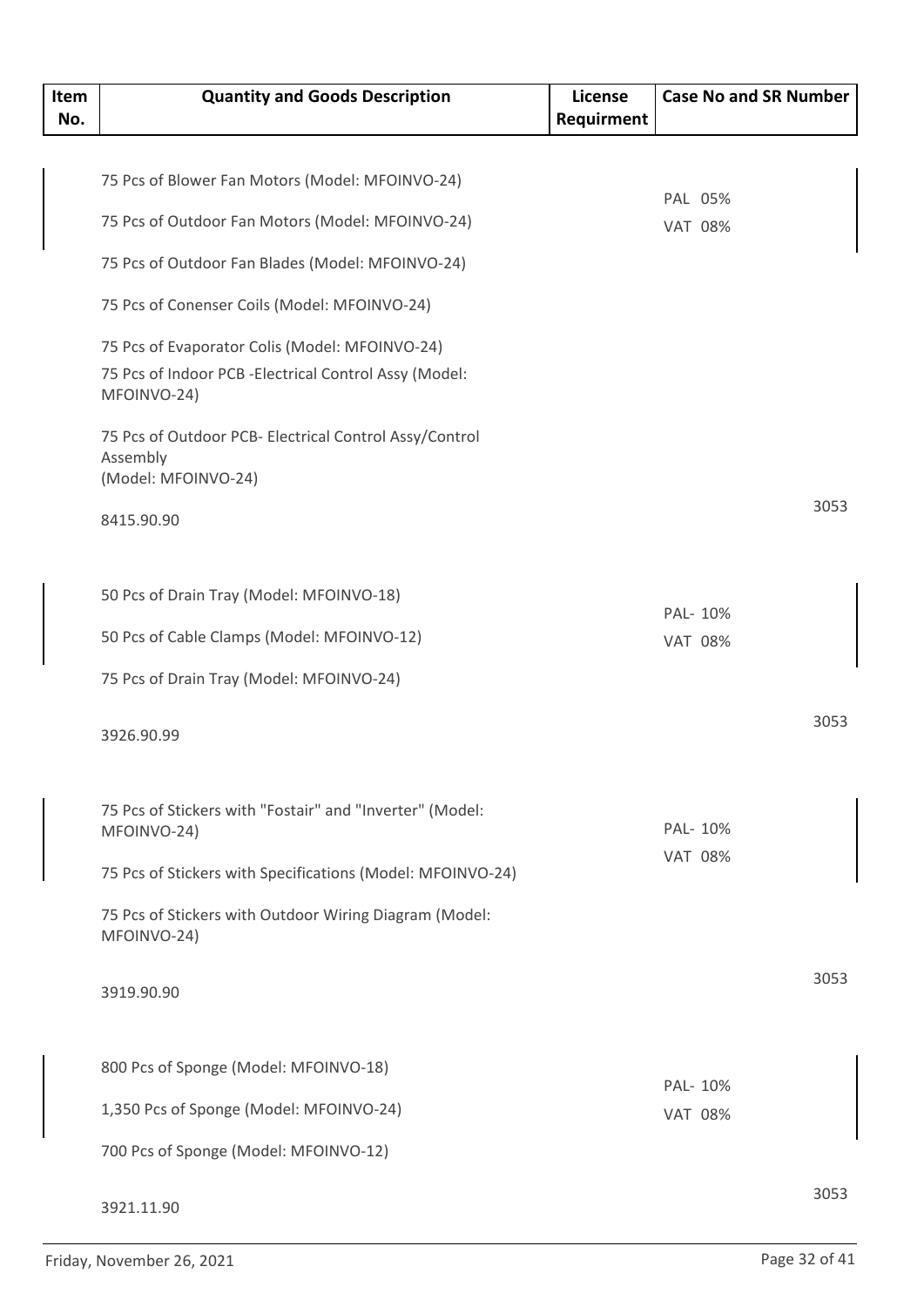| Item<br>No. | <b>Quantity and Goods Description</b>                                              | License<br>Requirment | <b>Case No and SR Number</b> |      |
|-------------|------------------------------------------------------------------------------------|-----------------------|------------------------------|------|
|             |                                                                                    |                       |                              |      |
|             | 75 Pcs of Electric Box Cover (Model: MFOINVO-24)                                   |                       | PAL 05%                      |      |
|             | 8415.90.90                                                                         |                       | <b>VAT 08%</b>               | 3053 |
|             | 900 Pcs of Screws (Model: MFOINVO-24)                                              |                       |                              |      |
|             | 1,200 Pcs of Screws (Model: MFOINVO-12)                                            |                       | PAL- 10%<br><b>VAT 08%</b>   |      |
|             | 550 Pcs of Screws (Model: MFOINVO-18)<br>225 Pcs of Lock ups (Model: MFOINVO-12)   |                       |                              |      |
|             | 125 Pcs of Fan Lockup Nut (Model: MFOINVO-12)                                      |                       |                              |      |
|             | 500 Pcs of Bolt (Model: MFOINVO-12)                                                |                       |                              |      |
|             | 1,575 Pcs of Screws (Model: MFOINVO-12)<br>150 Pcs of Lock ups (Model: MFOINVO-12) |                       |                              | 3053 |
|             | 2,350 Pcs of Screws (Model: MFOINVO-12)<br>7318.15.00                              |                       |                              |      |
|             | 75 Pcs of Bearing Mounts (Model: MFOINVO-24)                                       |                       | PAL- 10%                     |      |
|             | 50 Pcs of Bearing Mounts (Model: MFOINVO-12)                                       |                       | <b>VAT 08%</b>               |      |
|             | 50 Pcs of Bearing Mounts (Model: MFOINVO-18)                                       |                       |                              |      |
|             | 4016.99.90                                                                         |                       |                              | 3053 |
|             | 225 Pcs of Screw Covers (Model: MFOINVO-24)                                        |                       | PAL- 10%                     |      |
|             | 100 Pcs of Screw Covers (Model: MFOINVO-12)                                        |                       | <b>VAT 08%</b>               |      |
|             | 150 Pcs of Screw Covers (Model: MFOINVO-18)                                        |                       |                              |      |
|             | 3926.90.99                                                                         |                       |                              | 3053 |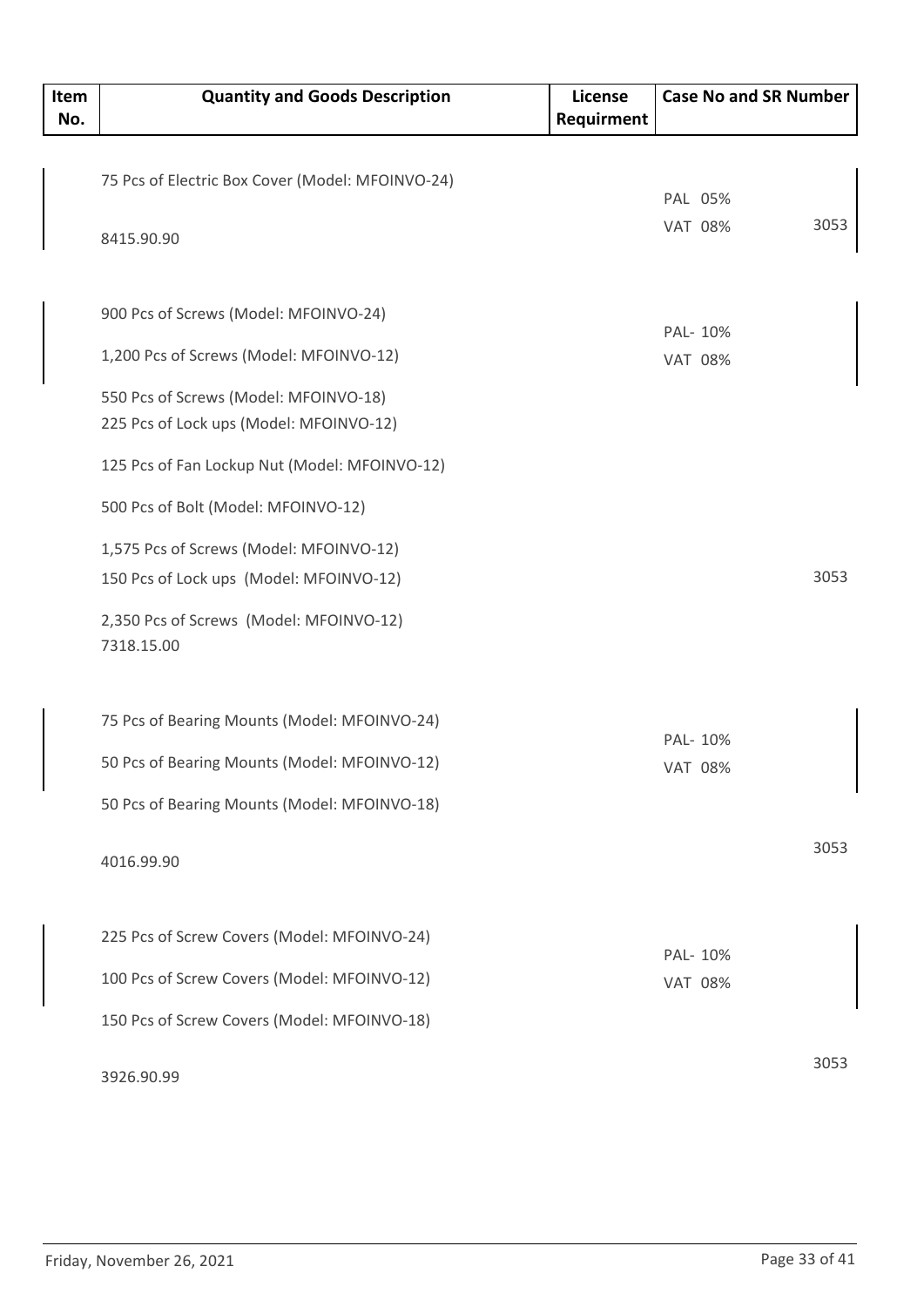| Item | <b>Quantity and Goods Description</b>                                    | <b>License</b> | <b>Case No and SR Number</b> |
|------|--------------------------------------------------------------------------|----------------|------------------------------|
| No.  |                                                                          | Requirment     |                              |
|      | 50 Pcs of Terminal (Model: MFOINVO-18)                                   |                |                              |
|      | 50 Pcs of Terminals (Model: MFOINVO-12)                                  |                | PAL- 10%                     |
|      | 50 Pcs of End Plates (Model: MFOINVO-12)                                 |                | <b>VAT 08%</b>               |
|      |                                                                          |                | 3053                         |
|      | 7326.90.90                                                               |                |                              |
|      |                                                                          |                |                              |
|      |                                                                          |                |                              |
|      | 03 Pcs of Main PCB (Model: MFOINVO-24)                                   |                | PAL 05%                      |
|      | 02 Pcs of Display PCB (Model: MFOINVO-24)                                |                | <b>VAT 08%</b>               |
|      | 03 Pcs of Vane Motor (Model: MFOINVO-24)                                 |                |                              |
|      | 50 Pcs of Pipe Filters (Model: MFOINVO-18)                               |                |                              |
|      |                                                                          |                | 3053                         |
|      | 8415.90.90                                                               |                |                              |
|      |                                                                          |                |                              |
|      |                                                                          |                |                              |
|      | 75 Pcs of Rating Labels (Model: MFOINVO-24)                              |                | PAL- 10%                     |
|      | 75 Pcs of Panel Inverter Labeling (Model: MFOINVO-24)                    |                | <b>VAT 08%</b>               |
|      | 75 Pcs of Warning Labels (Model: MFOINVO-24)                             |                |                              |
|      |                                                                          |                |                              |
|      | 75 Pcs of Indoor Wiring Diagram Label                                    |                |                              |
|      | 50 Pcs of Rating Labels (Model: MFOINVO-12)                              |                |                              |
|      | 50 Pcs of Panel Inverter Labeling (Model: MFOINVO-12)                    |                |                              |
|      |                                                                          |                |                              |
|      | 50 Pcs of Warning Labels (Model: MFOINVO-12)                             |                |                              |
|      | 50 Pcs of Indoor Wiring Diagram Labels (Model: MFOINVO-12)               |                |                              |
|      | 50 Pcs of Rating Labels (Model: MFOINVO-18)                              |                | 3053                         |
|      | 50 Pcs of Panel Inverter Lables (Model: MFOINVO-18)                      |                |                              |
|      | 50 Pcs od Warning Labels (Model: MFOINVO-18)                             |                |                              |
|      | 50 Pcs of Indoor Wiring Diagram Labels (Model: MFOINVO-18)<br>3919.90.90 |                |                              |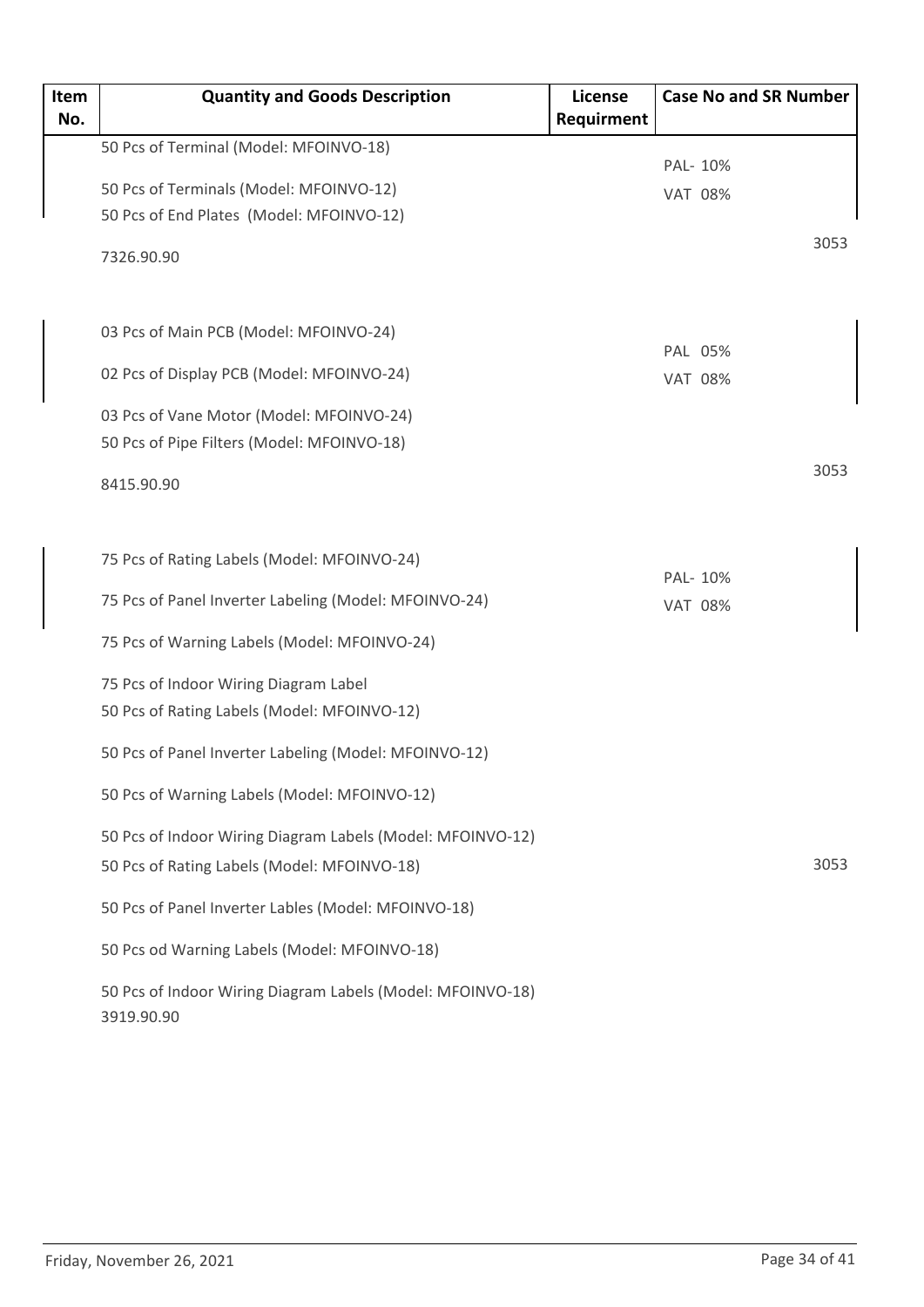| Item<br>No. | <b>Quantity and Goods Description</b>                                                   | License<br>Requirment | <b>Case No and SR Number</b> |
|-------------|-----------------------------------------------------------------------------------------|-----------------------|------------------------------|
|             | 75 Pcs of Clip Pipe Sensors (Model: MFOINVO-24)                                         |                       | PAL- 10%                     |
|             | 50 Pcs of Clip Pipe Sensors (Model: MFOINVO-12)                                         |                       | <b>VAT 08%</b>               |
|             | 50 Pcs of Clip for pipe sensors (Model: MFOINVO-18)                                     |                       |                              |
|             | 7326.90.90                                                                              |                       | 3053                         |
|             | 150 Pcs of Nylon Bands (Model: MFOINVO-12)                                              |                       |                              |
|             | 150 Pcs of Nylon Bands (Model: MFOINVO-18)                                              |                       | PAL- 10%<br><b>VAT 08%</b>   |
|             | 125 Pcs of Grille (Model: MFOINVO-12)                                                   |                       |                              |
|             | 300 Pcs of Nylon Bands (Model: MFOINVO-12)<br>525 Pcs of Nylon Band (Model: MFOINVO-12) |                       |                              |
|             | 200 Pcs of Left Grille (Model: MFOINVO-12)                                              |                       |                              |
|             | 50 Pcs of End Plate (Model: MFOINVO-18)<br>42 Pcs of Front Grille (Model: MFOINVO-24)   |                       | 3053                         |
|             | 50 Pcs of Front Grille (Model: MFOINVO-18)                                              |                       |                              |
|             | 400 Pcs of Nylon Bands (Model: MFOINVO-18)                                              |                       |                              |
|             | 50 Pcs of Left Grille (Model: MFOINVO-18)                                               |                       |                              |
|             | 50 Pcs of Electric Box Cover (Model: MFOINVO-18)<br>3926.90.99                          |                       |                              |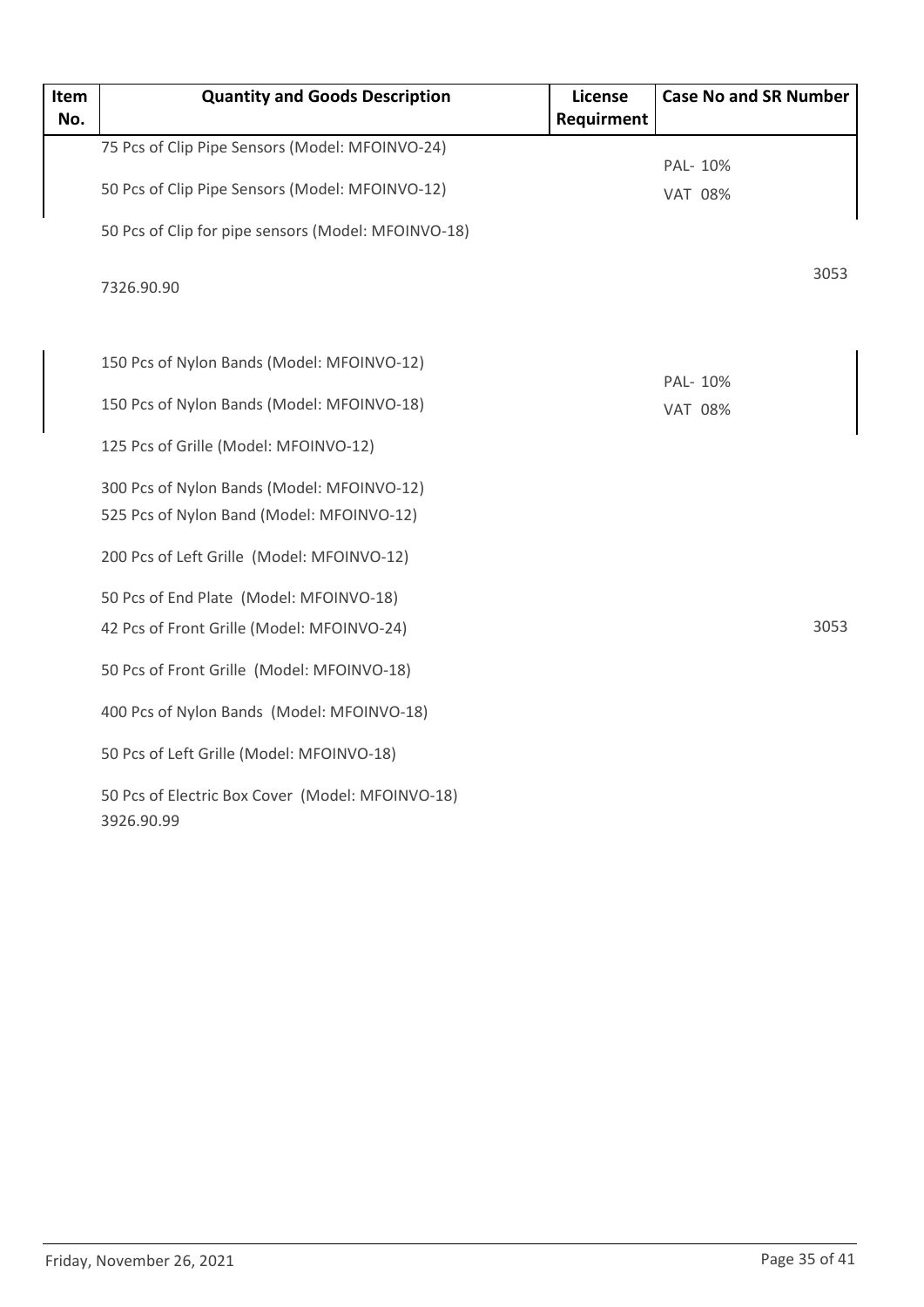| Item<br>No. | <b>Quantity and Goods Description</b>                            | <b>License</b><br>Requirment | <b>Case No and SR Number</b> |
|-------------|------------------------------------------------------------------|------------------------------|------------------------------|
|             | 50 Pcs of Outdoor Electiric Boards (Model: MFOINVO-12)           |                              |                              |
|             | 50 Pcs of Outdoor Electiric Boards (Model: MFOINVO-18)           |                              | PAL 05%<br><b>VAT 08%</b>    |
|             | 1 Pc of Front Panel                                              |                              |                              |
|             | 1 Pc of Base                                                     |                              |                              |
|             | 75 Pcs of Compressor Power Supply Wiring (Model: MFOINVO-<br>12) |                              |                              |
|             | 75 Pcs of Sensor Holder (Model: MFOINVO-12)                      |                              |                              |
|             | 225 Pcs of Temperature Sensors (Model: MFOINVO-12)               |                              |                              |
|             | 75 Pcs of Wire (Model: MFOINVO-12)                               |                              |                              |
|             | 75 Pcs of Earthing Wiring (Model: MFOINVO-12)                    |                              |                              |
|             | 75 Pcs of Inductor (Model: MFOINVO-12)                           |                              | 3053                         |
|             | 75 Pcs of Damping Colloid (Model: MFOINVO-12)                    |                              |                              |
|             | 75 Pcs of Pipe Filters (Model: MFOINVO-12)                       |                              |                              |
|             | 50 Pcs of Inductor (Model: MFOINVO-12)                           |                              |                              |
|             | 100 Pcs of Damping Colloid (Model: MFOINVO-12)<br>8415.90.90     |                              |                              |
|             | 72 Pcs of 4 Way Valve Assembly (Model: MFOINVO-24)               |                              |                              |
|             | 3 Pcs of 4-Way Valve Assembly (Model: MFOINVO-12)                |                              | PAL- 10%<br><b>VAT 08%</b>   |
|             | 50 Pcs of Exhaust Pipe (Model: MFOINVO-12)                       |                              |                              |
|             | 50 Pcs of Inspiation Pipes (Model: MFOINVO-12)                   |                              |                              |
|             | 50 Pcs of Capillary (Model: MFOINVO-12)                          |                              |                              |
|             | 50 Pcs of Exhaust Pipe (Model: MFOINVO-18)                       |                              |                              |
|             | 50 Pcs of Inspiation Pipes (Model: MFOINVO-18)                   |                              |                              |
|             | 50 Pcs of Capillary (Model: MFOINVO-18)                          |                              |                              |
|             | 7411.29.00                                                       |                              | 3053                         |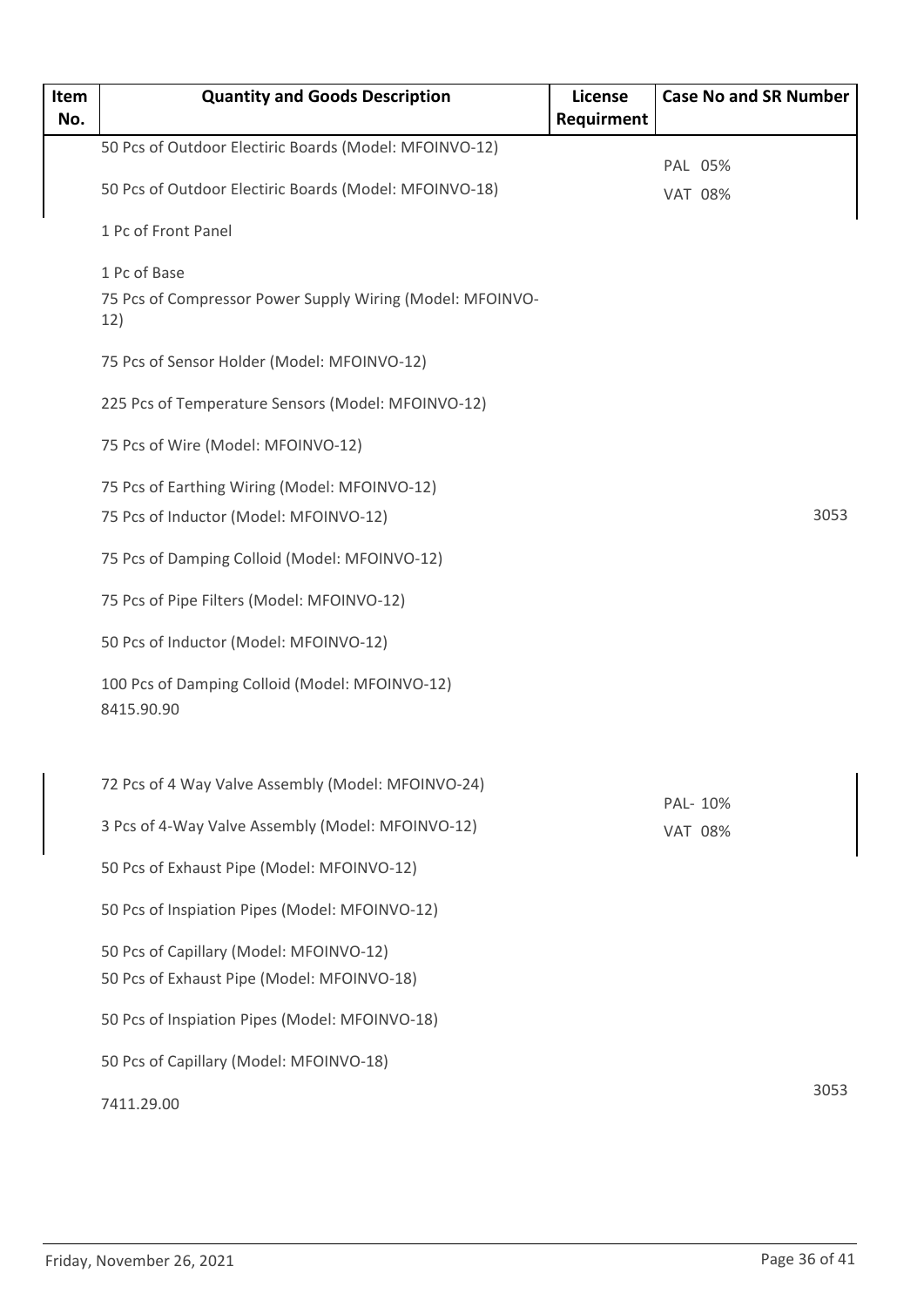| Item | <b>Quantity and Goods Description</b>                           | <b>License</b> |                            | <b>Case No and SR Number</b> |      |
|------|-----------------------------------------------------------------|----------------|----------------------------|------------------------------|------|
| No.  |                                                                 | Requirment     |                            |                              |      |
|      | 75 Pcs of Electronic Valve (Model: MFOINVO-12)                  |                |                            | PAL 7.5%                     |      |
|      | 125 Pcs of Two-way Valve (Model: MFOINVO-12)                    |                |                            |                              |      |
|      | 125 Pcs of Three-way Valve (Model: MFOINVO-12)                  |                |                            |                              |      |
|      | 50 Pcs of Two-way Valve (Model: MFOINVO-18)                     |                |                            |                              |      |
|      | 50 Pcs of Three-way VAlve (Model: MFOINVO-18)                   |                |                            |                              |      |
|      | 8481.80.90                                                      |                |                            |                              | 3053 |
|      | 250 Pcs of Fixed Cards (Model: MFOINVO-12)                      |                |                            |                              |      |
|      | 100 Pcs of Fixed Cards (Model: MFOINVO-18)                      |                | PAL- 10%                   |                              |      |
|      |                                                                 |                | <b>VAT 08%</b>             |                              | 3053 |
|      | 4823.90.90                                                      |                |                            |                              |      |
|      | 100 Pcs of Sound Proof Cotton (Model: MFOINVO-18)               |                |                            |                              |      |
|      | 150 Pcs of Sound Proof Cotton (Model: MFOINVO-24)               |                | PAL- 10%<br><b>VAT 08%</b> |                              |      |
|      | 100 Pcs of Sound Proof Cotton (Model: MFOINVO-12)               |                |                            |                              |      |
|      | 5601.21.00                                                      |                |                            |                              | 3053 |
|      | 50 Pcs of Stickers (Model: MFOINVO-12)                          |                |                            |                              |      |
|      | 50 Pcs of Rating Labels (Model: MFOINVO-12)                     |                | PAL- 10%<br><b>VAT 08%</b> |                              |      |
|      | 50 Pcs of Outdoor Wiring Diagram Lables (Model: MFOINVO-<br>12) |                |                            |                              |      |
|      | 50 Pcs of Stickers (Model: MFOINVO-18)                          |                |                            |                              |      |
|      | 50 Pcs of Rating Labels (Model: MFOINVO-18)                     |                |                            |                              |      |
|      | 50 Pcs of Outdoor Wiring Diagram Lables (Model: MFOINVO-<br>18) |                |                            |                              |      |
|      | 3919.90.90                                                      |                |                            |                              | 3053 |
|      | 50 Pcs of Weight Rubber (Model: MFOINVO-12)                     |                |                            |                              |      |
|      | 150 Pcs of Weight Rubber (Model: MFOINVO-18)                    |                | PAL- 10%<br><b>VAT 08%</b> |                              |      |
|      |                                                                 |                |                            |                              |      |
|      | 4016.99.90                                                      |                |                            |                              | 3053 |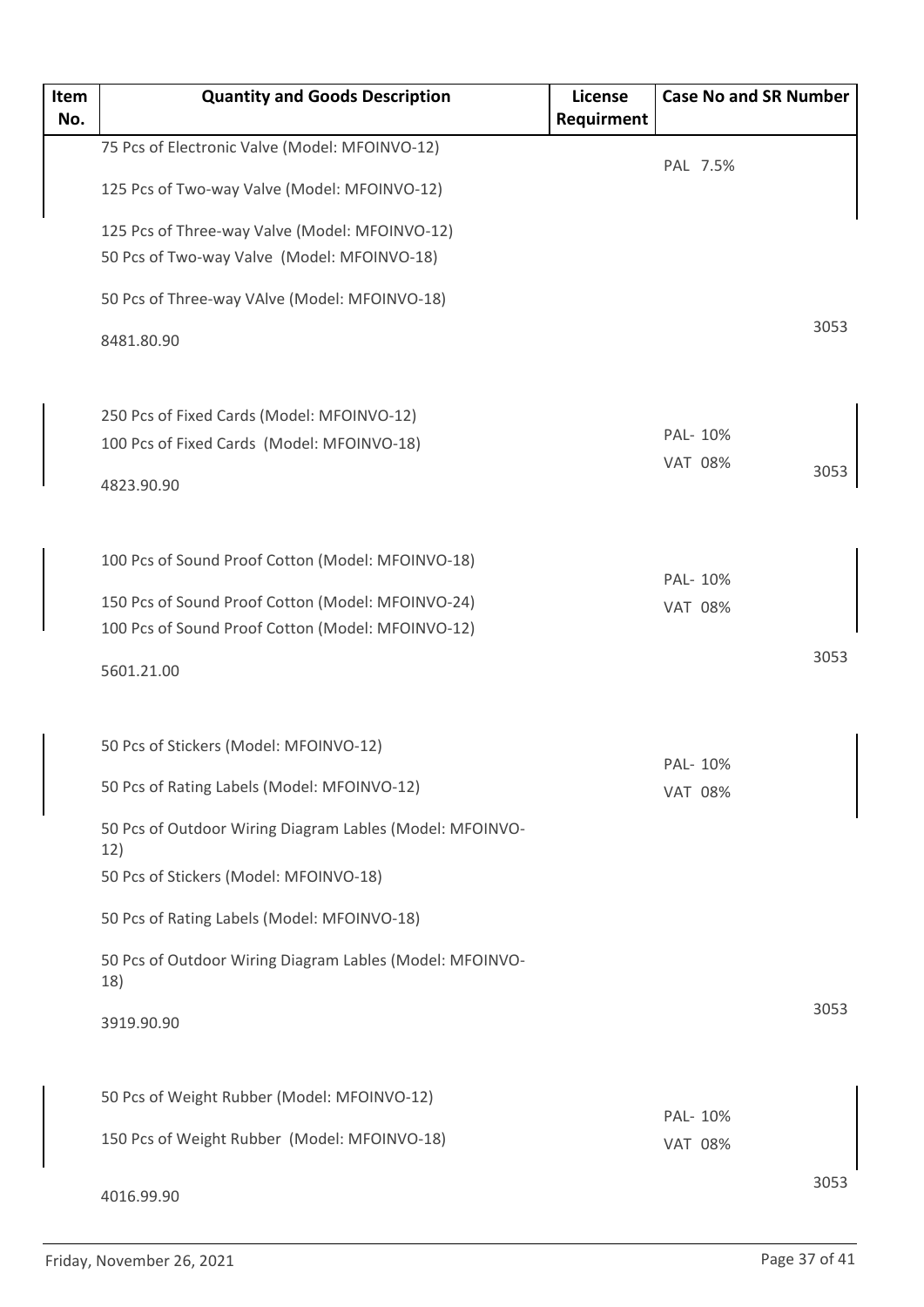| Item<br>No. | <b>Quantity and Goods Description</b>                           | <b>License</b><br>Requirment | <b>Case No and SR Number</b> |
|-------------|-----------------------------------------------------------------|------------------------------|------------------------------|
|             |                                                                 |                              |                              |
|             | 100 Pcs of Temperature Sensor (Model: MFOINVO-12)               |                              |                              |
|             | 50 Pcs of Compressor Power Supply Wirin (Model: MFOINVO-        |                              | PAL 05%                      |
|             | 12)                                                             |                              | <b>VAT 08%</b>               |
|             | 50 Pcs of Sensor Holder (Model: MFOINVO-12)                     |                              |                              |
|             | 50 Pcs of Earth Wirin (Model: MFOINVO-12)                       |                              |                              |
|             | 50 Pcs of Pipe Filter (Model: MFOINVO-12)                       |                              |                              |
|             | 50 Pcs of Electrical Box Cover (Model: MFOINVO-12)              |                              |                              |
|             | 75 Pcs of Out Door Electric Board (Model: MFOINVO-24)           |                              |                              |
|             | 100 Pcs of Damping Colloid (Model: MFOINVO-18)                  |                              |                              |
|             | 50 Pcs of Inductor (Model: MFOINVO-18)                          |                              |                              |
|             | 100 Pcs of Temperature Sensor (Model: MFOINVO-18)               |                              |                              |
|             | 50 Pcs of Compressor Power Supply Wirin (Model: MFOINVO-<br>18) |                              | 3053                         |
|             | 50 Pcs of Sensor Holder (Model: MFOINVO-18)                     |                              |                              |
|             | 50 Pcs of Earth Wirin (Model: MFOINVO-18)<br>8415.90.90         |                              |                              |
|             | 150 Pcs of Lock Ups (Model: MFOINVO-18)                         |                              |                              |
|             |                                                                 |                              | PAL- 10%                     |
|             | 50 Pcs of Fan Lockup Nuts (Model: MFOINVO-18)                   |                              | <b>VAT 08%</b>               |
|             | 200 Pcs of Bolt (Model: MFOINVO-18)                             |                              |                              |
|             | 2250 Pcs of Screws (Model: MFOINVO-18)                          |                              |                              |
|             | 7318.15.00                                                      |                              | 3053                         |
|             | <b>SLFFA T2 Warehouse</b>                                       |                              |                              |

#### ACT/2020/00001/CCR/00419 **72** 3600 Pairs of Baby Shoes (China) 6404.19.00 T2/SR/01/2020 2569 VAT 08%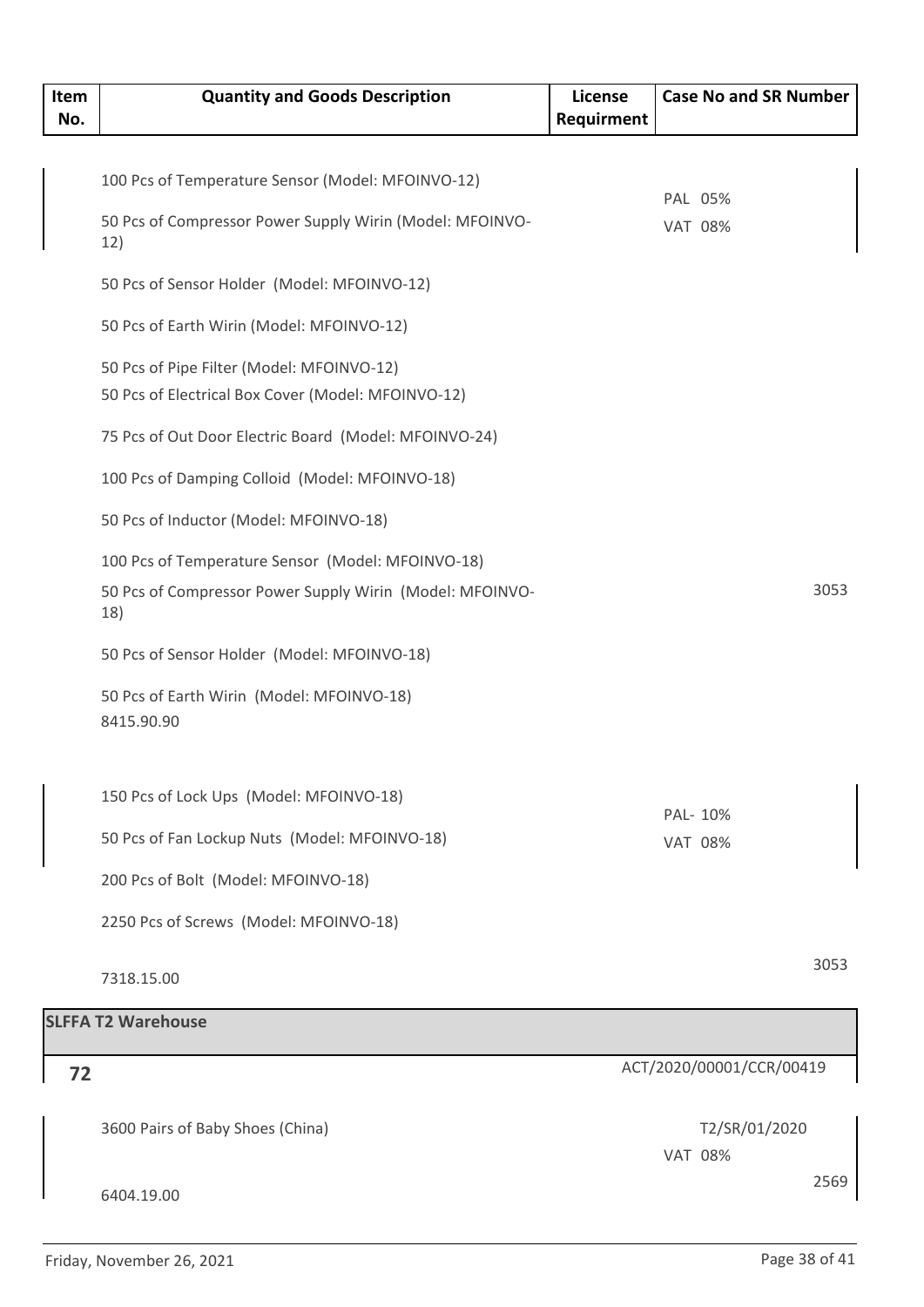| Item<br>No. | <b>Quantity and Goods Description</b> | License<br>Requirment | <b>Case No and SR Number</b>  |      |
|-------------|---------------------------------------|-----------------------|-------------------------------|------|
|             | <b>SPO - Katunayake</b>               |                       |                               |      |
| 73          |                                       |                       | PREV/FPO/5237/2015/CCR/10428  |      |
|             | 145 Pcs of Inner Soles                |                       |                               |      |
|             |                                       |                       | <b>VAT 08%</b>                | 2467 |
|             | 6406.90.99                            |                       | PAL- 10%                      |      |
|             | <b>Sub Preventive Office Biyagama</b> |                       |                               |      |
| 74          |                                       |                       | BCD/2020/009/CCR/602          |      |
|             | 1810 Kg of Polished Granite Slabs     |                       |                               |      |
|             | Country of Origin: Sri Lanka          |                       | <b>VAT 08%</b><br>PAL- 10%    |      |
|             | 6802.23.00                            |                       |                               | 2597 |
|             | <b>Transco - Wattala</b>              |                       |                               |      |
| 75          |                                       |                       | CINT/RMU/2019/00041/CCR/00824 |      |
|             | 1792 Pairs of Mens Shoes              |                       |                               |      |
|             |                                       |                       | <b>VAT 08%</b>                | 2707 |
|             | 6402.99.00                            |                       |                               |      |
|             | 1235 Men's Shoes Large                |                       |                               |      |
|             |                                       |                       | <b>VAT 08%</b>                |      |
|             | 6402.99.00                            |                       |                               | 2707 |
|             | 126 Pairs of Ladies Sandals           |                       |                               |      |
|             |                                       |                       | <b>VAT 08%</b>                |      |
|             | 6402.20.00                            |                       |                               | 2707 |
|             |                                       |                       |                               |      |
|             | 1403 Pairs of Small Shoes             |                       | <b>VAT 08%</b>                |      |
|             | 6402.99.00                            |                       |                               | 2707 |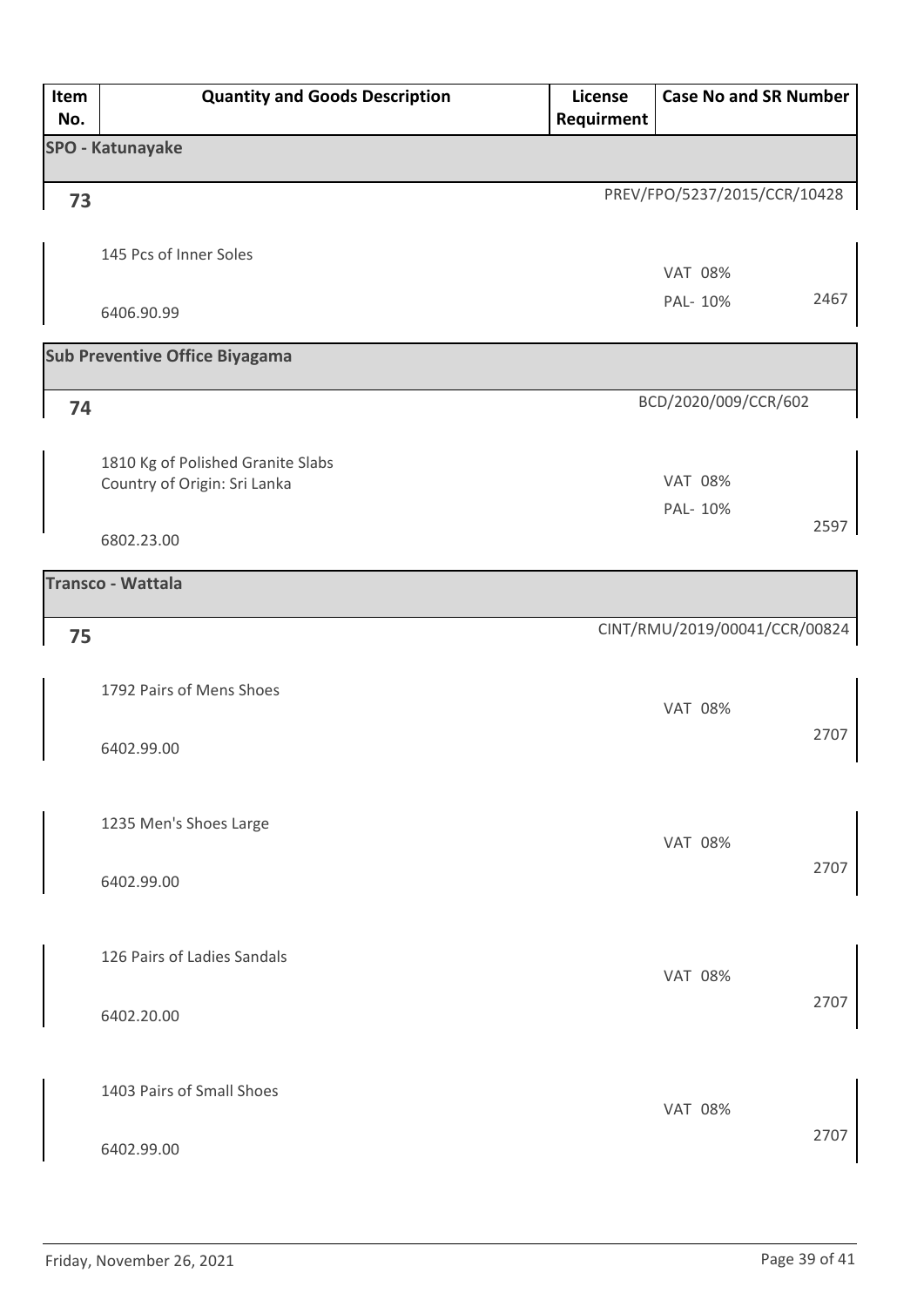| Item<br>No. | <b>Quantity and Goods Description</b> | License<br>Requirment | <b>Case No and SR Number</b> |      |
|-------------|---------------------------------------|-----------------------|------------------------------|------|
|             | 780 Pairs of Baby shoes               |                       |                              |      |
|             | 6402.99.00                            |                       | <b>VAT 08%</b>               | 2707 |
|             | 6763 Pairs of Small Shoes             |                       | <b>VAT 08%</b>               | 2707 |
|             | 6402.99.00                            |                       |                              |      |
|             | 664 Pcs of Brassieres                 |                       | <b>VAT 08%</b>               | 2707 |
|             | 6208.99.00                            |                       |                              |      |
|             | 216 Pcs of Brassieres (Large)         |                       | <b>VAT 08%</b>               |      |
|             | 6208.99.00                            |                       |                              | 2707 |
|             | 5715 pcs of T- Shirts                 |                       | <b>VAT 08%</b>               |      |
|             | 6109.90.00                            |                       |                              | 2707 |
|             | Trico - UPB Ware House - Galle        |                       |                              |      |
| 76          |                                       |                       |                              |      |
|             | 2 Unit Of Flasks                      |                       | SR-009                       |      |
|             |                                       |                       | PAL- 10%                     | 2524 |
|             | 9617.00.90                            |                       | <b>VAT 08%</b>               |      |
|             | 1 Unit Of Flask                       |                       | SR-010                       |      |
|             |                                       |                       | PAL- 10%                     |      |
|             | 9617.00.90                            |                       | <b>VAT 08%</b>               | 2524 |